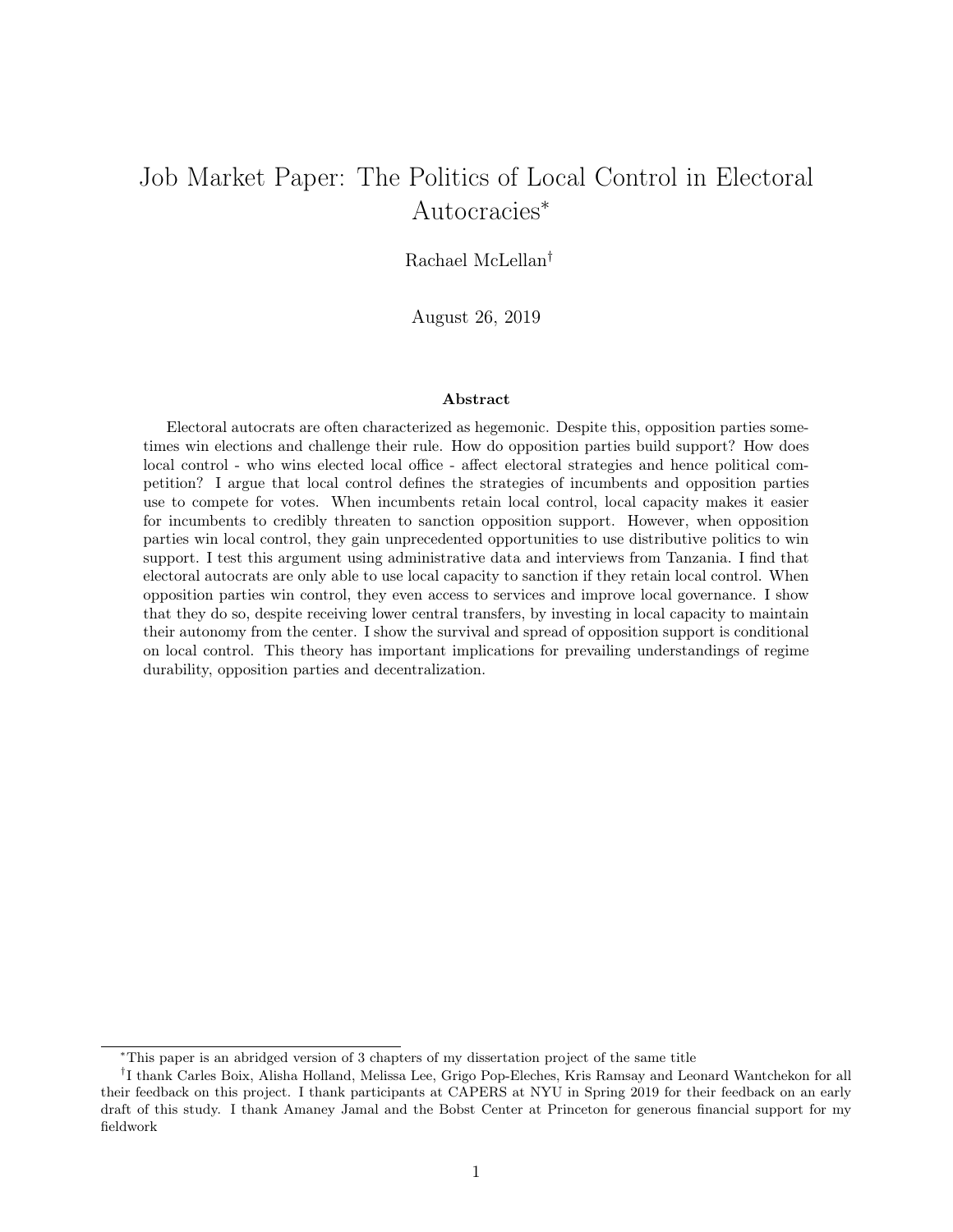Electoral autocrats<sup>[1](#page-1-0)</sup> must maintain the assent of the elite and the electorate to stay in power (Svolik,  $2012$  $2012$ ). Extant scholarship suggests that incumbent autocrats<sup>2</sup> are largely unconstrained in what strategies they can choose to use to maintain elite cohesion and win elections. Upon winning control of the executive and securing enough seats in the legislature to hold constitutional control, the incumbent wins hegemonic control of state resources and the 'rules of the game' (Magaloni, 2006; Levitsky & Way, 2010). Incumbents are then thought to have freedom over how state resources are distributed and institutions are designed. This characterization of the 'hegemonic incumbent' has become a stylized fact in the study of authoritarian politics.

Opposition parties are seldom conceptualized as adversarial political actors with real agency. So long as incumbent support remains above the electoral thresholds for executive and legislative control, opposition support is not thought to constrain incumbents.<sup>[3](#page-1-2)</sup> Indeed, scholars argue that opposition parties and other nominally democratic institutions are permitted when they have a stabilizing influence on incumbent power (Gandhi, 2008; Gandhi & Przeworski, 2006). Opposition parties are a means of coopting elites and as a 'safety valve' for popular discontent (Gandhi, 2008; Sartori, 1976). Opposition parties are allowed to survive when not deemed a threat, often because they are niche ideological parties or those which represent a stable regional bloc with no interests in national office (Greene, 2002; Magaloni, 2006; Aalen & Murias, 2018). Few studies engage with how and to what extent these institutions empower the opposition or have destabilizing consequences because incumbents should be free to restrict or remove these institutions if they cause problems. Control of the design of these institutions is taken as equivalent to control of the terms and outcomes of political competition.

However, opposition parties do win presidential elections or come close to it. If incumbents are hegemonic, why do they allow opposition parties to build enough support to challenge them? I argue that that opposition parties are able to build support because incumbents are often more constrained and opposition parties more important and strategic than the prevailing consensus would suggest. In many electoral autocracies, local governments implement electorally salient distributive policies. I plot electoral autocracies with elected local governments in Figure [1.](#page-2-0) Winning local control – elected local office and control of local state capacity – becomes another threshold incumbents must cross to remain

<span id="page-1-0"></span><sup>&</sup>lt;sup>1</sup>I use Schedler's (2009) definition of electoral authoritarianism: "Electoral authoritarian regimes practice authoritarianism behind the institutional facades of representative democracy. They hold regular multiparty elections at the national level, yet violate liberal-democratic minimum standards in systematic and profound ways"

<span id="page-1-1"></span><sup>2</sup>Throughout this study, I use 'incumbent', 'incumbent autocrat', 'electoral autocrat' and 'autocrat' interchangeably

<span id="page-1-2"></span> $3$ Low levels of opposition support are important for projecting power and an aura of invincibility (Magaloni, 2006)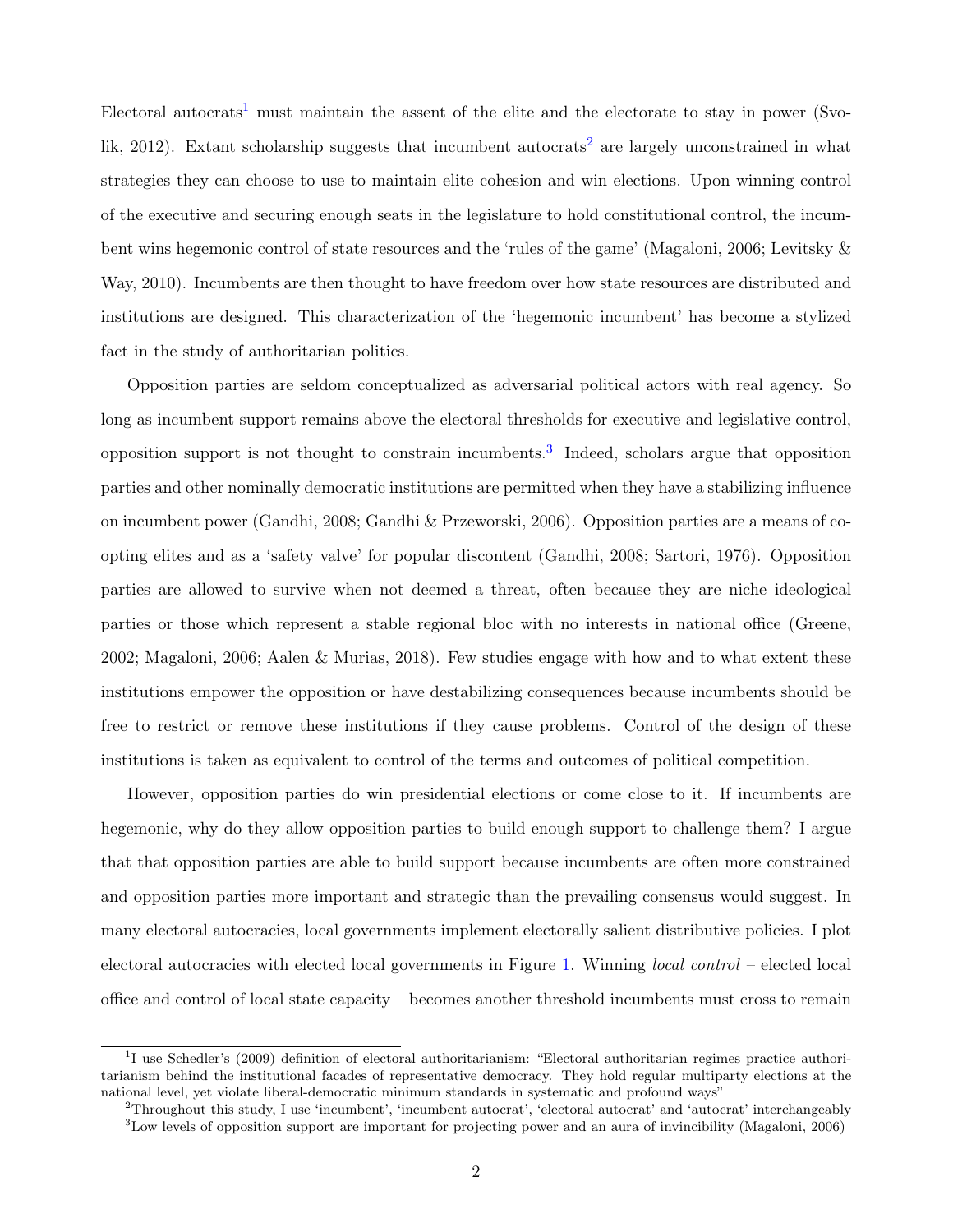truly hegemonic in any given subnational unit. By *local state capacity*<sup>[4](#page-2-1)</sup>, I refer to infrastructural capacity, the ability of the state to penetrate its territory and implement policies (Mann, 1984).<sup>[5](#page-2-2)</sup>

<span id="page-2-0"></span>

Figure 1: Electoral autocracies in 2017 by decentralization

I argue that local control determines the balance of power between incumbent and opposition parties, which in turn determines the durability of incumbent support in that unit and in the system as a whole. Local control determines who can exploit local capacity for political ends. Local capacity defines the strategies available to the incumbent and opposition in a given subnational unit. When incumbents have local control, they remain hegemonic. When they lose local control, it becomes harder for them to induce voters to remain loyal. Some of the 'carrots and sticks' incumbents rely on to win elections are handed to the opposition. Opposition control allows opposition parties to exploit the same local capacity, giving them power over distributive policies they can use to win support. Opposition parties can build credibility by using local resources to fulfil promises to their voters and increasing their autonomy by investing in local capacity. This makes it possible for opposition parties to offer a competing platform to voters in systems where they are otherwise marginalized. By this channel, opposition control can lead to the emergence of opposition parties which can credibly challenge the

Details: This map show electoral autocracies with elected local governments in 2017. I drop countries below minimum thresholds of administrative and fiscal decentralization as measured by Ivanyna & Shah (2012). This data is not from the same year and so this plot should be treated with caution

<span id="page-2-2"></span><span id="page-2-1"></span><sup>&</sup>lt;sup>4</sup>I use 'local state capacity' and 'local capacity' interchangeably

<sup>&</sup>lt;sup>5</sup>Infrastructural capacity encompasses the resources the state can draw on to meet their objectives (*capabilities of* the state), where the state can implement their preferred policies (territorial reach of the state) and the effect of these policies on citizens' lives (*weight of the state*) (Soifer, 2008).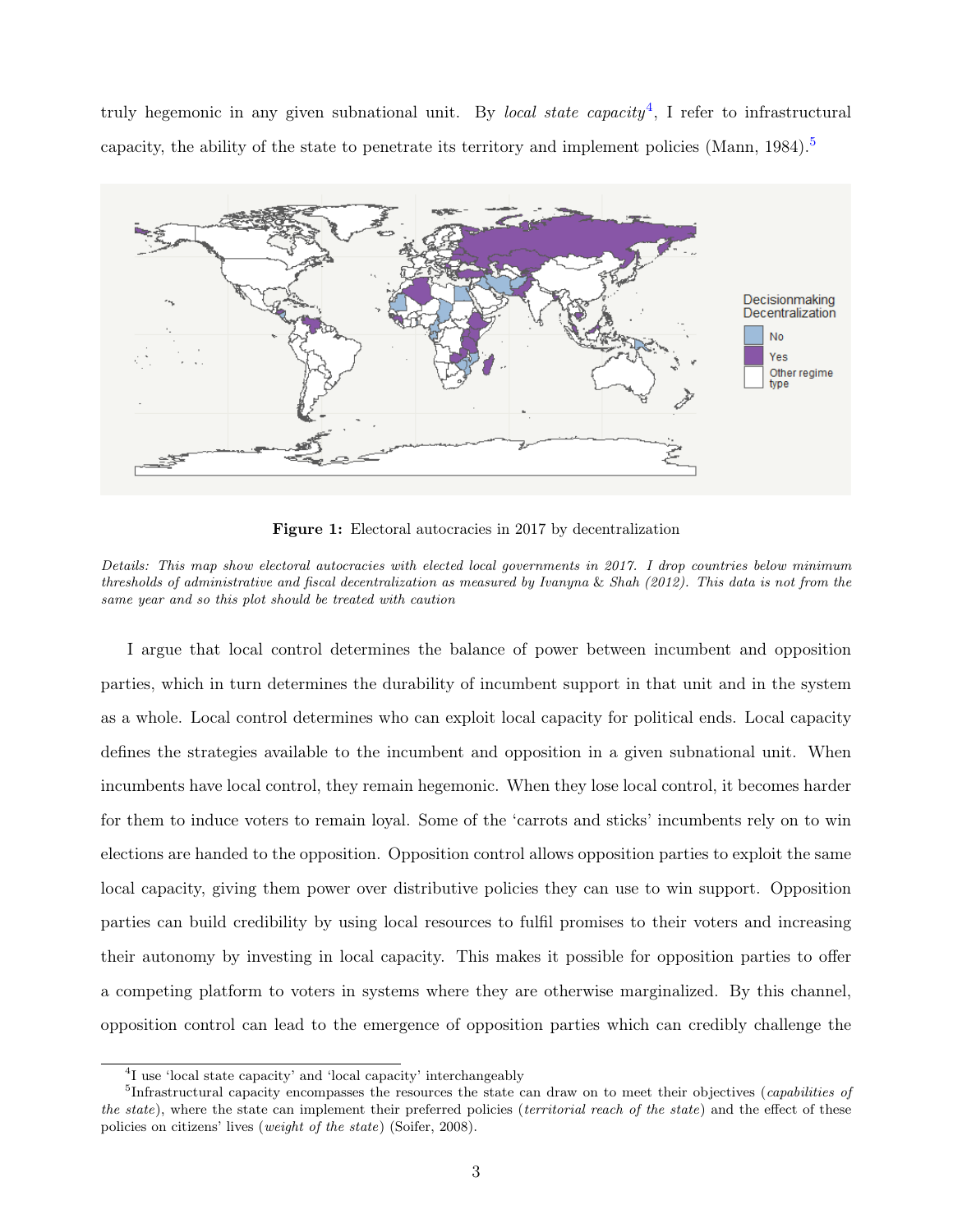incumbent at the national level.

I test this argument using evidence from Tanzania. I draw on an original dataset of public good provision and quality, a dataset of local taxes and transfers, twenty years of election results and over 200 interviews conducted between 2015 and 2018 in local governments across Tanzania. I exploit variation in the phasing of decentralization and opposition control over time to trace the ways in which the creation and control of local capacity influenced incumbent and opposition strategies and political competition. I find that the creation of local capacity made incumbents better able to sanction opposition support using data on the allocation of water projects. However, I show that subsequent patterns of distributive strategies are determined by local control. Incumbents are only able to sanction using local resources if they retain local control. I demonstrate that opposition local governments even access to services and improve the quality of local governance in an effort to build credibility with voters. They are able to do so, despite receiving systematically lower central transfers, by investing in local state capacity. I find that opposition local governments raise significantly more local taxes with the explicit intention of maintaining their autonomy from the central government. I conclude by showing that opposition control makes subsequent opposition support more robust and that this support diffuses to other levels of elections and to nearby areas.

In this study I make several contributions to the literature on comparative politics. I challenge the idea that incumbent autocrats are generally hegemonic and do not face a meaningful threat from opposition parties. I show that opposition parties are indeed able to survive despite not being co-opted and can build support from one electoral cycle to the next through local government. I highlight the agency of opposition parties and demonstrate the importance of local politics in understanding incumbent and opposition strategy and hence political competition in electoral autocracies. To truly understand to what extent incumbents are hegemonic, scholars of autocracy must look beyond the center. Furthermore, I challenge the prevailing consensus that decentralization was a boon for autocrats (Landry, 2008; Riedl & Dickovick, 2013; Bohlken, 2016; Aalen & Muriaas, 2017). Indeed, I find evidence that show that local capacity provides opposition parties with the tools they need to challenge the incumbent. I therefore show that political competition in electoral autocracies is more dynamic and harder to control than extant scholarship would suggest by exploring a level of competition which is generally overlooked.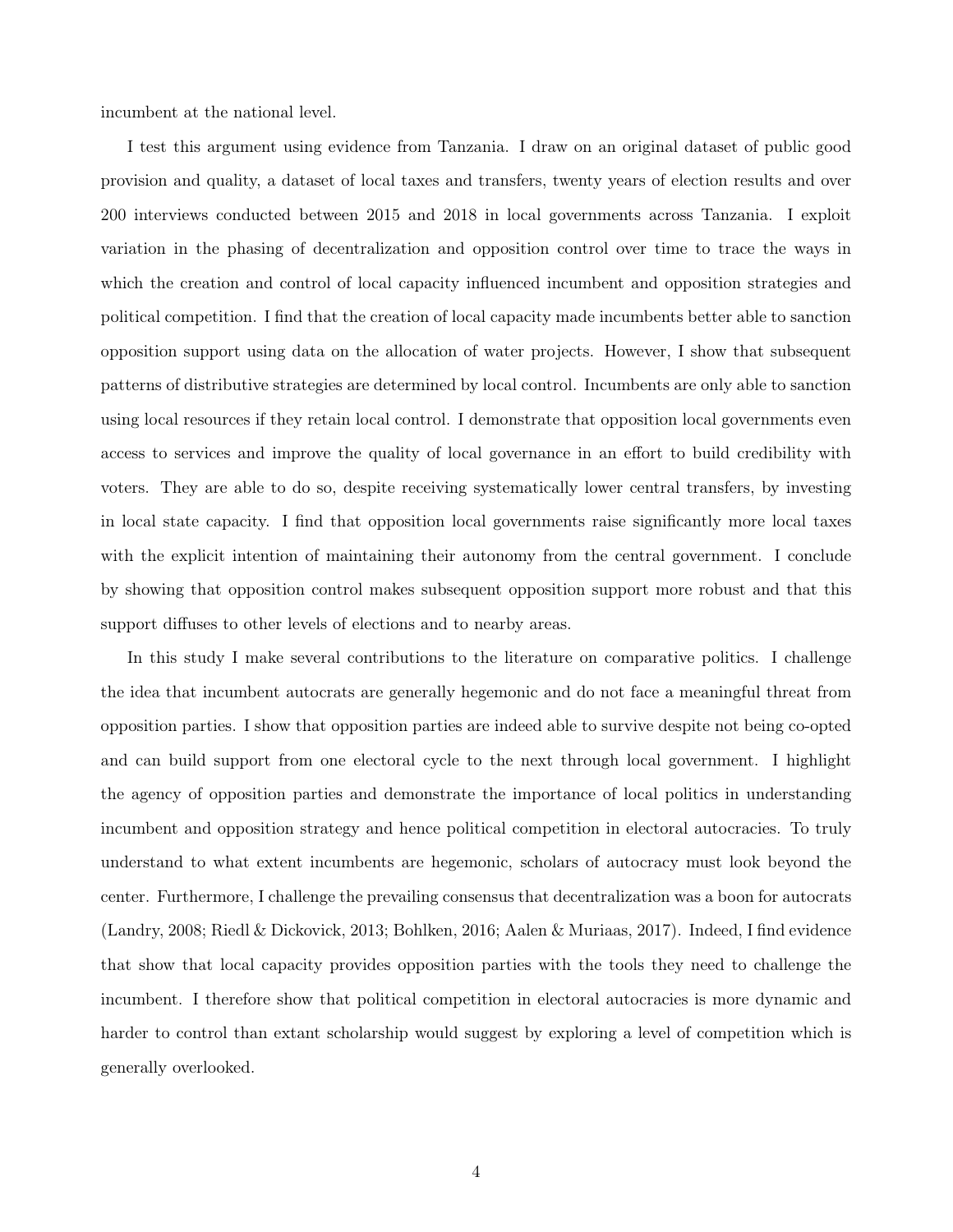## Opposition Parties and Electoral Strategies in Electoral Autocracies

Like voters in democracies, voters in electoral autocracies arbitrate between the costs and benefits of loyalty to the incumbent versus switching to an opposition party. These elections are seldom free and fair but they do give opposition parties a chance to unseat ruling party politicians and even the regime. Opposition victories at the national level are often attributed to structural conditions which led opposition parties to organize successfully – most likely cases of opposition success – or weak incumbents to fall after the introduction of multipartyism – most likely cases of incumbent failure (LeBas, 2011; Arriola, 2013; Levitsky & Way, 2010)

Levitsky and Way (2010) argue that the incumbent's state capacity is a more important determinant of incumbent durability than opposition strength. Many authoritarian states, particularly in Africa, the former Soviet Union and Asia, fell primarily because of state weakness rather than some societal push. Greene (2009) argues that the PRI fell in Mexico because of a contraction in their fiscal resources. Opposition party tactics are thought to matter primarily when opposition parties contest for power against an incumbent whose organizational strength has been undermined by a crisis or structural change (Bunce & Wolchik, 2010).

However, I claim that incremental increases in opposition strength weakens incumbents by reducing their ability to mobilize local state capacity, making it more likely that competitive national elections will come to pass in the first place. Opposition tactics are important well before these windows of opportunity appear. I argue that opposition tactics precipitate them.

We know little about how opposition parties win support. In contemporary electoral autocracies, opposition politicians are marginalized. They lack meaningful responsibilities or roles so struggle to build credibility (Keefer, 2007). It is hard to convince voters to switch from the 'devil they know' if they cannot offer competing benefits. Yet voters do back opposition parties even in relatively consolidated electoral autocracies. I contend that opposition parties win support through local politics.

Incumbents use their control of state resources to motivate voters' to remain loyal (Magaloni, 2006). Their hegemony over state resources is one channel by which opposition parties are marginalized (Svolik, 2012). Studies of incumbents' distributive strategies characterize the logics they use to allocate resources and propose their effects on voters' incentives.<sup>[6](#page-4-0)</sup>. Prominent among these logics are punishment regimes (Magaloni, 2006; Blaydes, 2010). Incumbents enforcing a punishment regime reward

<span id="page-4-0"></span> $6$ See Albertus et al (2018) for an excellent review of distributive logics in electoral autocracies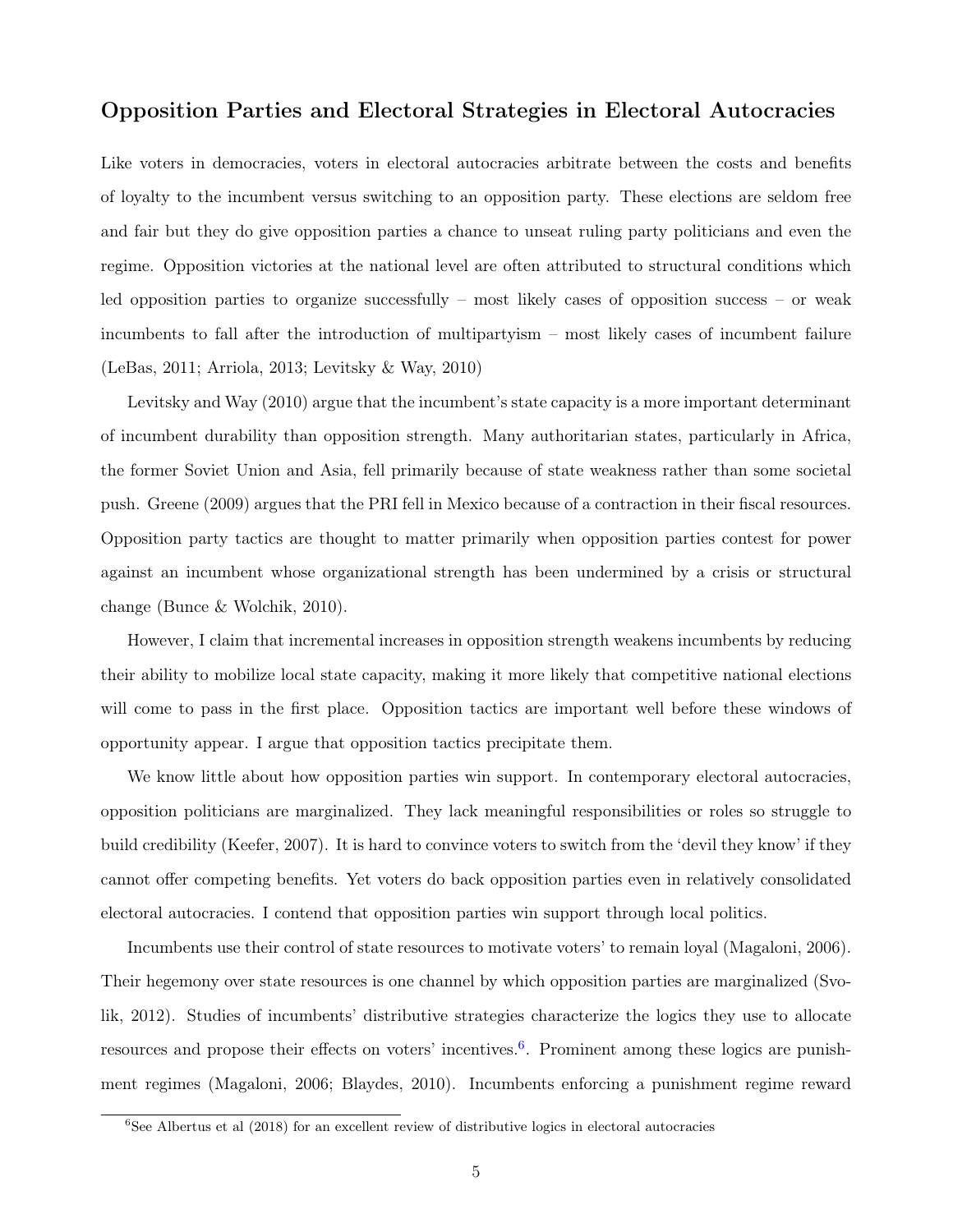supporters and punish opposition areas to shore up regime support and dissuade defection.

Studies of distributive politics characterize the incumbent as akin to a central planner. They are resource constrained but not spatially constrained. It is presupposed that incumbents are able to gather the information they need to target and then mobilize resources where they see fit. However, the informational demands of these kinds of strategies are high. The incumbent must be able to monitor and punish vote choice. At the central level, it is hard for bureaucrats and politicians to gather information about localized opposition support (Stokes et al, 2013). It is only at the local level that dense political information exists and this often leaks out as it is passed from local to central institutions. Thus, whether 'incumbent as central planner' is a reasonable characterization depends on the extent to which the incumbent can gather and act on local information. I argue that this makes it important that scholars look beyond the center and take seriously incumbent control at the local level.

Control of these local institutions is subject to elections in decentralized countries. I define decentralization using Treisman's definition of *decision-making decentralization*. A country is decentralized if there exists an elected subnational tier or tiers responsible for at least one policy domain which it is hard for the incumbent to recentralize (Treisman, 2007).[7](#page-5-0) Decentralization creates elected local institutions which are empowered to provide public services without extensive coordination with the center. Local institutions became central to the implementation of punishment regimes and coercive distributive politics.

The success of decentralization relies on local institutions having enough local capacity to act on local needs without extensive coordination with the center (Ziblatt, 2008). Without this capacity, local officials<sup>[8](#page-5-1)</sup> cannot act autonomously. Local capacity increases the 'weight' and 'reach' of the state in citizens' lives, where they can mobilize resources and whether they can gather information (Soiffer, 2008). In principle, local officials should use this capacity to target resources to those in most need.

In practice, I contend that local capacity makes it easier for incumbents to target voters and sanction opposition support. This is in line with extant studies which agree that electoral autocrats benefited from decentralization reforms despite many countries having little choice but to accept these reforms (Manor, 1999). Decentralization created jobs for incumbents to distribute as patronage (Riedl & Dickovick, 2014), new offices to co-opt opposition parties (Clark, 2018) and a new cadre of election

<span id="page-5-0"></span><sup>&</sup>lt;sup>7</sup>This is a form of political decentralization which assumes a non-trivial accompanying level of administrative and/or fiscal decentralization

<span id="page-5-1"></span><sup>&</sup>lt;sup>8</sup>Here and in the rest of this study, I use 'officials' when I interchangeably refer to local politicians and bureaucrats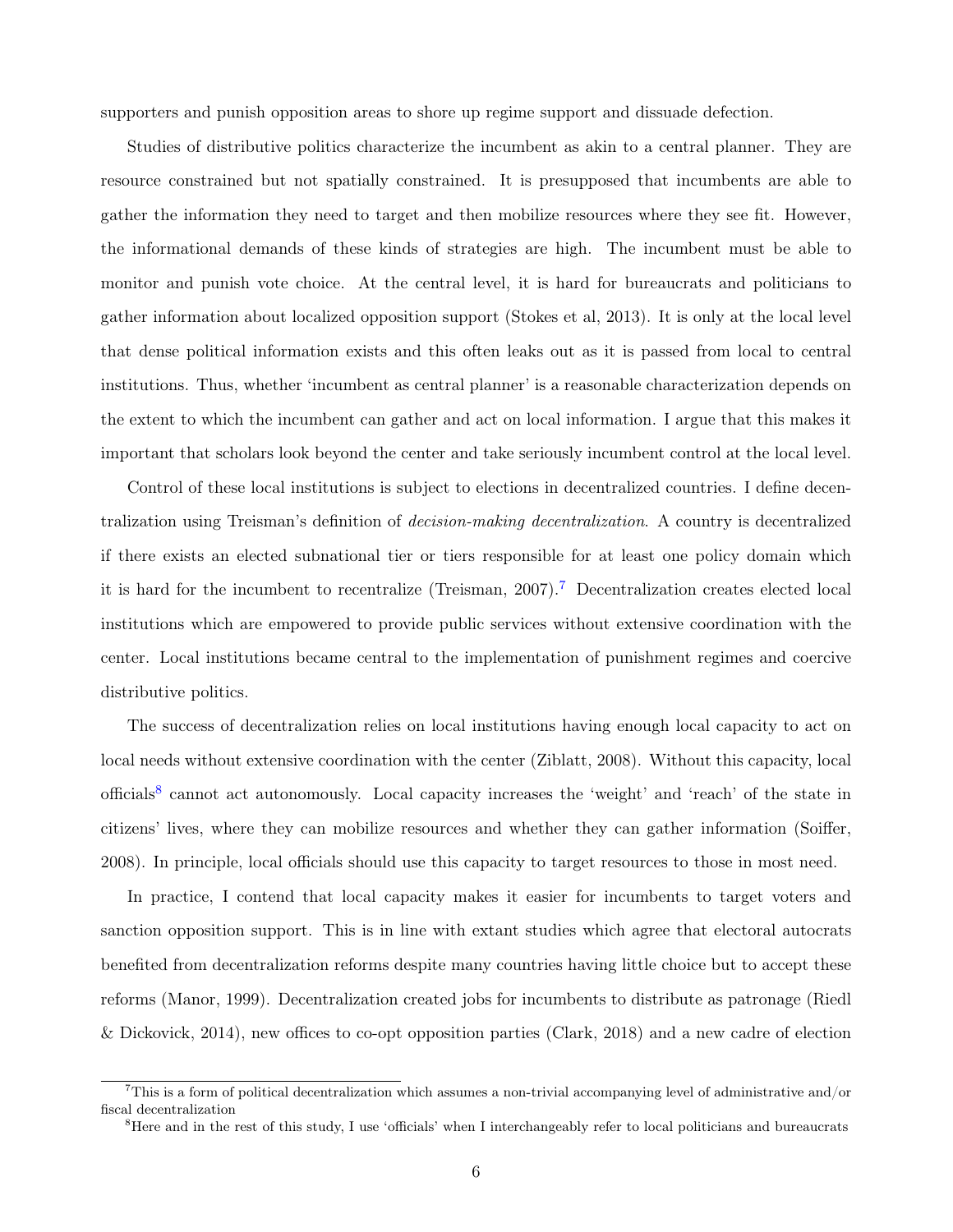intermediaries (Bohlken, 2016). Furthermore, decentralization made local political support and performance of electoral intermediaries and local officials more legible (Malesky & Schuler, 2011; Bohlken, 2016; Landry, 2008; Martinez-Bravo et al, 2018). However, I contend that the same capacity which can strengthen incumbents' hold on power can be exploited by opposition parties to even the balance of power between them.

# Theory: Local Control, Distributive Strategies and the Evolution of Competition

The authoritarian state is reliant on control of local capacity. For a punishment regime or any other strategic logic to be effective, an incumbent must be able to mobilize infrastructural capacity to enforce distributive or violent sanction in politically relevant parts of the country. In decentralized states, this cannot simply be assumed.

Local capacity matters because it determines the resources and information local officials can draw on and the autonomy they have to use these for altruistic or political ends.<sup>[9](#page-6-0)</sup> Local agents are better able to target (and therefore sanction) than officials at the center because there is denser information at the local level. Local capacity means that parties can better leverage this dense information without risk of it leaking out before it reaches central decision-makers.

Local capacity also defines what resources local officials can then mobilize on the basis of this information. For example, local officials can grant preferential access to those public goods and services they control to incumbent supporters. Local officials can also use distributive powers to try and signal a policy priority, ideological commitment or preference/commitment to a given bloc of voters (Mares and Young, 2019). Local capacity defines the distributive strategies available to local officials, who they can target and what they can target them with.

Local state capacity determines the extent to which local states can assert their interests vis-avis the national state (Remick, 2002). Local institutions have local capacity that local officials can administer as they see fit. If local institutions lack capacity, they must coordinate with the center to fulfil their responsibilities. In theory, this autonomy allows officials to be responsive to fine-grained geography of need in their area. In practice, autonomy allows officials to leverage state resources to

<span id="page-6-0"></span><sup>&</sup>lt;sup>9</sup>I distinguish between policy domains, the policy areas in which decentralized actors are empowered, and local capacity, the ability of the state to penetrate its territory and implement its chosen policies.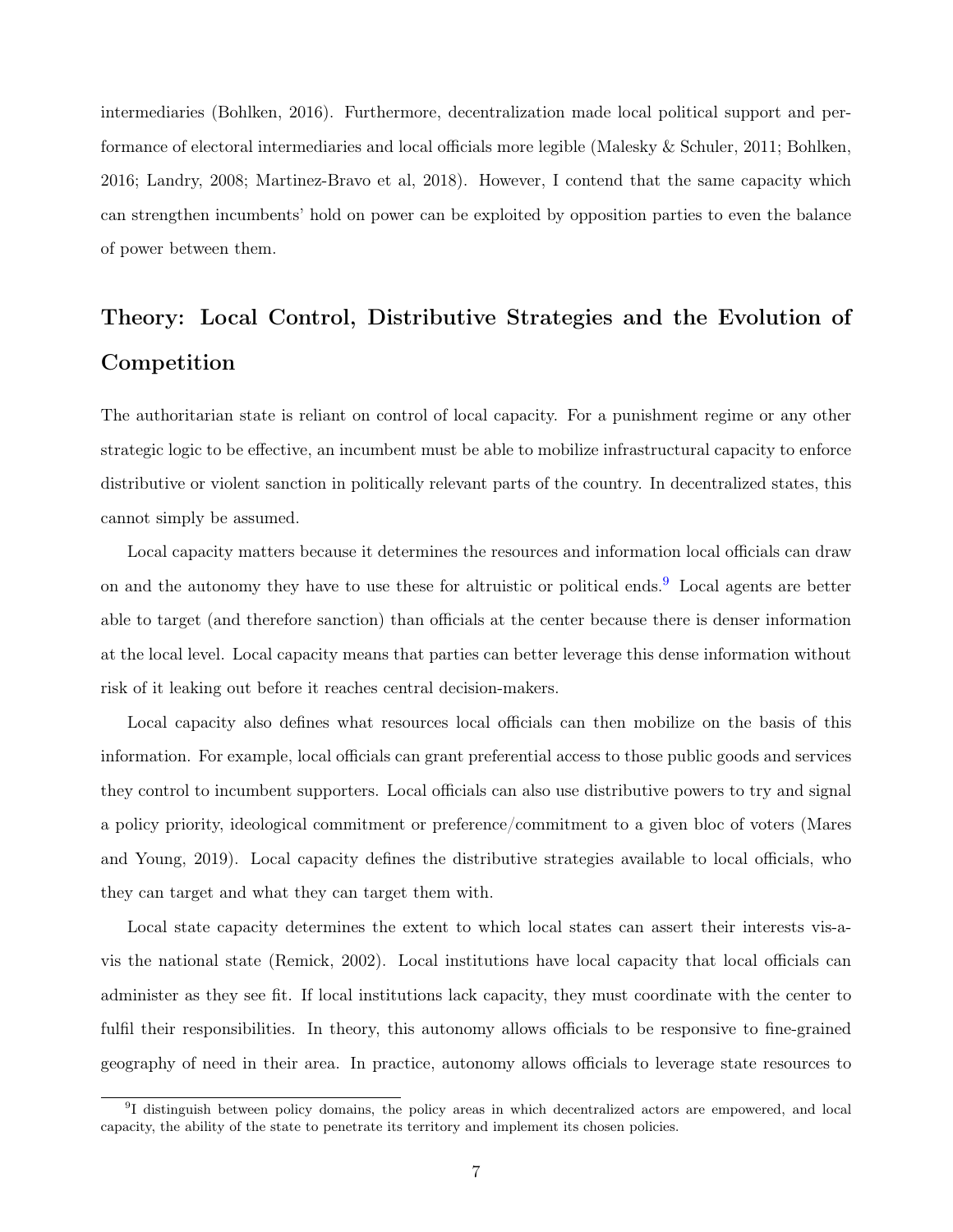reward and sanction political support. I define local autonomy as the ability of the decentralized institutions to pursue a different set of policies in decentralized domains (including priority between different policy areas and different subnational units) than those preferred by the central government. At the most basic level, autonomy allows the local level to go against the center. This need not be bad for the incumbent at the center so long as they control the local level. However, if local capacity and hence autonomy falls into opposition hands, parts of the state can be used against the incumbent.

Under incumbent control, local capacity strengthens the authoritarian state. To enforce any strategy, the incumbent and agents working on their behalf must be able to gather enough information to monitor and sanction vote choice. Local capacity allows incumbent-loyal local officials to do so without costly coordination with the center. If the goals of the incumbent and local elites are aligned, local officials can take advantage of the superior information at the local level to improve upon the allocation that the center would have otherwise prescribed. Local knowledge on the distribution of opposition support is less likely to leak out of the system. Sanctioning becomes more finely grained after decentralization because support is now easier to observe for those implementing punishment regimes.

However, when opposition parties win local control, incumbents lose this local capacity. Local capacity gives opposition parties the autonomy to use distributive strategies which could otherwise only be exploited by the incumbent. They can use these strategies to win support from voters and resist incumbent attempts to keep them weak. Central capacity is still more important than local capacity in all decentralized electoral autocracies. The incumbent can still use its control of the rules of the game and the bulk of state resources to frustrate opposition parties.[10](#page-7-0) However, opposition control tempers the incumbent's reach. Opposition parties can use limited capacity they have to carve out a role and reputation for themselves in an otherwise incumbent-dominated system. Opposition parties must come up with strategic ways of using this capacity to signal to voters and to build a credible record. Opposition parties are still marginalized but now they can govern at the margins.

Local capacity allows opposition parties to do three things. First, it allows them disrupt incumbent sanctioning. If the incumbent loses control at the LG level, their access to a pool of clientelistically important resources is tempered. Opposition parties can then shield opposition supporters from sanction by using their power over local distribution. Opposition control makes opposition support less costly

<span id="page-7-0"></span> $10$ Incumbents can pursue many strategies to frustrate opposition control, including cuts in fiscal transfers, bureaucratic interference and political harassment. I cover these strategies in more detail elsewhere in Chapter 6 of the dissertation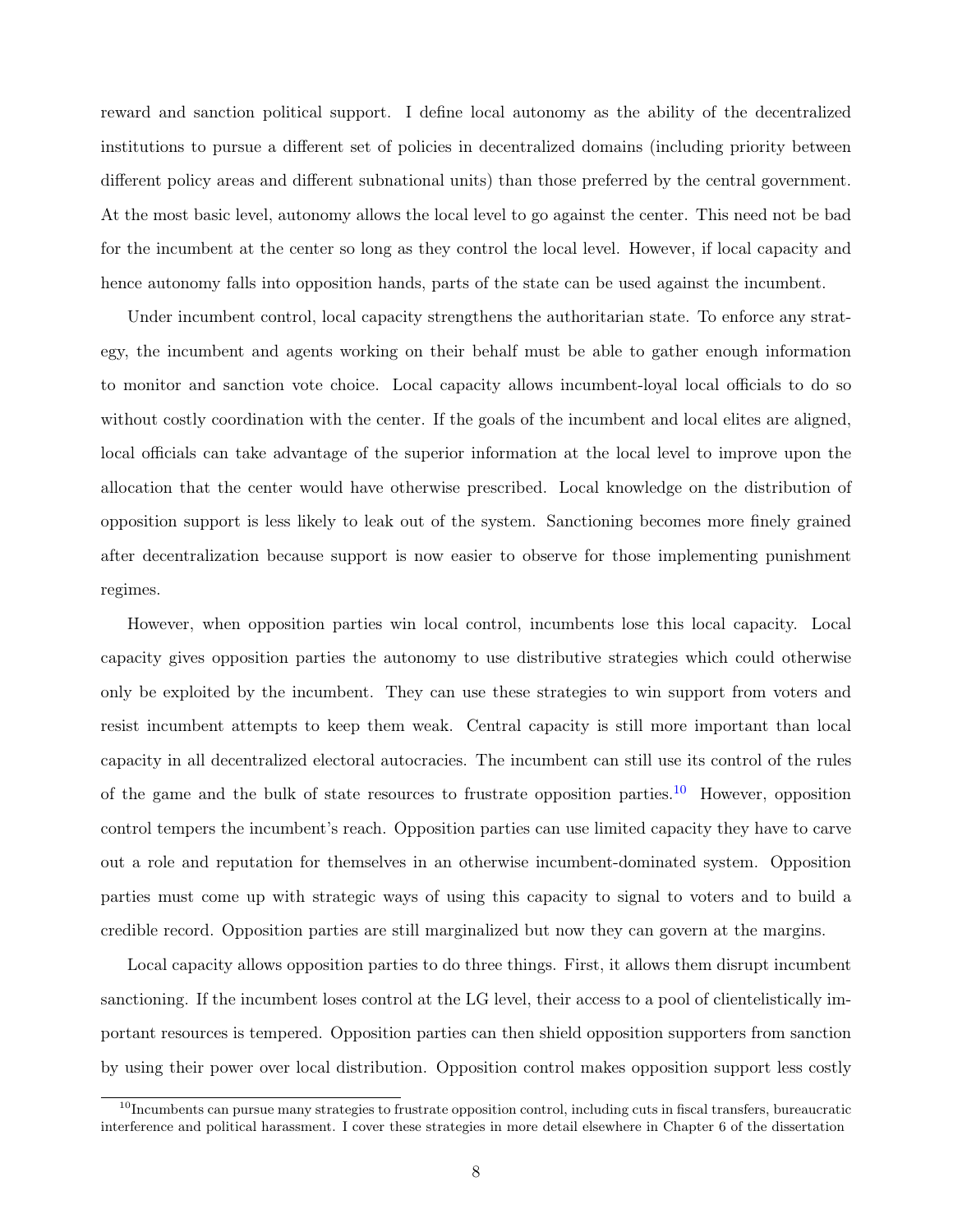to voters in that subnational unit.

Second, local capacity allows opposition parties to pursue policies which signal their credibility to voters. Ordinarily, voters may not view opposition promises as credible because they lack a record.<sup>[11](#page-8-0)</sup> Opposition control allows them to build such a record and signal to voters that they are a competent, office-seeking party.

I contend that they do so by prioritising service delivery in those areas where they have more autonomy. Low-coordination service delivery allows them to signal competency and difference without central permission. Where public good provision requires a greater upfront financial cost, opposition parties are likely to have to coordinate with the incumbent. The incumbent can then exert more influence over distribution of these high-coordination services, making it harder to deliver to opposition voters or claim credit. I argue that opposition parties focus on those powers for which local capacity is sufficient. For example, they work to improve the quality and efficiency of existing services or build public goods that require little coordination with the center like local roads and classrooms. Opposition local governments do not seek to revolutionize local government, rather opposition parties seek to fill in gaps in local service provision and improve local performance.

Third, control of local capacity makes quality and quantity of local capacity endogenous to the decisions of opposition parties. Opposition local governments are able to invest in local capacity to bolster their autonomy. Opposition local governments want to carve out as large a role as they can. Investing in local capacity makes local governments better able to discharge their duties without coordinating with the center or calling on the center for support or resources. Opposition local governments therefore have an incentive to invest in local capacity to strengthen their ability to deliver services and disrupt incumbent sanctioning. This is particularly likely when incumbents try and frustrate opposition governance. By investing in local capacity, opposition parties can defend their ability to keep delivering services to their voters and so weather attempts to undermine their support.

Local control determines what strategies the opposition and incumbent can respectively use as summarized in Table [1.](#page-9-0) When incumbents retain control, they retain hegemonic control of the state

<span id="page-8-0"></span><sup>&</sup>lt;sup>11</sup>Some voters back opposition parties in all electoral autocracies. Voters may support opposition parties which lack any experience of governance for a variety of reasons. They may live in an area with a history of violent or economic grievance or a concentration of high income, high education voters most likely to back opposition parties for ideological reasons (Greene, 2009; Letsa, 2019 Arriola, Dow & Letsa, 2019). Indeed, these are the areas where opposition support is most likely to appear after the introduction of multiparty elections (Arriola, Dow & Letsa, 2019). Credibility is important to then convince other voters to switch in subsequent elections. If opposition parties are to credibly threaten incumbents, they must win support beyond these 'most likely' early opposition areas.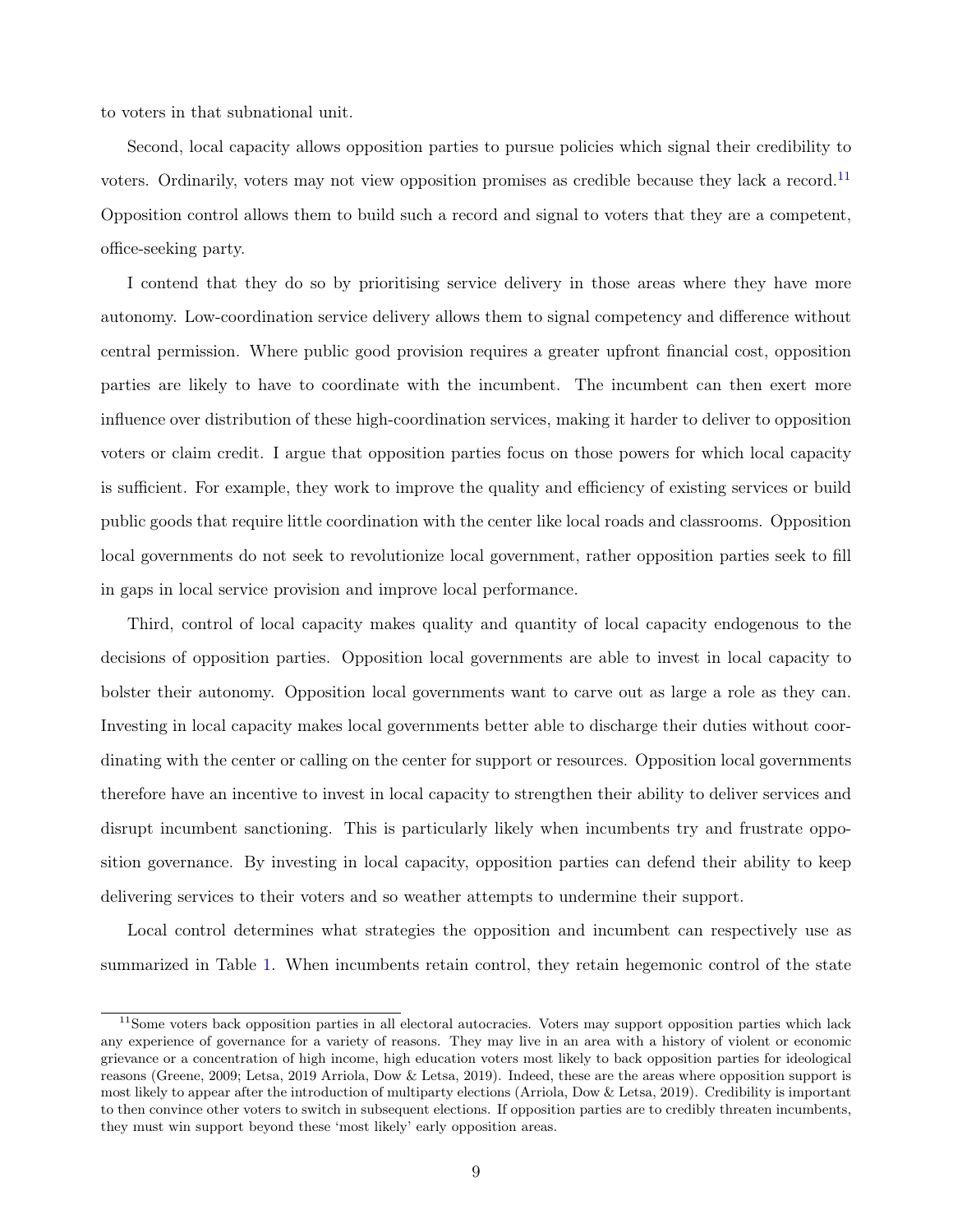<span id="page-9-0"></span>

| Control of LG             | Incumbent Strategies                                                        | <b>Opposition Strategies</b>                                      |
|---------------------------|-----------------------------------------------------------------------------|-------------------------------------------------------------------|
|                           | Make credible promises to their voters<br>Use central resources to sanction | Make non-credible promises                                        |
| Incumbent control         | opposition support $&$ LGs                                                  | Make promises based on                                            |
|                           | Use local resources to sanction<br>opposition support                       | opposition credibility elsewhere                                  |
|                           |                                                                             | Build credibility through service delivery                        |
|                           | Make credible promises to their voters                                      | Make credible promises to their voters                            |
| <i>Opposition control</i> | Use central resources to sanction<br>opposition support $&$ LGs             | Stop local resources being used to<br>sanction opposition support |
|                           |                                                                             | Invest in local capacity to increase<br>autonomy from incumbent   |

Table 1: Strategies by local control

and opposition parties remain toothless and marginalized. Under incumbent control, incumbents can engage in finer grained sanctioning and make it costlier to support opposition parties. Small pockets of opposition support are less likely to survive. Opposition control gives opposition parties the tools they need to reduce the costs of opposition and offset them with their own benefits. Under opposition control, support for opposition parties is more likely to survive and increase over time. Opposition parties can build credibility through local control and win support over time. They can invest in capacity to build autonomy and resist restrictions.

Opposition support is then not determined by decisions at the center but by how successfully the opposition can perform given the contours of the game that the incumbent defines. Local control gives opposition parties tools to govern their way out of the margins in systems that are otherwise dominated by electoral autocrats. This makes it possible for subnational opposition strongholds to emerge, where the benefits of opposition support are higher and which are relatively insulated from incumbent sanction. In subsequent electoral cycles, opposition support may then diffuse to surrounding areas. I therefore contend that opposition control is a channel by which credible opposition parties can build support and challenge incumbents.

This theory has implications for how we think about the prospects for opposition parties, incumbent durability and the implications of decentralization. This theory suggests that the concept of the hegemonic incumbent is not applicable to those electoral autocracies which have even limited forms of decentralization. With opposition local control, incumbents lose control of some of the distributive strategies which scholars have shown are core to their ability to consistently win elections and maintain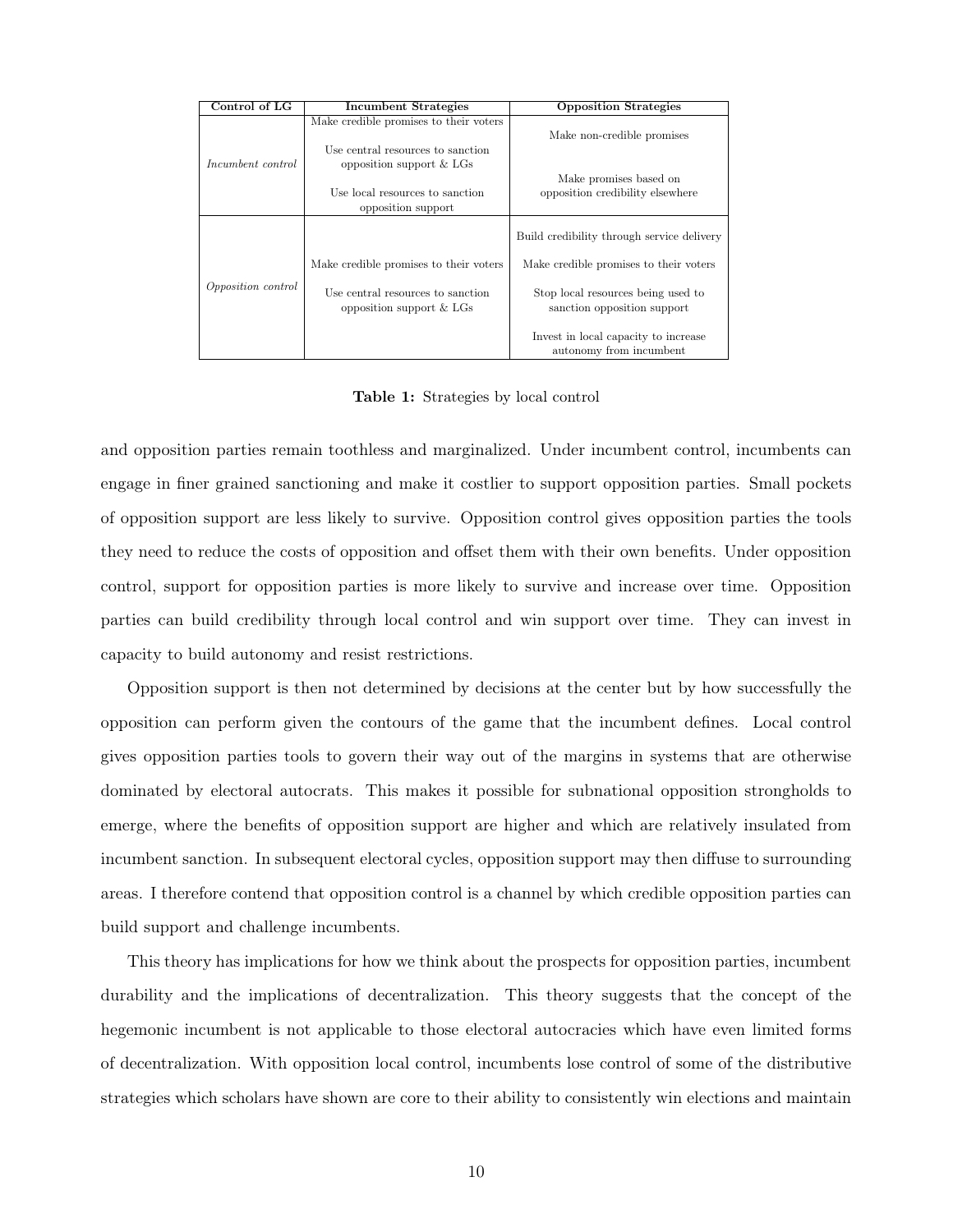power. Furthermore, I propose a pathway by which opposition parties can govern their way out of the margins of incumbent-dominated political systems. This shows that office-seeking opposition parties can survive and build support in electoral autocracies. It therefore challenges the predominant pessimistic view of opposition parties in the literature on authoritarian politics. Opposition success and survival can therefore be understood as the result of strategic interaction by the local opposition and the central incumbent. Finally this theory shows that decentralization may not strictly be a boon for incumbents. Incumbents decentralize given they expect that most areas will remain under incumbent control and so decentralization will, on balance, strengthen their rule. At the time of decentralization the stabilizing effect of incumbent control in the vast majority of the country outweighs the perils of loss of control in opposition strongholds. However, my theory suggests a pathway by which decentralization may weaken an incumbent, a knife edge quality which has thus far been overlooked by scholars of decentralization.

#### Scope Conditions and Case Selection

This theory applies to decentralized electoral autocracies where competition is, at least in part, clientelistic. The theory is likely to apply in cases where there are elected local governments with non-trivial local capacity and policy powers that are important to voters. I map the cases where these conditions held in 1997, 2007 and 2017 in Figure [A13.](#page-50-0)

I test my theory using evidence from Tanzania. Figure [A12](#page-49-0) shows Tanzania is not a highly decentralized country. It is below average on all forms (administrative, political, fiscal) of decentralization across all countries, average among all electoral autocracies.<sup>[12](#page-10-0)</sup> Many electoral autocracies, hybrid and single-party dominant regimes across Southeast Asia, the post-Soviet space, South Asia, Latin America as well as sub-Saharan Africa are more decentralized than Tanzania. If I can show that local control matters in Tanzania, where the central government is relatively more powerful than in elsewhere in my universe of cases, this will provide convincing evidence for my theory and indicate that local control and indeed local politics more broadly matters more in electoral autocracies than scholars may ordinarily assume. Tanzania is comparable to other low to middle income decentralized electoral autocracies, particularly post-socialist/post-communist countries with a legacy of one party rule. Unlike many other countries in sub-Saharan Africa, political competition in Tanzania is not ethnic. While

<span id="page-10-0"></span> $12$ Tanzania is above average in sub-Saharan Africa. I do not seek to account for 'African politics' broadly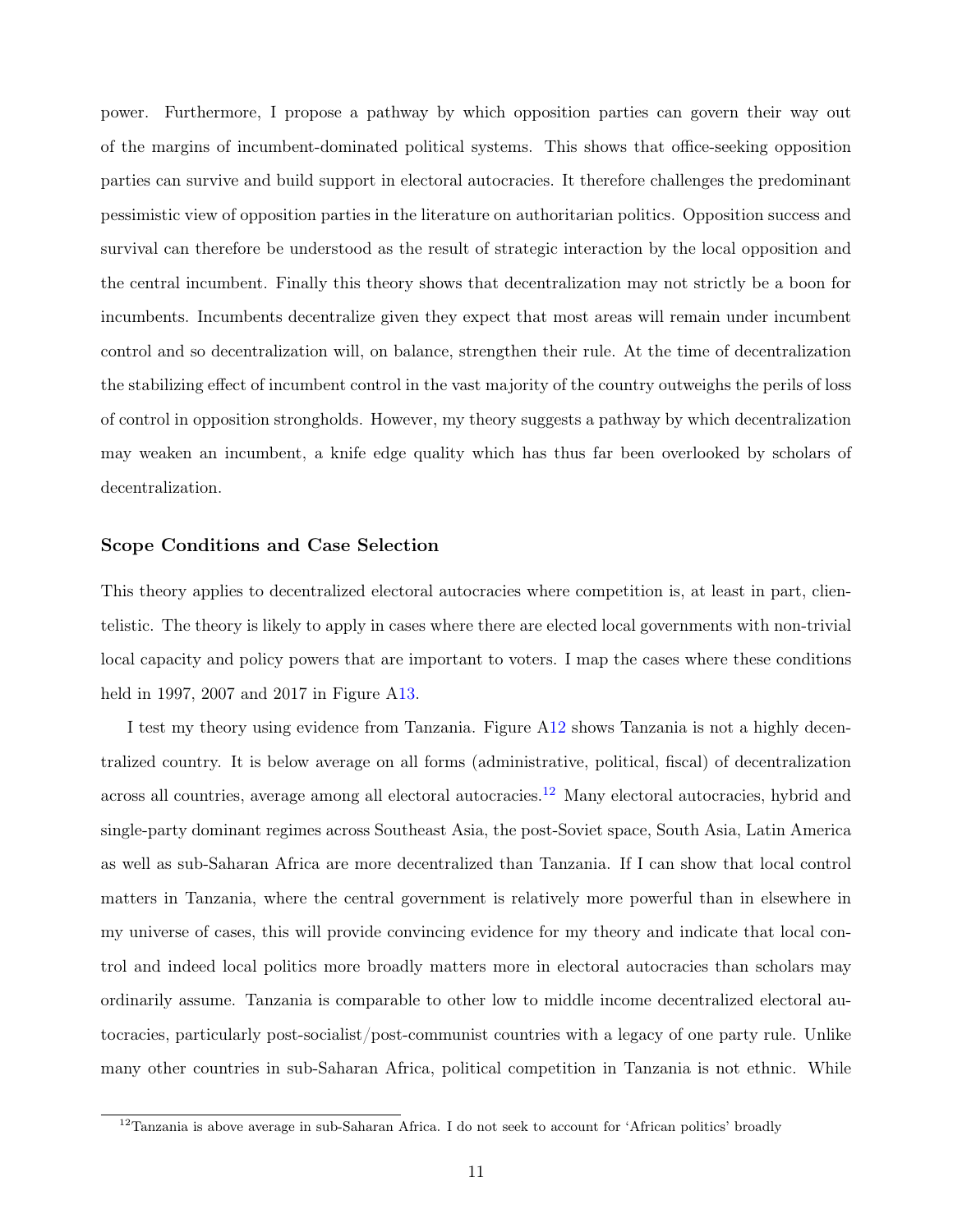this limits the extent to which Tanzania is comparable with some other cases in the region, it increases the portability of the conclusions I draw to other regions.

## Empirical Strategy

I theorize how incumbents and opposition parties use local capacity and trace the implications this has for vote choice. To provide empirical support for my theory, I must show evidence of the use and the effects of the strategies I outline. I take a mixed methods approach on a single country-case, Tanzania. Focusing on a single case allows me to do the data gathering necessary to conduct the fine-grained multi-method subnational analysis central to my empirical approach.

I use administrative data and election results alongside interviews with voters, politicians and bureaucrats. Quantitative data allows me to test the observable implications of my theory for the allocation of state resources, local performance and the distribution of political support across the whole country. I supplement this data with qualitative data from interviews to get at variation in harder-to-measure differences in local service delivery. Interviews allow me to go beyond simply testing subnational variation in outcomes.

I also use interviews to trace the decision-making processes that leads to these outcomes. That allows me to assess whether the strategic logics I theorize inform how bureaucrats and politicians allocate resources and how voters perceive these choices and respond. In Table [2](#page-12-0) I outline the main hypotheses I draw from my theory, the observable implications I draw from them and the types of data I use to test them.

The observational nature of the data means that I have to deal with non-random assignment to treatment. My theory works on three levels. Each of these pose different challenges for identification. First, I make claims about the advantages of local versus central capacity. However, countries were not randomly assigned to the timing or form of decentralization reforms<sup>[13](#page-11-0)</sup>. Given this, there may be many plausible alternative explanations for why politics may change after decentralization in a given country because of some unrelated but simultaneous shift. I exploit the quasi-random allocation of LGs to phases of decentralization within a single country-case to identify the causal effect of the introduction

<span id="page-11-0"></span> $13$ There was substantial donor pressure in developing countries like Tanzania as I will discuss in the next section. However, incumbents had input into the process of decentralization in all cases so it is not plausible to treat decentralization as wholly exogenous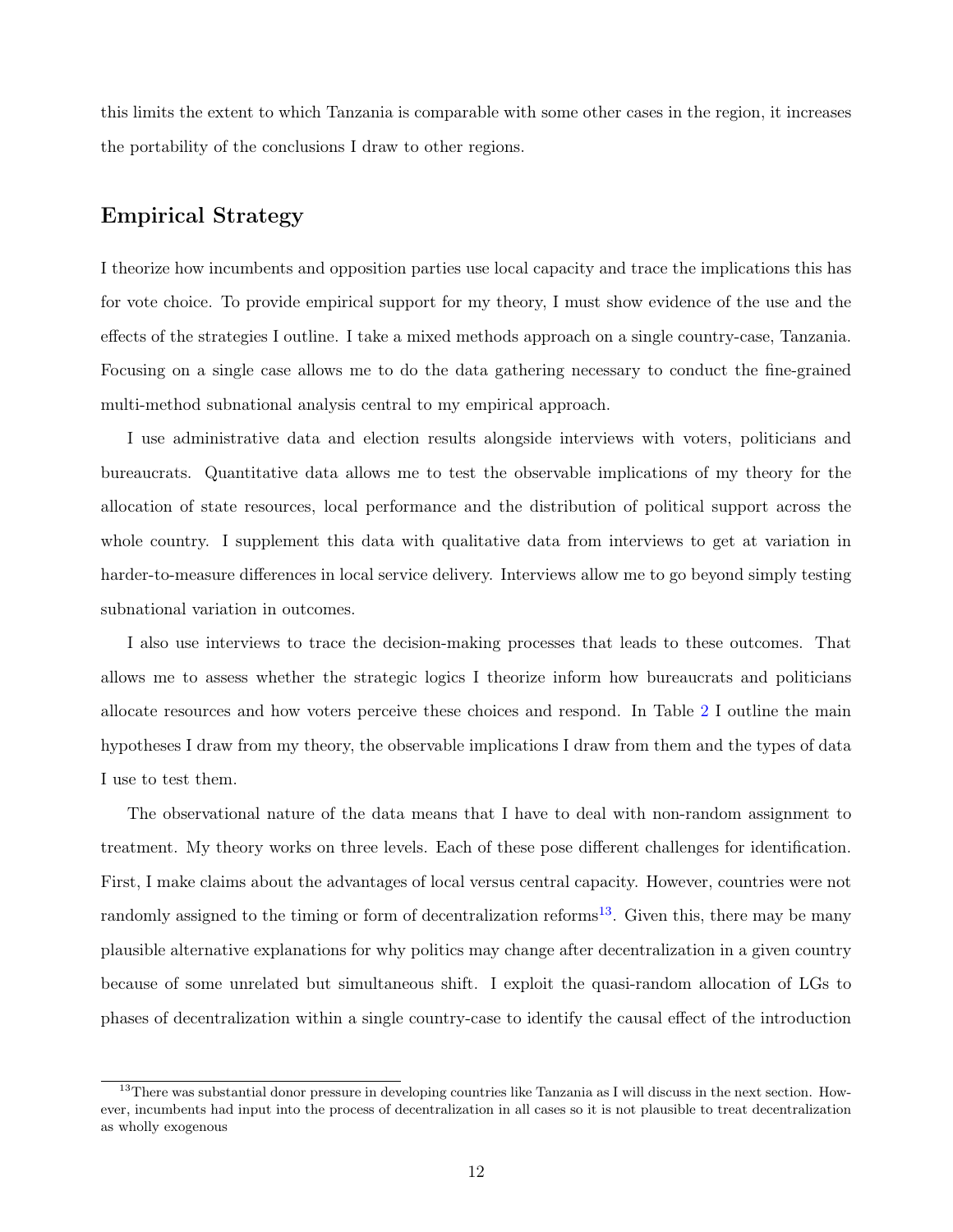<span id="page-12-0"></span>

|                     | Theoretical hypotheses                                        | Observable implications                                               | Data                     |
|---------------------|---------------------------------------------------------------|-----------------------------------------------------------------------|--------------------------|
|                     |                                                               | - Opposition areas are less likely                                    | - Public good provision, |
|                     | H <sub>1</sub> a: Local capacity                              | to receive state resources after                                      | variation in phasing     |
| Local capacity      | makes it easier for                                           | decentralization                                                      | of decentralization      |
| under               | incumbents to sanction                                        | - Officials highlight importance                                      | - Interviews with local  |
| in cum bent         | opposition support                                            | of local capacity for                                                 | bureaucrats and          |
| control             |                                                               | punishment regime                                                     | politicians              |
|                     |                                                               | - Opposition areas are less likely                                    | - Administrative data,   |
|                     | H1b: Incumbents                                               | to receive state resources than                                       | interviews on public     |
|                     | sanction opposition                                           | incumbent areas in incumbent<br>LGs                                   | good provision           |
|                     | voters in incumbent                                           | - Officials motivate this                                             | - Interviews with local  |
|                     | LGs                                                           | discrimination as a punishment                                        | bureaucrats and          |
|                     |                                                               | for disloyalty                                                        | politicians              |
|                     |                                                               | - Opposition areas in opposition                                      | - Administrative data,   |
|                     |                                                               | LGs are sanctioned less than                                          | interviews on public     |
|                     | H <sub>2</sub> a: Opposition LGs                              | those in incumbent LGs                                                | good provision           |
| Local capacity      | disrupt incumbent                                             | - Opposition politicians work                                         | - Interviews with local  |
| under               | sanctioning                                                   | to change who LGs distribute                                          | bureaucrats and          |
| opposition          |                                                               | to despite central preferences                                        | politicians              |
| control             |                                                               | - Local service provision is                                          |                          |
|                     | H <sub>2</sub> b: Opposition LGs                              | better in opposition LGs                                              | - Administrative data on |
|                     | build credibility                                             | - Opposition politicians view                                         | public good provision    |
|                     | through service                                               | local governance as an                                                | - Interviews with local  |
|                     | delivery                                                      | opportunity to win over voters                                        | bureaucrats and          |
|                     |                                                               | through good performance                                              | politicians              |
|                     |                                                               | - Opposition LGs raise more                                           | - Tax and transfer data  |
|                     | H <sub>2</sub> c: Opposition LGs                              | local taxes                                                           |                          |
|                     | invest in local capacity                                      | - Opposition politicians view                                         | - Interviews with local  |
|                     | to assert their autonomy                                      | this as a way of reducing the                                         | bureaucrats and          |
|                     |                                                               | need for central assistance                                           | politicians              |
|                     |                                                               | - Opposition support survives                                         |                          |
|                     | H <sub>3</sub> a: Opposition control                          | or increases at the next                                              |                          |
|                     | makes it more likely that                                     | election in areas under                                               | - Election results,      |
| Evolution of        | voters will vote for                                          | opposition control                                                    | variation in phasing     |
| $\emph{completion}$ | opposition parties in                                         | - Early opposition areas which                                        | of decentralization      |
| given local         | subsequent local and                                          | decentralized earlier are more                                        |                          |
| control             | national elections                                            | likely to still be opposition                                         |                          |
|                     |                                                               | areas today                                                           |                          |
|                     |                                                               | $\mbox{-}$ Incumbent areas near areas<br>under opposition control are |                          |
|                     | H <sub>3</sub> b: Opposition support<br>diffuses around areas | more likely to support                                                | - Election results       |
|                     | under opposition control                                      | opposition parties at the next                                        |                          |
|                     |                                                               | election                                                              |                          |
|                     |                                                               |                                                                       |                          |

|  |  | Table 2: Summary of empirical approach |  |
|--|--|----------------------------------------|--|
|--|--|----------------------------------------|--|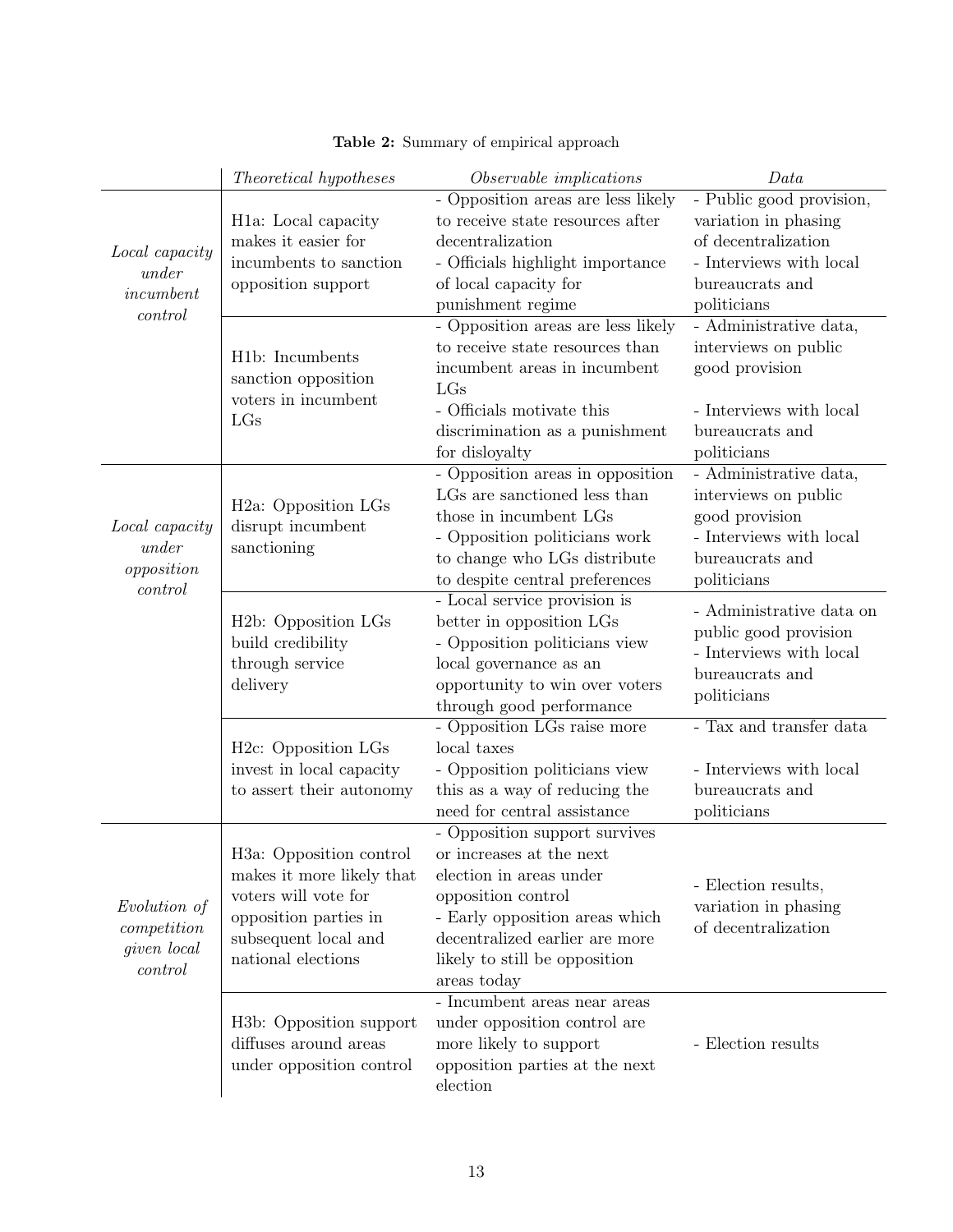of local capacity.[14](#page-13-0)

Second, I make claims about differences between strategies in LGs under incumbent control and those under opposition control. To provide evidence for my theory, I must highlight differences based on local control and show that variation in local control is the cause of these differences. However, assignment to local control is not random. Distributive politics may be different in opposition and incumbent LGs because of characteristics of these LGs, which in turn influences voters' willingness to support opposition parties. With quantitative data, I look at panel data to try and isolate the within-unit effect using difference-in-differences and fixed effects regression where possible. However, the extent to which I can do so is limited as I only have access to a fairly small number of elections and much of my quality data is cross-sectional. Where within-unit analysis is not possible, I include controls for units' demographic characteristics and time and geographic fixed effects where appropriate. To make these findings more robust, I isolate subsections of LGs where control of the LG was closely contested and therefore where we would expect 'propensity to back opposition parties' to be more  $\sin \theta$ .<sup>[15](#page-13-1)</sup>. I also use my qualitative evidence to do controlled comparisons of distributive politics in similar LGs which differ on history of opposition control. Within a given LG, I compare distributive politics before and after an opposition handover.

Third, I make claims about the effects of these strategies on vote choice. Again, assignment to local control at the LG or the ward level is not random. The voters in units under opposition control or near them may be different for other reasons. I control for prominent demographic predictors of 'most likely' opposition voters (income, urban/rural, education, gender) in the units I look at as well as time and geographic fixed effects where appropriate. I look where possible at subsections of close elections to strengthen the claims I can make about the effects of local control on vote choice. Many of the ward-level elections I look at are very closely contested and I exploit this to add robustness to my baseline findings using regression discontinuities and limited sub-samples. To test my persistence claim, I again rely on the as-if random phasing of decentralization. I now provide details about my case and a full description of the data.

<span id="page-13-1"></span><span id="page-13-0"></span><sup>&</sup>lt;sup>14</sup>I discuss this strategy more in the data section

 $^{15}$ Specifically this means those LGs where 40-60 per cent of the LG politicians come from opposition parties. In my case, that covers about ten per cent of all LGs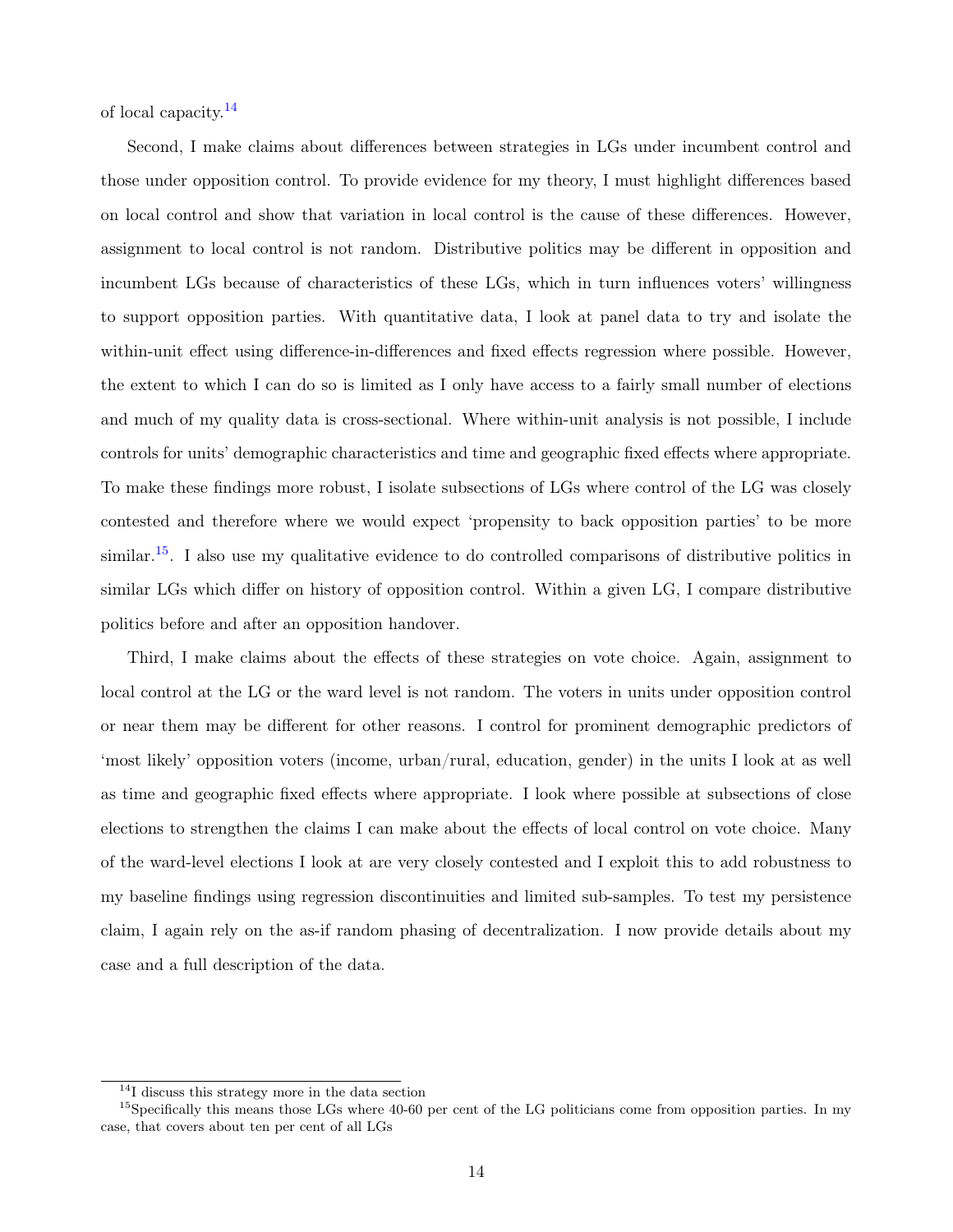## Case: Competition and Local Government in Tanzania

Tanzania is an electoral authoritarian country in East Africa. Since independence, it has been ruled by a single political party. Until 1992, this party was the only legally permitted one. The ruling Chama cha Mapinduzi (CCM) has overseen several successful handovers of power within the party. However, the CCM's share of the popular vote has been falling since 2005 as shown in Panel a) of Figure [2.](#page-14-0) Opposition support looked very typical of electoral autocracies in the early electoral cycles with opposition parties enjoying support for one electoral cycle only for this to collapse by the next (Kuenzi & Lambright, 2001; Randall & Svasand, 2002; Lindberg, 2007). As electoral cycles have gone on, opposition parties have become more institutionalized as shown in Panel b) of Figure [2.](#page-14-0) Opposition support in early elections was split between many small opposition parties. By 2015, Chama cha Demokrasia na Maendeleo (Chadema) had emerged from the pack, having built support at each electoral cycle. In 2015, the main opposition parties formed a single coalition to contest for the presidency behind Chadema and gained 40% of the vote. Opposition parties had an even better showing in the legislative elections, winning 45% of the total vote.

<span id="page-14-0"></span>

Figure 2: Opposition performance in legislative elections since decentralization (2000-2015)

Tanzania is a low income country. Many communities lack basic public services but the government lacks the resources to radically expand access to schools, clean water, clinics and so on without extensive donor support.<sup>[16](#page-14-1)</sup> Extant evidence suggests the CCM enforces a punishment regime in allocating the scarce public services that they can fund (Weinstein, 2011, Carlitz, 2017). Tanzania decentralized in

<span id="page-14-1"></span><sup>&</sup>lt;sup>16</sup>Secondary school provision was massively extended in the country in the mid 2000s as part of a World Bank funded program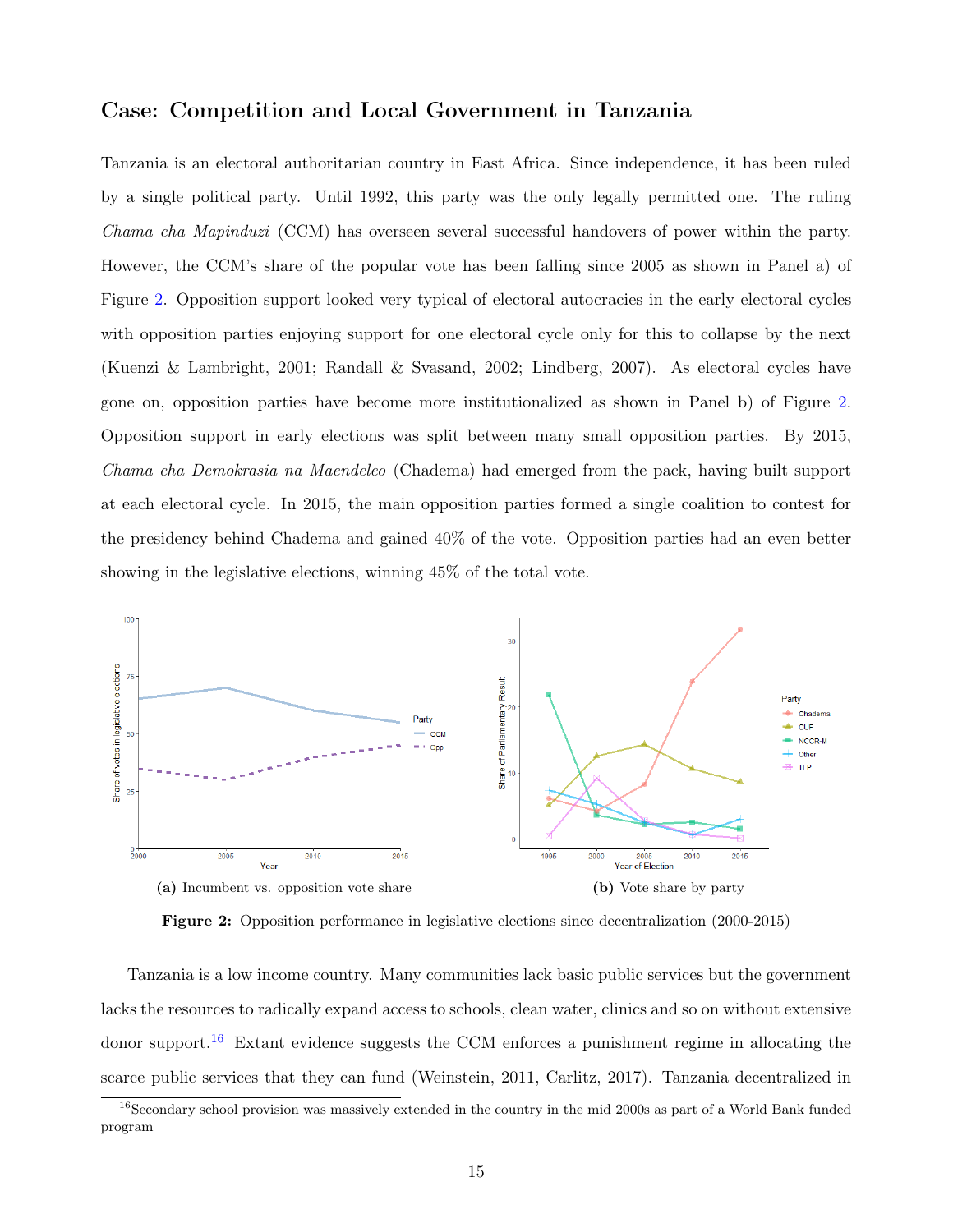2000 through the Local Government Reform Programme (LGRP). Analysts and policymakers agree that Tanzania decentralized because of donor pressure.[17](#page-15-0) However, the CCM agreed because it believed it stood to gain from these reforms<sup>[18](#page-15-1)</sup>. Decentralization was part of the CCM's platform in the founding multiparty election in 1995. Like many donor dependent countries, the expansion of local capacity required for decentralization was funded by IFIs and donor governments (PORALG, 2005). The shifts in the structures of government that followed would be prohibitively expensive for Tanzania to completely reverse and so these new subnational institutions became the new contours of the Tanzanian political landscape.[19](#page-15-2)

<span id="page-15-3"></span>

Figure 3: Subnational levels of government in Tanzania

Figure [3](#page-15-3) summarizes the key subnational levels of government in Tanzania. Local governments (LGs) are made up of appointed bureaucrats and elected politicians. They are also referred to as 'districts' and are administrative level 2 units. Councilors, who are elected by a ward (administrative level 3) or appointed from party lists to women's only special seats, vote to select a mayor/chair who heads the political wing of the local government. The executive director is their bureaucratic counterpart and heads the appointed wing of the local government. Local governments have the power

<span id="page-15-0"></span><sup>&</sup>lt;sup>17</sup>Interviews with policymakers and stakeholders involved in decentralization process; to be improved with more scholarly sources in next draft

<span id="page-15-2"></span><span id="page-15-1"></span><sup>&</sup>lt;sup>18</sup>Interviews with policymakers and stakeholders involved in decentralization process

 $19$ This is an important scope condition for my theory. Very high income autocracies like China are likely to be able to recentralize quickly once these institutions become a problem. However, this is not the case for low and middle income autocracies given the huge financial costs, bureaucratic restructuring and political costs this would involve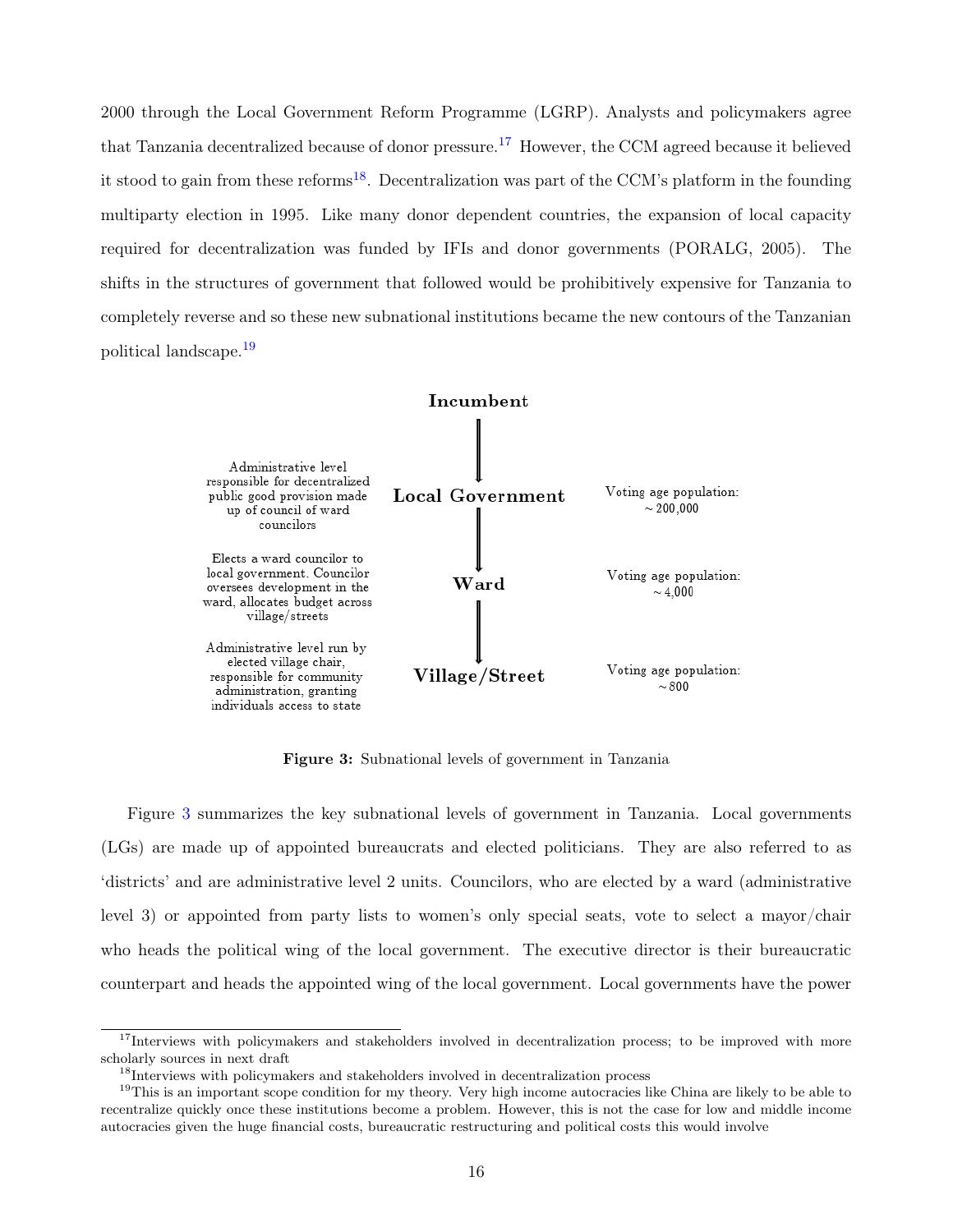to allocate public good projects within their jurisdiction. These decisions are voted on by the council. Opposition councilors therefore have influence over allocation of public goods.<sup>[20](#page-16-0)</sup> In this study, I focus on two levels: the local government and the ward. Wards are the unit from which councilors are elected to local government. I use wards to measure finer-grained political support. Ward councilors are responsible for development in their area and have discretionary control over a small budget and the assistance of ward bureaucrats. Ward control provides more limited local capacity than LG control and fewer responsibilities.<sup>[21](#page-16-1)</sup>

The LGRP gave elected politicians at the LG level authority over key public goods including schools, clinics, roads and water. It moved these responsibilities from central ministries and regional administrations to dedicated service delivery units in these newly created local governments. These units cannot work completely independently from the center. Coordination with the central government is required for more expensive public goods like school construction, especially secondary school construction. Local governments have more autonomy over provisions like local road construction, allocation of new water projects, maintenance of functionality and quality of public goods because they have enough capacity at the local level to manage these without central support. Work in public administration has found that the reforms meaningfully empowered local government and were comparable to other decentralization reforms (Kessy & McCourt, 2010). Local governments are funded through a combination of local revenue raising and central transfers. CCM areas receive higher central transfers (Weinstein, 2011s). Some of these central transfers come with centrally determined stipulations already specified but some of the budget can be spent as the local government decides. Local taxes account for between 10 and 30% of local government budgets and these can be spent without central approval. Local governments can collect a range of taxes which are defined by the LGRP and can introduce their own new taxes in their LG by passing a local by-law.

Historically, the CCM has had a strong local presence. The Ujamaa (villagization) programme moved the majority of the Tanzanian population into villages, each of which had a TANU (the former name of CCM) representative and office. The CCM was at the heart of the functioning of these communities. However, this local presence waned towards the end of the 20th century as the local party apparatus (and hence the local state) became prohibitively expensive to finance (Ngware, 1992).

<span id="page-16-1"></span><span id="page-16-0"></span><sup>20</sup>For more details, see Case Appendix

 $^{21}$ Implications of my theory extend to community governance (the village/street level as shown in Figure [3\)](#page-15-3). I look at this elsewhere in the dissertation project but this is beyond the scope of this paper.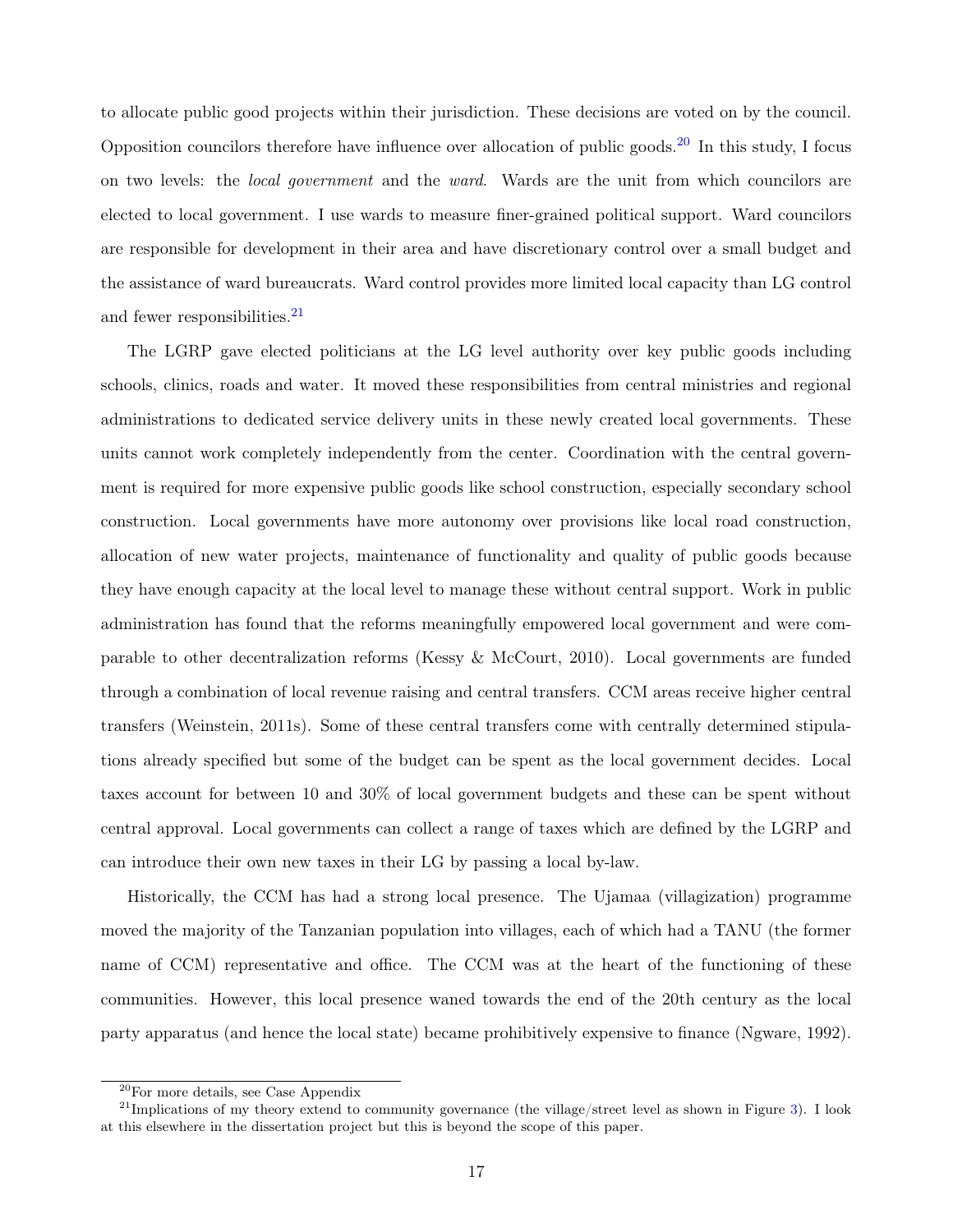The Tanzanian government hoped that decentralizing would pose a solution to the increasingly limited 'reach' of the state (PORALG, 2005). They assumed most local capacity would remain firmly under incumbent control because opposition support in 1996, when decentralization discussions formally began, was fractionalized between many parties and spatially diffuse.

<span id="page-17-0"></span>

Figure 4: Opposition support in local elections

However, these reforms have led to substantial variation in CCM local control as shown in Figure [4.](#page-17-0) Opposition parties initially had little presence in local government. However, from their initial footholds, opposition support has spread and opposition parties now control local government in most of Tanzania's urban areas. Almost all local elections are now contested by at least one of the opposition parties. Today, approximately 25 per cent of the Tanzanian population lives under opposition local governments. Most of these local governments are run by Chadema. Opposition local governments are not treated equally by the central government. Bureaucrats and legal authorities hold the opposition to the letter of the law, which may change regularly and punitively, where CCM local politicians have more freedom in how they run their local governments. This constrains opposition local governments from pursuing the kind of punishment regimes that the incumbent favors and indeed limits the scope of the policies they can implement more generally. However, opposition local government have been able to carve out a distinctive 'brand' of governance through these institutions which has formed the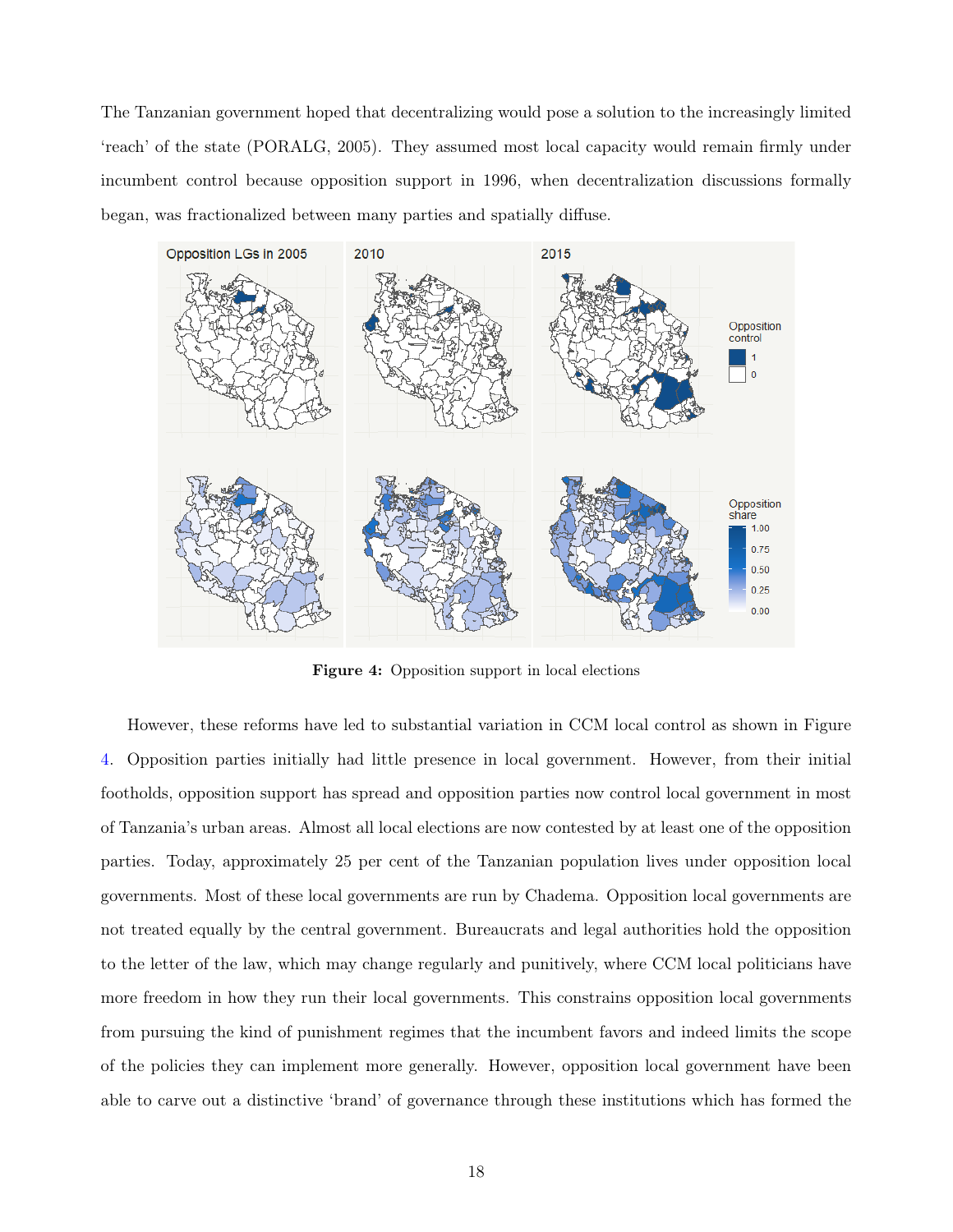foundation of their broader rise in popularity as I will show.

## Data

#### Administrative data

I use an original dataset of public good construction, public good quality, local taxes and transfers in Tanzania. I combine internal government data collected from five different government ministries to produce a geo-coded dataset of approximately 80,000 water points, 12,000 primary schools and 4,000 secondary schools built before and since decentralization. For around 90% of these public goods, I have year of construction/registration.<sup>[22](#page-18-0)</sup> I combine these data with school and water quality data from Tanzania's Open Data Platform to create measures of waterpoint functionality and repair, sixth form classroom construction and school performance from 2012 to 2017.<sup>[23](#page-18-1)</sup> Construction of waterpoints and primary schools has been decentralized since the creation of LGs. However secondary school provision was not decentralized until 2010. These data give me a fairly comprehensive picture of public good provision in Tanzania spanning those goods over which local governments have the most control to those where they have the least. To measure local support, I use ward-level results from 2005, 2010 and 2015 local elections. I then use these to calculate which party holds majority control of each local government and the size of these majorities. I also use parliamentary election results from 1995, 2000, 2005, 2010 and  $2015<sup>24</sup>$  $2015<sup>24</sup>$  $2015<sup>24</sup>$  Local elections were also held in 2000 but I have yet to find these election results.[25](#page-18-3)

As discussed, I exploit quasi-random variation in the phasing of decentralization across LGs when I test my hypothesis regarding the importance of the existence of local capacity for sanctioning. Tanzania

<span id="page-18-0"></span> $^{22}$ For schools, I have year of registration. I lag secondary school construction by two years and primary school construction by one year. This coding decision is based on interviews with bureaucrats in the Ministry of Education on the process from allocation of a construction project to date of initial registration with the Ministry. Waterpoint data lists year of construction

<span id="page-18-1"></span> $^{23}$ Most of the public goods constructed in my dataset were built before 2015. These measures allow me to study the dynamics of public good provision and funding after 2015 when opposition support became much more widespread and many more councils became opposition run

<span id="page-18-3"></span><span id="page-18-2"></span> $^{24}$ The 1995 elections were the founding multiparty elections in Tanzania.

<sup>&</sup>lt;sup>25</sup>These data are not without its limitations. There is a good chance that some of the dates of construction or registration are 'guesses'. As with all administrative data work on electoral autocracies, there is a risk that these data have been manipulated in some way. Lastly, I do not have 2000 local election results. I am therefore forced to use posttreatment election results for some of my analysis. When this is necessary, I include various additional robustness checks to minimize concerns. That said, this data remains the most comprehensive single administrative data-set available on public good provision in Tanzania. It is important to be up front about the limitations inherent in using administrative data but there is still a lot to learn from it.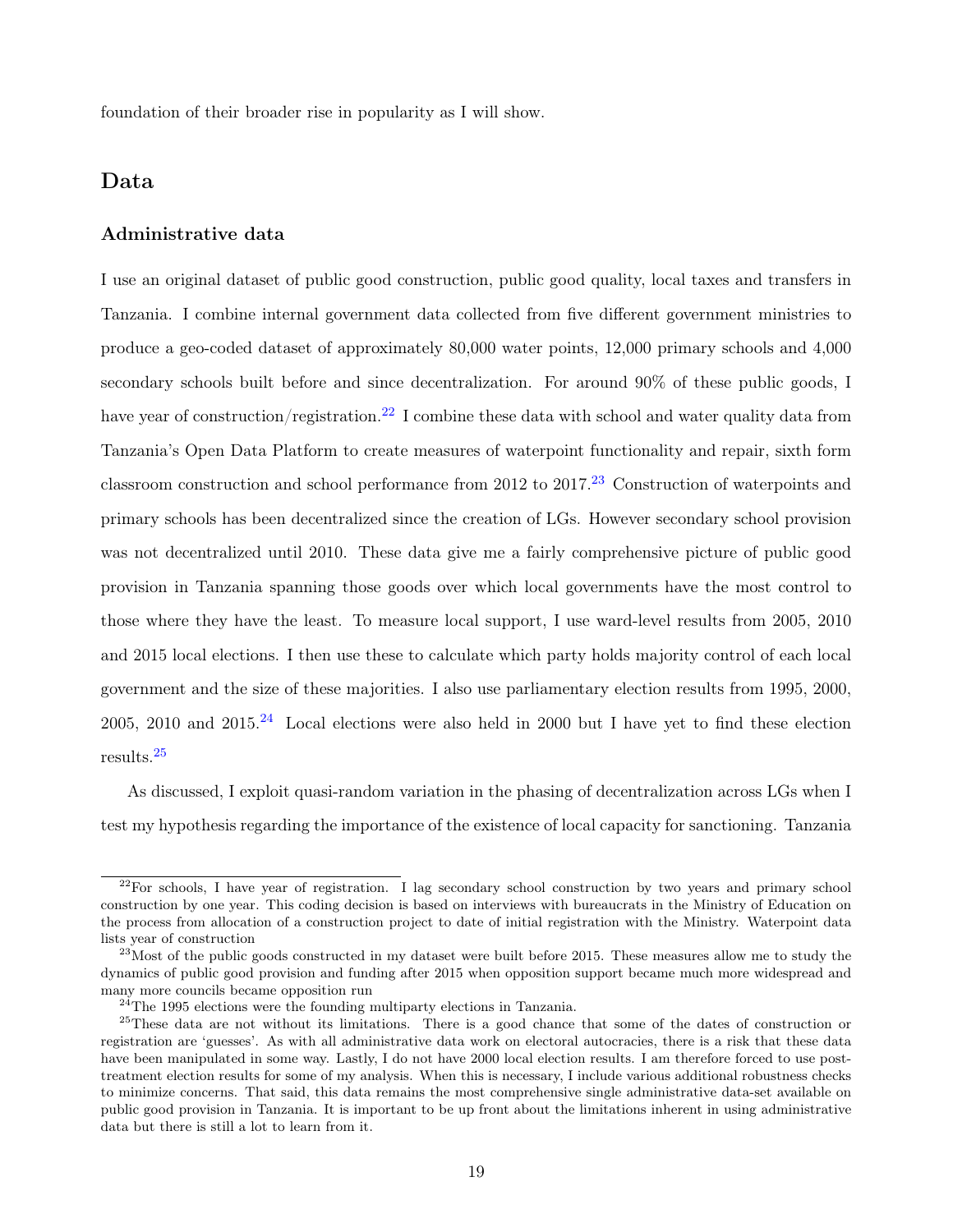decentralized in two phases. Initially, the Tanzanian government had planned to decentralize on a rolling basis. However, after putting in place decentralization reforms in the first group of councils around 2001/02 (just less than a third of all councils), the government put the rest of the program on hold until they had enough resources to complete it.<sup>[26](#page-19-0)</sup> This meant that all other councils decentralized three years later around the 2005 election. Importantly, the phase one councils were not those which were most ready to decentralize. According to the consultants hired to evaluate the reforms, selection to the program was done to maximize geographical spread rather than 'on the basis of financial viability, *accountability and management*'.<sup>[27](#page-19-1)</sup> The phasing of decentralization was not 'random'. However, the order of decentralization was exogenous to local capacity or readiness to decentralize at the time of decentralization. Phase 1 areas are slightly wealthier and more urban than Phase 2 areas but the areas are balanced on population size, opposition support in the 1995 and 2000 elections and the rate of uncontested elections in 2000. Thus, parts of Tanzania decentralized almost a whole electoral cycle earlier than the rest.

#### Interview data

Alongside these quantitative data, I include discussion and vignettes from over 200 interviews with politicians, bureaucrats and voters between 2015 and 2018. I leverage differences in local control to explore what restrictions opposition councils face compared to regime councils, how opposition councils operate differently and to understand the form and logic of opposition and regime strategy across space and over time. I also use my interviews to better understand the downstream consequences of local control for voters. All interviews were semi-structured and open-ended.

I conducted these interviews in LGs which varied in history of opposition control, rural/urban status and wealth. $^{28}$  $^{28}$  $^{28}$  I spoke with bureaucrats, politicians from both sides and voters of any or no partisanship. I recognize the risk that interviewees will simply parrot the 'party line' whatever that may be. By talking to people on both sides and in multiple locations, I was able to triangulate what was likely to be true. I carefully considered respondents' incentives to lie, exaggerate performance and so on. When this was particularly concerning, I made sure to try and find corroborating accounts from other 'stakeholders'. For example, I would check the factual core of opposition politicians' accounts of

<span id="page-19-1"></span><span id="page-19-0"></span><sup>26</sup>Tanzanian government planning document, 2003. Found in the Tamisemi archive.

<span id="page-19-2"></span><sup>&</sup>lt;sup>27</sup>KPMG report prepared for the Tanzanian government and stakeholders, 2002. Found in the Tamisemi archive

 $^{28}$ In the full draft of my dissertation, I take a more systematic subnational case-study approach. In the interests of brevity, I describe places by history of opposition control alone in this study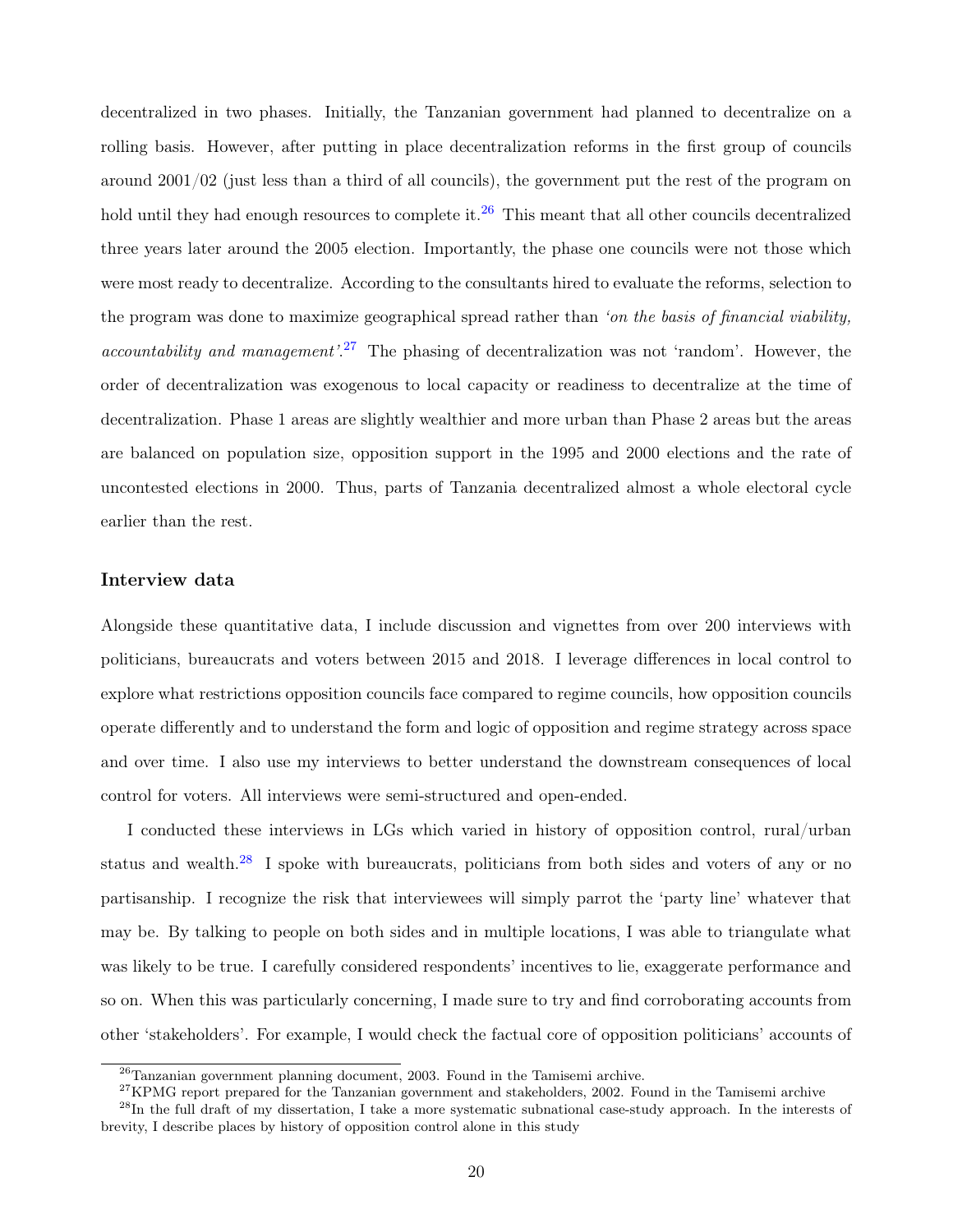their successes with bureaucrats or civil society organizations (CSOs) involved in these projects where possible.

## Results

#### Local Capacity Under Incumbent Control

I contend that local capacity in incumbent hands strengthens the regime by making it easier to use dense information at the local level to reward their own and sanction opposition support. Interviews show that bureaucrats and local politicians alike are confident about knowledge of the distribution of political support, describing themselves as the 'eyes and ears' of the regime. All the bureaucrats I interviewed, all of whom were directly involved in service delivery and allocation, mentioned that they know substantially more about local political support than the central government. All the bureaucrats I spoke to were confident they knew the geography of need in their area well while eighty five per cent were confident they knew the political geography well.

Most pointed to personal connections and interactions with communities when explaining how they know the fine-grained distribution of political support. When asked how well they<sup>[29](#page-20-0)</sup> could pinpoint areas which are less loyal to the regime, a bureaucrat replied "Very well - I know the parties, I know the leaders, I know the people. Tamisemi<sup>[30](#page-20-1)</sup> does not know any of this". Indeed, they make clear that the central government is reliant on them for this information. Another, when asked if they knew more than the central government, said: "Definitely - that information they have is from us. They could not have this without us."

Local officials then act on this information. Several bureaucrats described how the ruling party directed them to send resources to CCM communities and CCM communities only. A bureaucrat said that LG funding often "comes with specific projects in the directive. It's water. It's roads, education. It is directed to CCM areas. They are human beings and so they do focus on areas where they have followers and away from their opponents.". Another local bureaucrat echoed this: "Sometimes if someone wants to support an opposition councillor, there might be a conflict and they [their superiors] may want them to reallocate the project. They don't want us to work on a project outside of ruling party areas."

<span id="page-20-0"></span> $^{29}$ I use 'they' as singular third person pronoun throughout

<span id="page-20-1"></span><sup>&</sup>lt;sup>30</sup>Tamisemi is the short form of the President's Office for Local Government and Regional Administration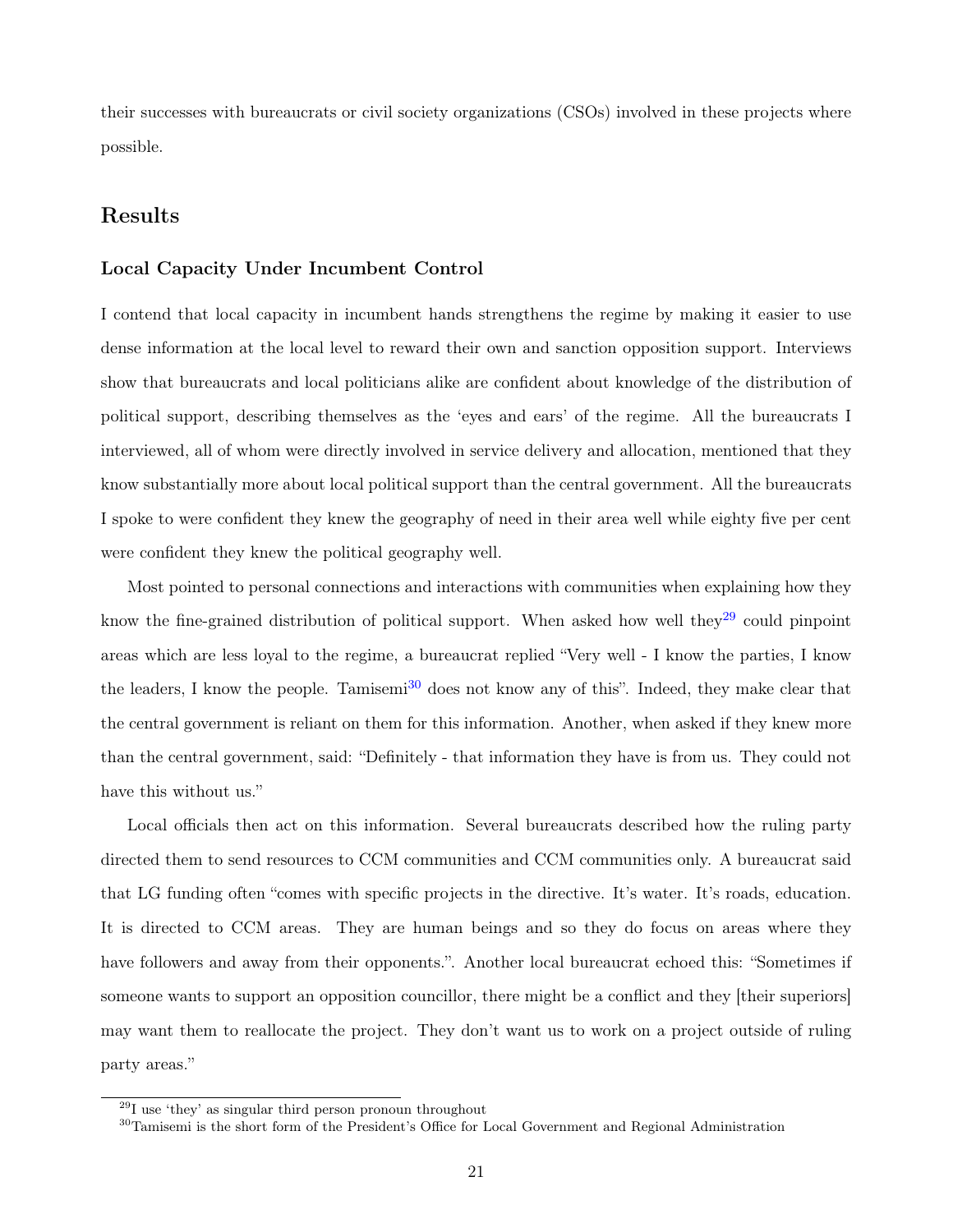<span id="page-21-0"></span>

Figure 5: Probability of high-coordination public good construction by vote share in local and national elections Details: Public good construction is a binary measure of whether a given ward had a new school (primary or secondary) or waterpoint constructed in a given year. Predicted probabilities calculated using results of logistic regression including region fixed effects on 50936 ward-years from 2000-2016

One important thing to note from these quotes and from the interviews more broadly is how local bureaucrats think about distribution on a community-by-community, ward-by-ward basis. Once funding is ceded to LGs, it is allocated strategically and by incumbent support within the LG. The distribution of public goods since decentralization shown in Figure [5](#page-21-0) reflects this. Ward and constituency share of incumbent support as well as LG control are all significant predictors of public good provision, in line with an incumbent enforcing a punishment regime. However LG control and ward support are far more significant predictors of whether a given ward gets a public good constructed in a given year. As I show later in Table [4,](#page-27-0) central transfers to LGs depend on incumbent support. These results suggest that any given ward's share of support for the incumbent candidate for councilor is a more significant predictor of public goods provision than that ward's broader parliamentary constituency's level of incumbent support even controlling for LG control. If central bureaucrats were making distributive decisions, we would expect them to rely on heuristics like regional levels of support as indicated by legislative elections or LG control and identity-based cleavages like ethnicity. Instead, Figure [5](#page-21-0) suggests that allocation of public goods is done by those with fine-grained knowledge of the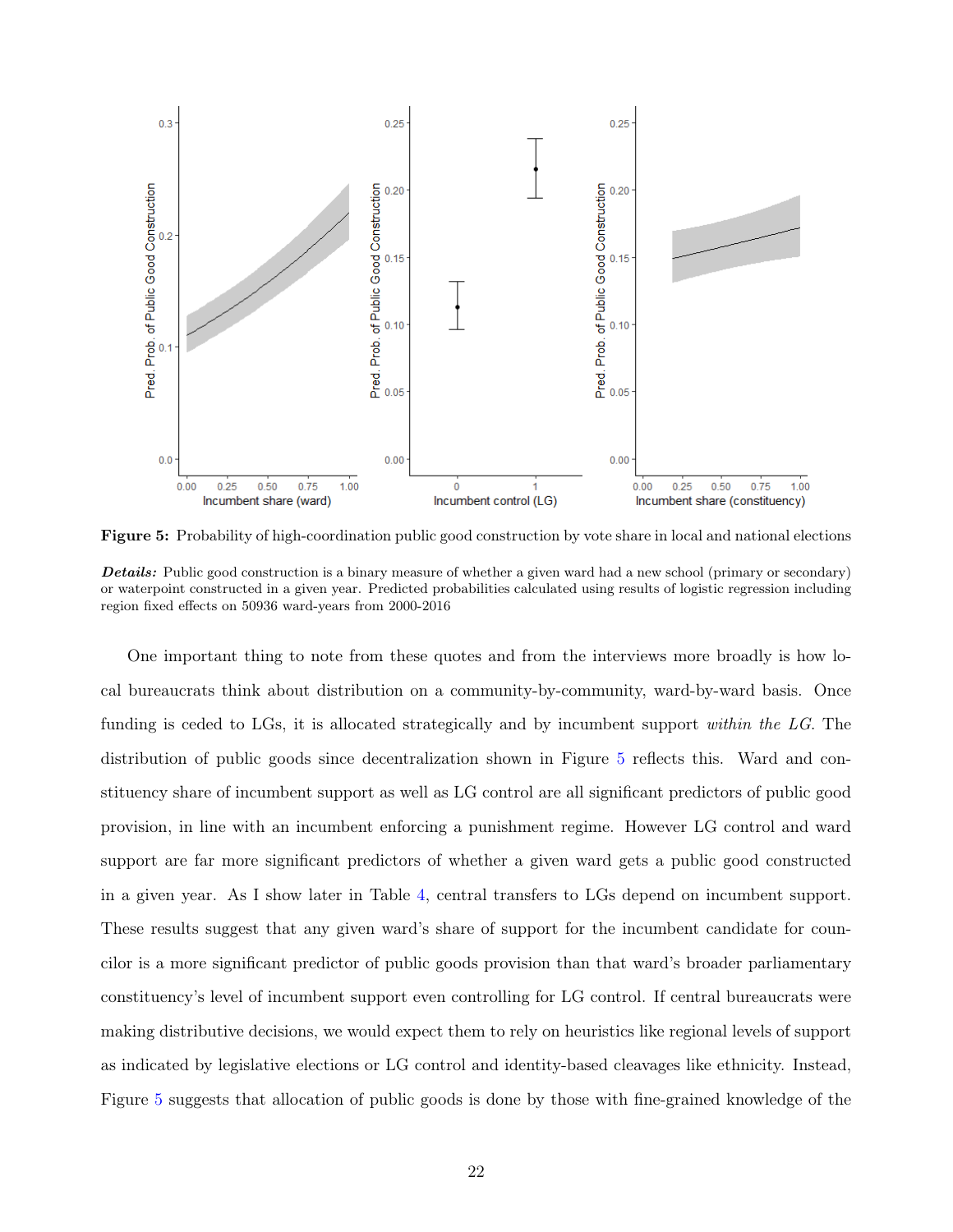distribution of political support ward-by-ward within LGs and legislative constituencies.

|                    |                        | Dependent variable:   |                        |                        |                       |                        |                        |  |  |  |
|--------------------|------------------------|-----------------------|------------------------|------------------------|-----------------------|------------------------|------------------------|--|--|--|
|                    | Waterpoint constructed |                       |                        |                        |                       |                        |                        |  |  |  |
|                    | (1)                    | $\left( 2\right)$     | (3)                    | $\left( 4\right)$      | (5)                   | (6)                    | $\left( 7\right)$      |  |  |  |
| Opp Ward           | $0.154*$<br>(0.090)    | $0.186**$<br>(0.093)  | $0.189*$<br>(0.113)    | $0.191*$<br>(0.113)    | $0.171*$<br>(0.102)   | 0.143<br>(0.123)       | 0.145<br>(0.123)       |  |  |  |
| Phase 1            | $-0.263***$<br>(0.048) | 0.035<br>(0.051)      | $-1.191***$<br>(0.282) | $-1.202***$<br>(0.282) | 0.062<br>(0.059)      | $-1.133***$<br>(0.339) | $-1.142***$<br>(0.336) |  |  |  |
| Opp Ward*Phase 1   | $-0.341*$<br>(0.195)   | $-0.428**$<br>(0.199) | $-0.466**$<br>(0.222)  | $-0.470**$<br>(0.223)  | $-0.564**$<br>(0.229) | $-0.492*$<br>(0.254)   | $-0.497*$<br>(0.255)   |  |  |  |
| Observations       | 15,168                 | 15,006                | 15,006                 | 15,006                 | 11,538                | 11,538                 | 11,538                 |  |  |  |
| Controls           | N                      | Υ                     | Υ                      | Υ                      | Υ                     | Υ                      | Υ                      |  |  |  |
| LG fixed effects   | N                      | N                     | Y                      | Y                      | N                     | Y                      | Y                      |  |  |  |
| Year fixed effects | N                      | N                     | N                      | Y                      | N                     | N                      | Y                      |  |  |  |
| Constituency vote  | N                      | N                     | $\mathbf N$            | N                      | Y                     | Υ                      | Y                      |  |  |  |

<span id="page-22-0"></span>Table 3: Effect of local capacity and opposition support on likelihood of waterpoint construction from 2000-2005

<sup>∗</sup>p<0.1; ∗∗p<0.05; ∗∗∗p<0.01

Note: Logistic regression with robust standard errors on wards-years from 2000-2005. Models control for demographic, geographic and political variables at the ward level and include local government and year fixed effects where indicated. Differences in observations numbers due to missingness. Results are robust to use of OLS.

I contend that this targeting is made possible by local capacity. To test this, I leverage variation in the phasing of decentralization to test whether the ability to sanction opposition support is indeed contingent on local capacity. During this initial phase, all councils were under incumbent control. I exploit this variation in phasing to test whether ward opposition support is more negatively predictive of public good provision in Phase 1 areas than Phase 2 areas. Table [3](#page-22-0) shows the results of a logistic regression measuring the effect of opposition support at the ward level, given the phasing of decentralization, on the likelihood that a given ward would receive a new waterpoint in a given year. I find that the interaction effect of being in both an opposition ward and a Phase 1 area is a significant and negative predictor of waterpoint provision. Depending on specification, opposition areas in Phase 1 areas are between 3 and 5.5 per cent less likely to be allocated a waterpoint than like wards in Phase 2 areas. Given low public good provision, this is a substantively large effect. This suggests that public goods were distributed by a different logic in decentralized areas than in those LGs yet to decentralize.

As a robustness check, I look at secondary school construction. Secondary school construction was not decentralized until 2010. Central bureaucrats made decisions to allocate secondary schools. If local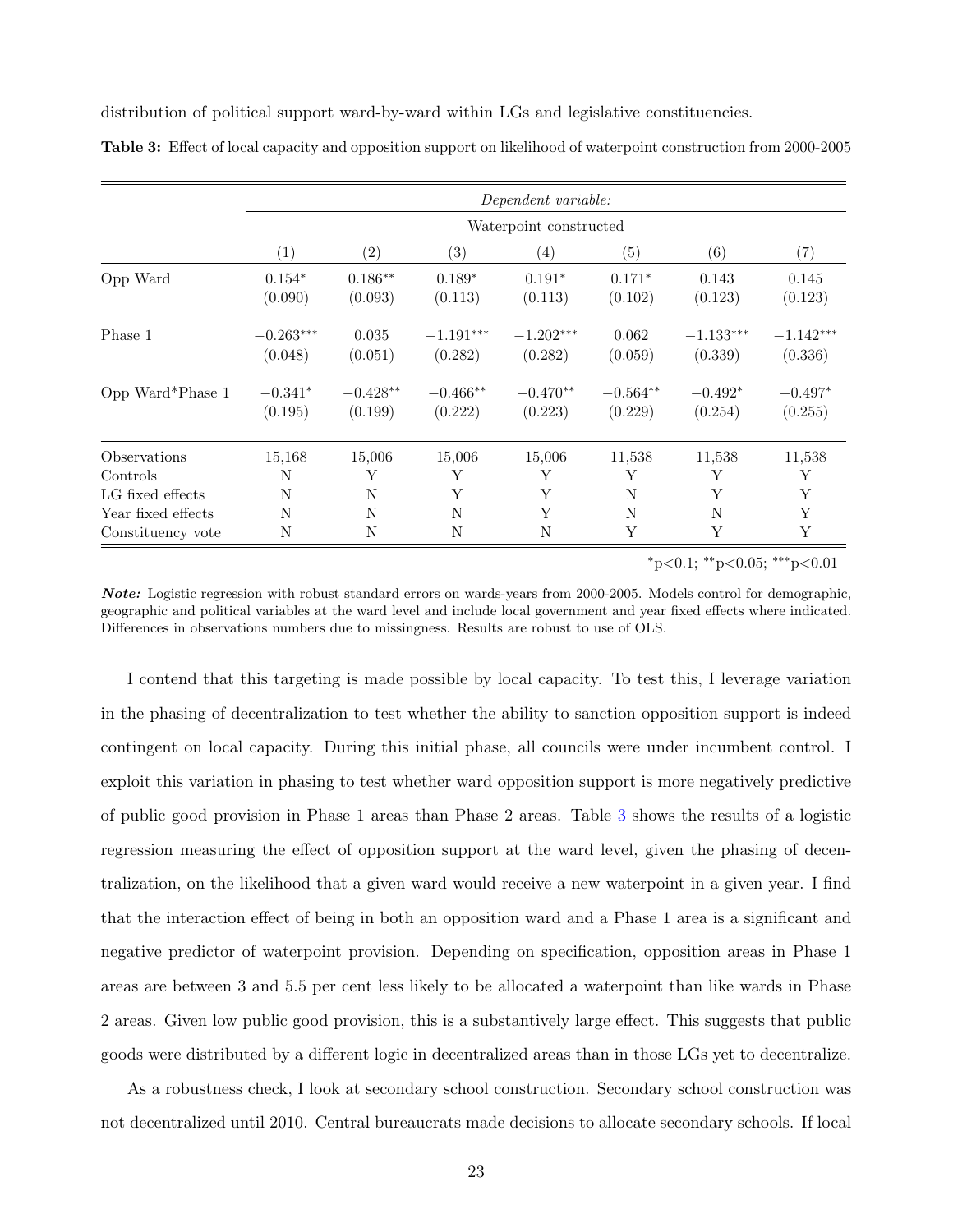capacity was irrelevant to the differences I find in Figure 1, we would expect to find similar patterns in secondary school construction. Table [A10](#page-48-0) shows that phasing and opposition support at the ward level had an insignificant effect on secondary school construction during the same period. This null result provides additional support for H1.

However, the results in Table [3](#page-22-0) come with an important caveat. My measure for ward opposition support is post-treatment. 2005 ward results are earliest available despite ward elections being held in 2000 in all councils. An obvious worry would be that the results I find are driven by voters rewarding the incumbent for public good provision. If this were the case, lower opposition support in places which did not receive public good provision would be common across Phase 1 and Phase 2 areas. The results indicate that this is not the case. As an additional robustness check, I perform the same analysis looking at the two years after the 2005 election and the subsequent three years from 2008 to 2010 in Table [A11.](#page-51-0) I do so because I can use pre-treatment election results and exploit the residual variation in completion of decentralization to show my baseline results in Table [3](#page-22-0) are indeed robust. In 2006 and 2007, Phase 2 councils were in the process of decentralizing. From 2008, decentralization was complete. I find that the interaction effect is still significant, albeit at a lower level, in the 2006-07 subsample. However, the results in the later subsample are insignificant. Once the Phase 2 councils 'catch up' with the Phase 1 councils, the effect of phasing on day-to-day allocation of public goods goes away. This is in line with my theory as it suggests that institutional differences were driving the earlier differences between Phase 1 and 2 councils.

These results suggest that local capacity did indeed make it easier for incumbents to sanction opposition support. Local capacity in the hands of the incumbent made their 'punishment regime' stronger and more credible than before decentralization, in line with hypothesis 1a in Table [2.](#page-12-0)<sup>[31](#page-23-0)</sup>

I now test whether opposition support is sanctioned in incumbent LGs. Through my interviews, I find that local capacity has been used to target opposition support in areas under incumbent control as part of the CCM's punishment regime. Interviewees in all incumbent LGs point to clear bias in allocation of local development projects<sup>[32](#page-23-1)</sup>. Opposition politicians point to this discrimination and some

<span id="page-23-0"></span> $31A$  plausible alternative explanation for these results is that decentralization simply made wards individually more valuable to the incumbent because who wins them determine control of local governments. The information of who makes the decisions is not relevant according to this explanation. If the results were driven by the value of wards as prerequisites for local control, we would expect sanctioning of opposition wards to be more likely in LGs which are close between opposition and incumbent. To test this, I create a dummy for these LGs and interact it with the headline interaction. I find no significant difference between these close LGs and the less competitive LGs within phases. This suggests that it is the strengthening of local capacity itself that makes a difference.

<span id="page-23-1"></span><sup>&</sup>lt;sup>32</sup>Development projects are small public good projects, which are proposed by the community and funded by LG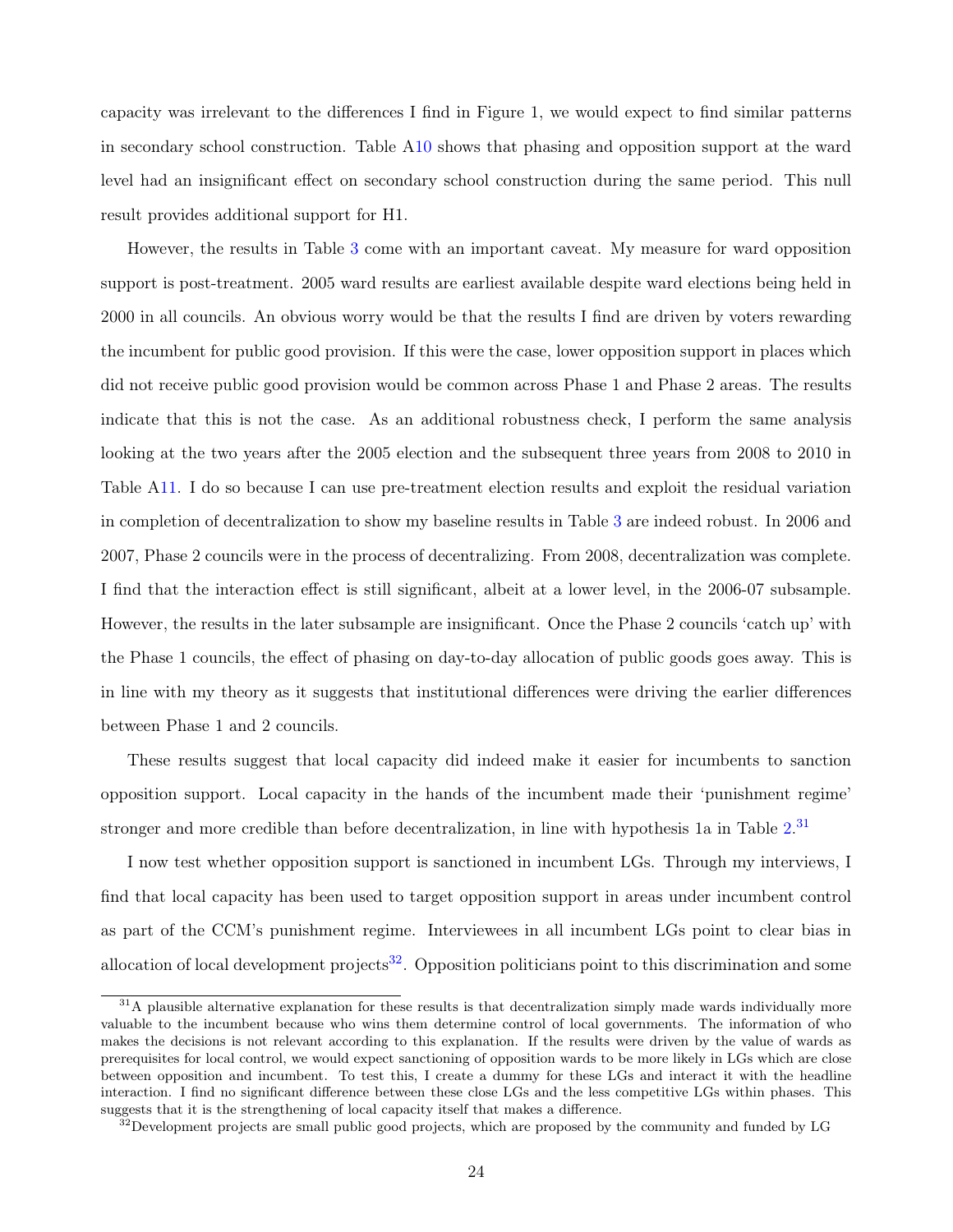incumbent politicians and bureaucrats even acknowledge they engage in this discrimination. According to an opposition councilor, "there is a lot of favoritism and discrimination. Projects are allocated to incumbent wards over opposition wards. The head of the township authority, who is also a CCM  $VC^{33}$  $VC^{33}$  $VC^{33}$ , has had 17 projects allocated to his street alone. Chadema wards<sup>[34](#page-24-1)</sup>? Maybe one. They get road building and maintenance, development funds, money from TASAF.<sup>[35](#page-24-2)</sup> Favoritism has been increasing as Chadema has got more popular. Most of the projects are now being allocated outside of town because Chadema has all council seats in the Township."

Opposition areas' lack of financial support in that LG is not for want of trying. For example, an opposition leader had been seeking to add an additional classroom to the school in his area. In line with government policy, they had raised funds for and built the initial foundations and structure awaiting final completion by the LG. The politician said "We still can't get the school finished. LG has refused to help despite us holding up our end of the bargain. Before the presidential election, we were told we will get help with our projects but only if we went back to CCM but we voted more for Lowassa  $36$ and so we haven't got help." In contrast, the policy was respected in a incumbent politician's area: "We just finished a school. The decision of where to build the school is the community's: we built the foundation and then the government built the rest". The dynamics of distribution in this incumbent LG shows how local resources are used deliberately and punitively to sanction communities for their political loyalties. Opposition communities are denied local resources. When the incumbent controls LG, distribution looks like a classic punishment regime. In a widely circulated video from a by-election rally in a CCM district in Manyara region, a CCM councilor made clear that punishment was the logic driving these differences: "When this place had councilor from the opposition, we didn't bring development projects here as we are not the ones who brought him to power. We didn't build schools, dispensaries and roads. Why should we allocate money to this place? The councilor should struggle by himself. Pray for hunger to the enemy because when they pray for food, you will be powerful to punish them."[37](#page-24-4)

Administrative data from across Tanzania corroborates interview accounts. Figure [6](#page-25-0) shows opposition wards in incumbent LGs are systematically less likely to receive high-coordination public good

<span id="page-24-1"></span> $34$ Wards are four times or more the size of streets)

<span id="page-24-0"></span><sup>33</sup>Author's note: an incumbent politician at the street/community level

<span id="page-24-2"></span><sup>35</sup>TASAF is a centralized conditional cash transfer program

<span id="page-24-3"></span><sup>36</sup>Opposition candidate for President in 2015

<span id="page-24-4"></span><sup>37</sup>Speech by CCM councilor, Manyara region, 2018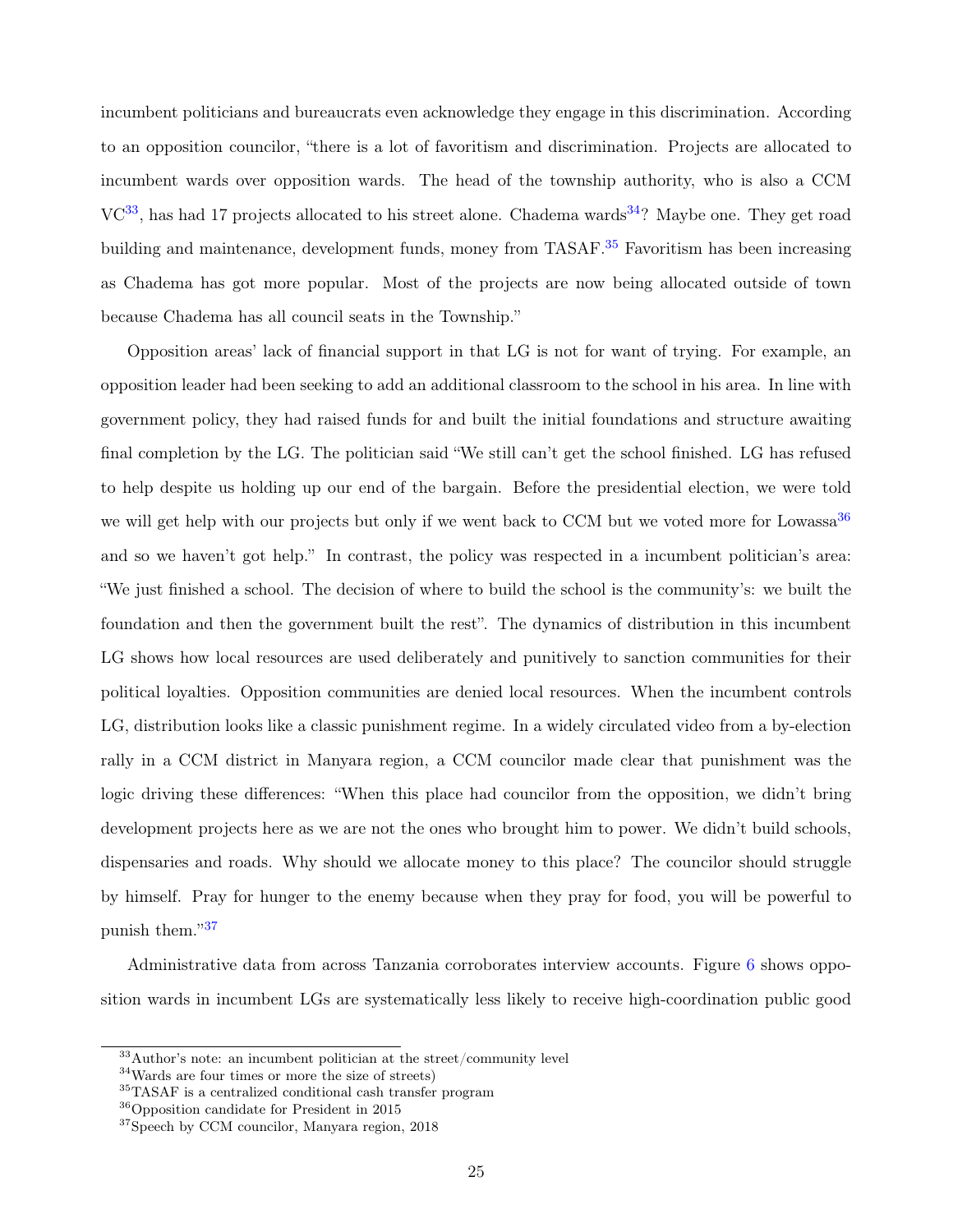<span id="page-25-0"></span>

(a) Probability of high-coordination public good provision by ward control in incumbent LGs

(b) Probability of high-coordination public good provision by opposition vote share in incumbent LGs

Figure 6: Public good construction as sanctioning in incumbent LGs

provision (waterpoint and school construction) than incumbent wards. Incumbent wards receive significantly more of the expensive decentralized public goods that require central assistance to be funded. Tables [A12,](#page-51-1) [A13](#page-52-0) and [A14](#page-52-1) show that opposition wards also receive poorer low-coordination public good provision (school performance, waterpoint maintenance, classroom construction), those provisions which local governments can largely do themselves. These local provisions are systematically used to sanction opposition wards and so increase the cost of opposition support.<sup>[38](#page-25-1)</sup> As one official said: "Some parts of the government treat Chadema voters as if they are not Tanzanians."

In this subsection, I have shown that local capacity makes it easier to target resources and sanction opposition support given incumbent control. The CCM mobilizes this capacity to sanction opposition voters in LGs under incumbent control using both low-coordination and high-coordination public goods.

Details: Predicted probabilities calculated from logistic regression models (including region fixed effects) on 50936 ward-years from 2000-2016. Public goods included are waterpoints, primary schools, secondary schools (only after 2010). The rug plot in plot b) indicates the support in the data by LG control. Results are robust to use of OLS. This result is highly robust to a range of controls and specifications.

<span id="page-25-1"></span><sup>&</sup>lt;sup>38</sup>Throughout this section and this study more generally, I test the effect of opposition control on public good provision given I argue that the incumbent enforces a punishment regime. A plausible alternative distributive logic is that incumbents target swing areas to try and win votes in wards where elections are close. I find no evidence that the incumbent CCM is engaging in a swing voter targeting logic. Swing areas are significantly less likely than incumbent loyal areas to receive a public good project and there is no significant difference between swing and opposition areas. Loess regression does not show any increase in likelihood of public good provision in swing wards. Indeed, loess regression suggests that the relationship between ward opposition vote share and public good provision is decreasing and linear over 35 per cent vote share with no substantial differences between vote shares from zero to 30 per cent opposition. This suggests that the incumbent is enforcing a punishment regime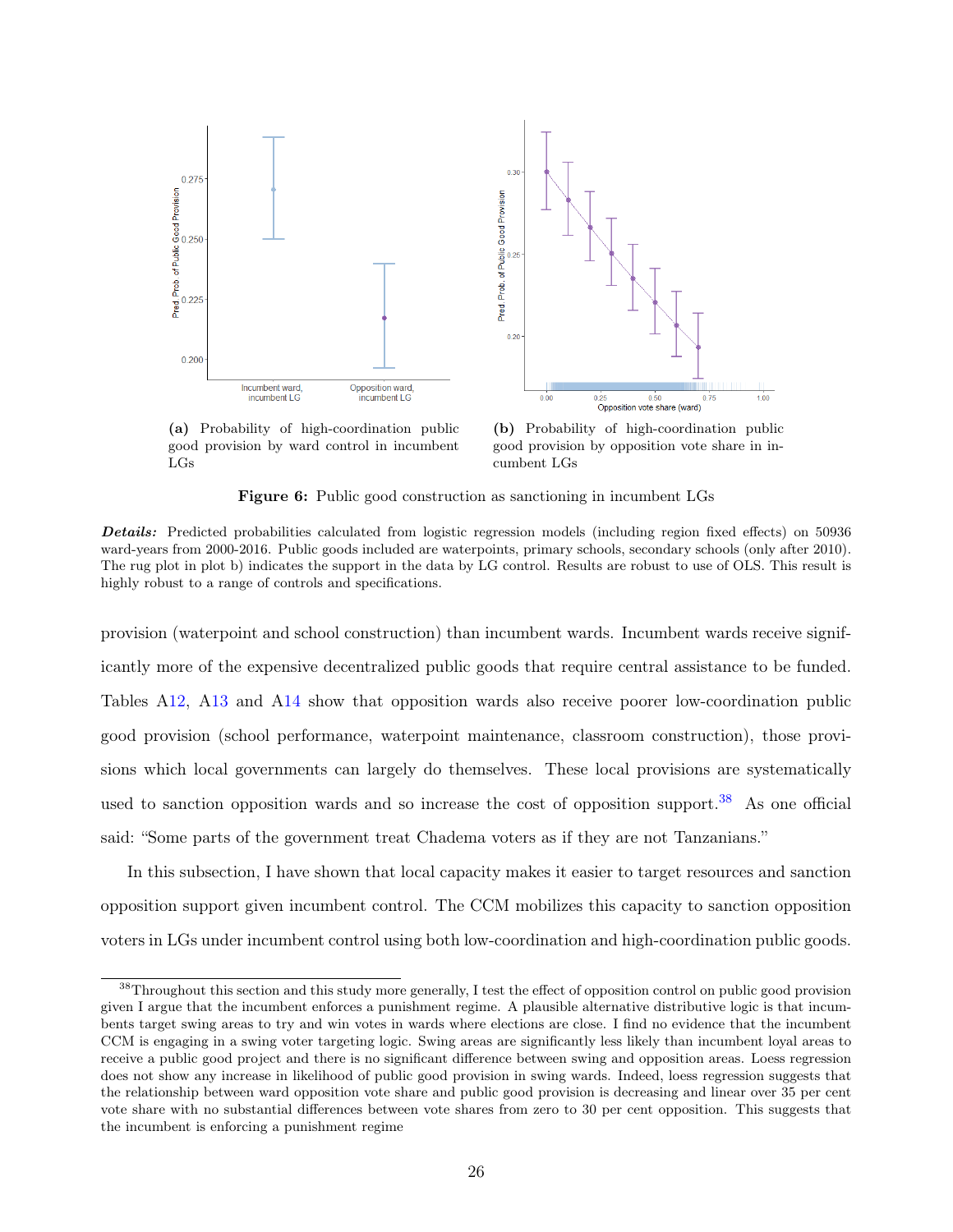This makes it costly to be an opposition supporter in these areas. In the final subsection of this study, I show that this sanctioning in incumbent areas suppresses opposition support.

#### Local capacity under opposition control

In this subsection, I trace how opposition local control changes how LGs are governed. LGs under opposition control face significant disadvantages as they too are subject to a punishment regime enforced from the center. The incumbent CCM retains control of the rest of the system and can use this power to frustrate opposition autonomy and subvert these LGs' decentralized powers. Opposition LGs receive significantly lower central transfers than comparable incumbent areas across multiple specifications as shown in Table [4.](#page-27-0) Given these fiscal restrictions, it is harder for opposition local governments to deliver new public goods without central assistance. Formally, provision of the schools and waterpoints are decentralized. However, construction of new public goods is expensive. It often requires substantial financial capital which local governments and communities cannot afford. This allows the center to exert pressure over distribution of public goods. In interviews, bureaucrats in opposition LGs describe how much of the school building or major water construction work is funded by ad hoc transfers which come with specific wards named. Politicians expressed their frustration about their lack of autonomy when it came to these kinds of capital projects: "This kind of stuff comes directly from the ministry to Tamisemi<sup>[39](#page-26-0)</sup>, then down to us. We can only discuss what we want here and propose projects to get money. But the central government does follows-ups and make their own decisions. The money is tied to where they decide." Administrative data suggests that high-coordination public goods used to punish opposition wards regardless of local control. Figure [A14](#page-54-0) plots the relationship between incumbent share at the ward level and the probability of high coordination public good construction broken down by opposition and incumbent control. For any given level of incumbent support, wards in opposition areas are significantly less likely to get any high coordination public good provision. All else equal, LGs under opposition control receive fewer public goods. The incumbent now uses central resources to sanction opposition LGs. As I will show, they do so in response to loss of local capacity to sanction.

Opposition LGs are marginalized. However, I argue that local capacity gives them powers at the margins. Opposition parties in local government have autonomy even if it is more constrained than incumbent LGs. Rather, opposition local governments have to make the best of the limited capacity

<span id="page-26-0"></span><sup>&</sup>lt;sup>39</sup>The President's Office for Regional Administration and Local Government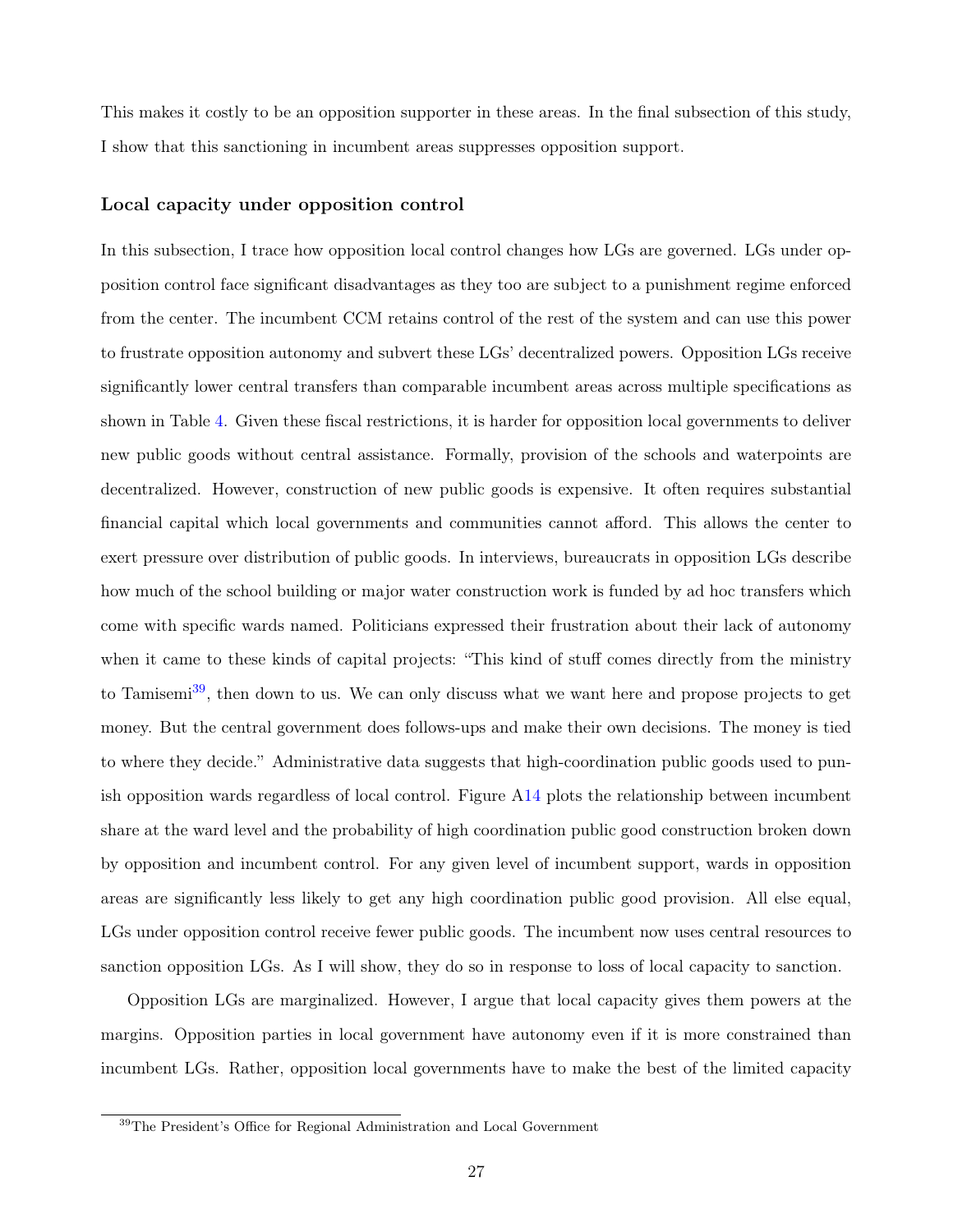<span id="page-27-0"></span>

|                    |                     |                     | Dependent variable:        |                       |                       |
|--------------------|---------------------|---------------------|----------------------------|-----------------------|-----------------------|
|                    |                     |                     | Log(Development Transfers) |                       |                       |
|                    | (1)                 | (2)                 | (3)                        | $\left(4\right)$      | (5)                   |
| Opposition LG      | $-0.137$<br>(0.115) | $-0.156$<br>(0.106) | $-0.265**$<br>(0.104)      | $-0.237**$<br>(0.112) | $-0.323**$<br>(0.157) |
| N                  | 455                 | 455                 | 455                        | 455                   | 455                   |
| Population control | N                   | Y                   | Y                          | Y                     | N                     |
| LG type control    | N                   | N                   | Y                          | Y                     | N                     |
| Tax base controls  | N                   | N                   | N                          | Y                     | N                     |
| LG fixed effects   | N                   | N                   | N                          | N                     |                       |

Table 4: Central transfers by local control

 $*_{p<0.1;}$  \*\*p<0.05; \*\*\*p<0.01

Note: OLS regression with robust standard errors. Controls and local government fixed effects included as indicated

that they control. In interviews, opposition politicians made clear that they were governing with a logic of constrained optimization in a strategic interaction with the incumbent. An opposition politician described their role in local government as one of "pulling the string in their direction". Opposition LGs try and change how local resources are distributed, moving away from the incumbent's preferred policies and using these powers to signal their own.

Opposition politicians describe the most important powers they have – local road construction, water maintenance, school classroom construction, environmental cleanliness, public health management – and how they use these to show voters they are productive. The kinds of projects opposition politicians mention – water quality, teacher attendance, markets, local roads, bus stations, refuse collection, greenery, – may seem trivial compared to big infrastructure projects, schools, hospitals that incumbent LGs are able to arrange. However, these improvements make a substantial impact on the standard of living in these jurisdictions, particularly against a backdrop of low public good provision. Opposition LGs are unable to overhaul the infrastructure of local service delivery because of the constraints they face. However, they are able to improve the quality of the public goods which already exist and push for new service delivery at the margins. As I will show in the final subsection, this allows opposition parties to win votes more quickly in areas under opposition control than in the rest of the country.

I propose three ways local controls allows opposition parties to win support. First, opposition LGs are able to shift the distribution of resources to offset the incumbent's sanctioning of opposition voters. Interviews suggest that sanctioning of opposition support is less prominent in opposition LGs. As one voter said: "In the past, the top government was threatening the community for being with the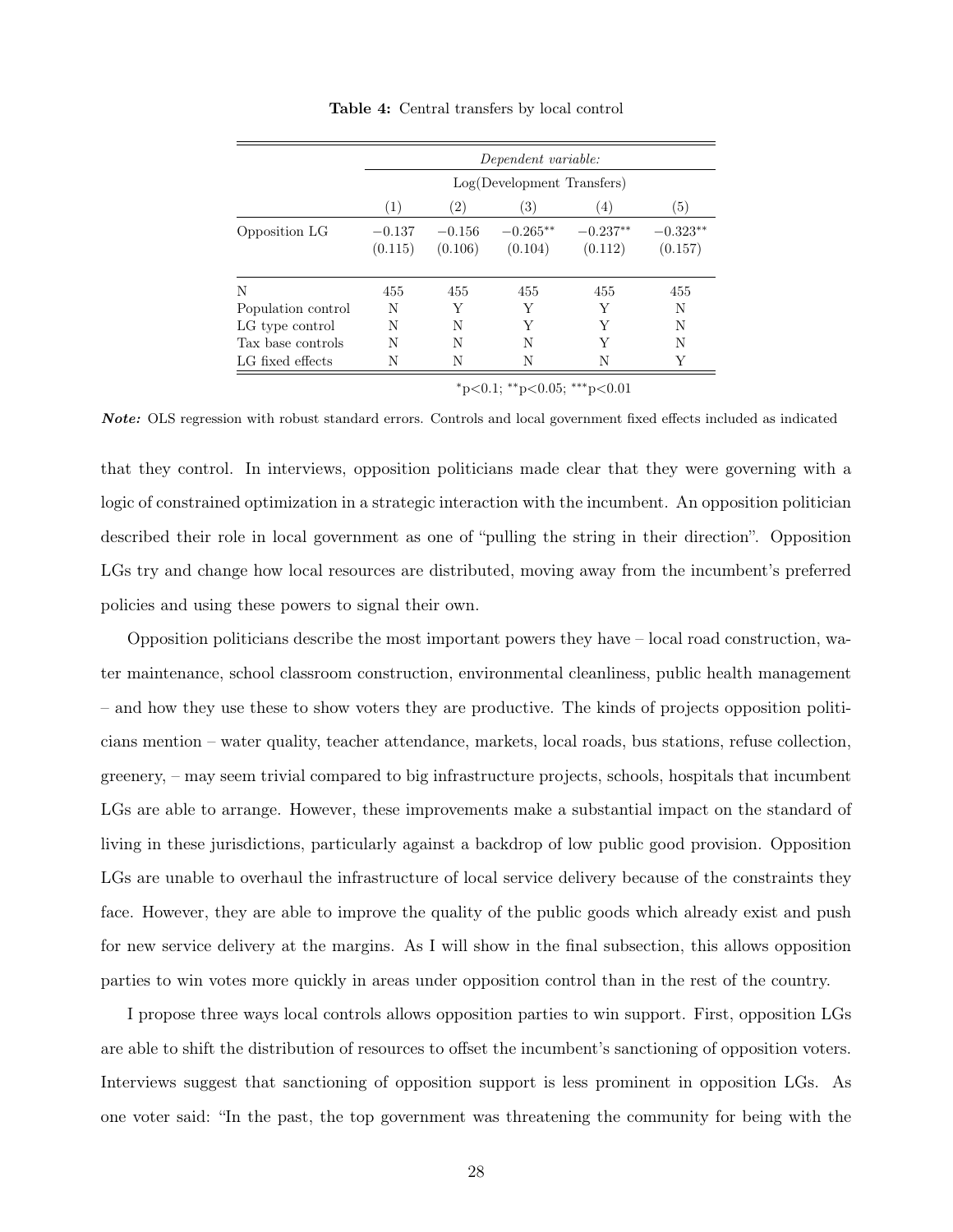opposition party but that's not happened for a long time since the council has been under Chadema." An opposition community leader talked about his relative ease in getting access to local public goods after the opposition party took over in their LG: "You still have to push to get anything out of the (central) government...Importantly, this is not the case with things like roads now because the LG is Chadema. We finally got the paved road we had asked for since I came to power in 2009."

Interviews with leaders of opposition LGs suggest that this shift is an intentional policy. One mayor of a rural opposition LG explained her local government's popularity: "People did not like unequal distribution under CCM. We tried to convince people that Chadema would be fairer in allocating services and the party grew when this happened." Similarly, another mayor made clear that his opposition LG intentionally disrupted the punishment regime, albeit without only partial success: "We want to show CCM how to govern. We want to make broad-based neutral policy. 21 wards, all under Chadema, not considering how two of those wards are different.<sup>[40](#page-28-0)</sup> As much as we try, the civil servants do CCM area projects quicker "

<span id="page-28-1"></span>

(a) Probability of water point repair by local control (b) Probability of water point repair by opposition vote

share in incumbent and opposition LGs

Figure 7: Use of low-coordination public goods on punishment regime by local control

**Details:** Predicted probabilities calculated from logistic regression with robust standard errors on dataset of  $>73000$ waterpoints in Tanzania. Repair is calculated by comparing status in 2015 and 2017. The rug plot in plot b) indicates the support in the data for opposition share by LG control. Full table with alternate specifications can be found in Table ??. Results are robust to use of OLS.

<span id="page-28-0"></span> $^{40}$ In that LG, only two wards are under the ruling party, CCM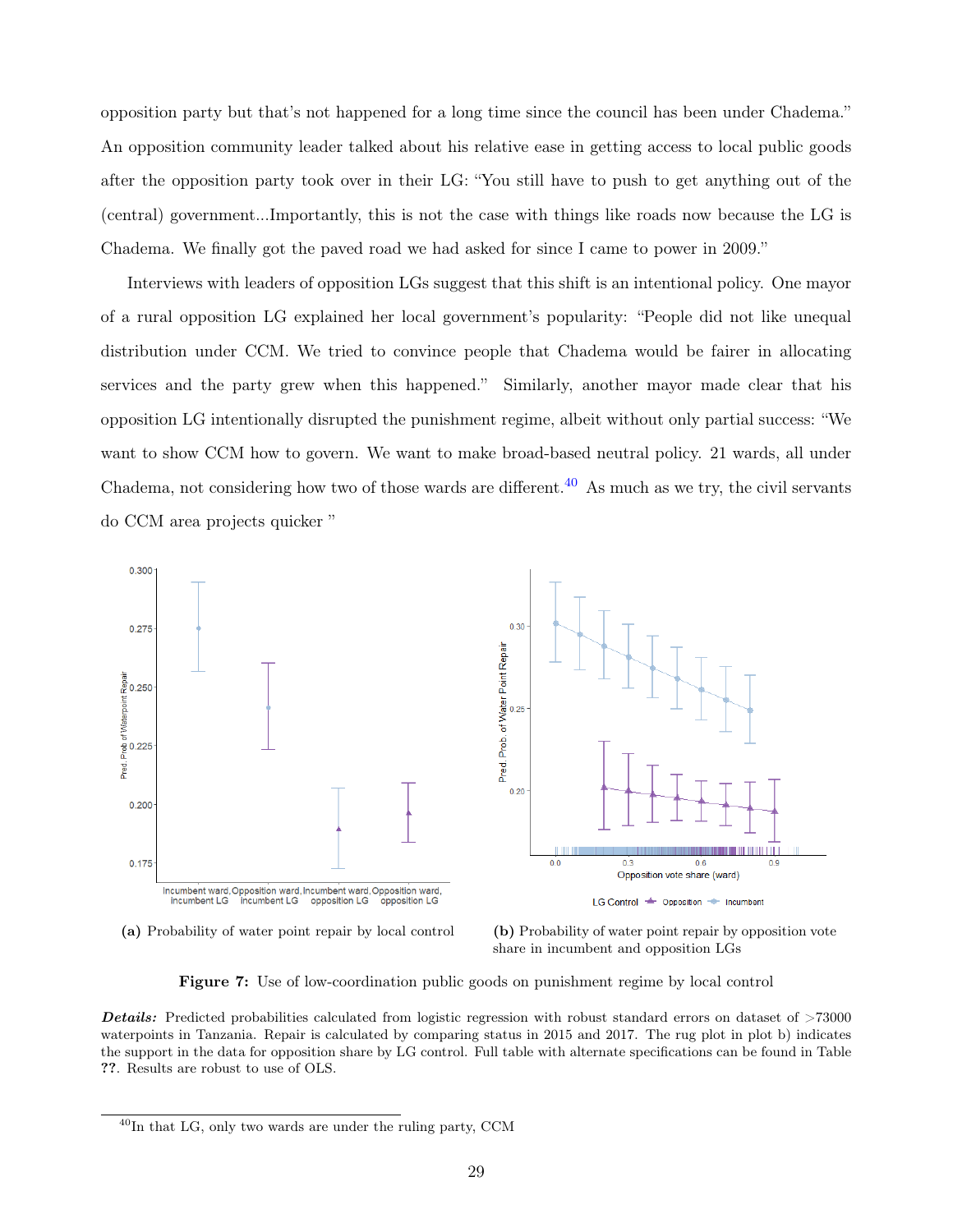<span id="page-29-0"></span>

Figure 8: Secondary school construction between 2012 and 2015

Of the low-coordination public goods discussed, I have data to measure differences in water maintenance and classroom construction between incumbent and opposition LGs. The results of analysis of these data suggest that opposition politicians are able to move the distribution of these public goods and disrupt sanctioning of opposition support. Figure [7](#page-28-1) shows that repair work on waterpoints is positively and strongly significantly associated with incumbent vote share under incumbent control. However, in opposition areas, I find that repair work is allocated evenly across all areas. I find even more pronounced differences in Figure [8,](#page-29-0) which shows the effect of local control on secondary classroom construction. Incumbent LGs prioritize construction in incumbent wards where the converse is true in opposition LGs. Taken together, these results suggest opposition LGs are able to change the distribution of lower cost, lower coordination public goods and distribute these resources according to their own distributive logic. This allows them to offset incumbent sanctioning and even reward their own.

I also argue that opposition LGs use local capacity to signal their credibility. Given this goal and the constraints they face, I expect that opposition politicians to take steps to outperform incumbent areas in provision of low-cost, low-coordination public goods and communicate their competence to voters. Indeed, the electoral benefits of making conspicuous improvements, "pointing to something concrete" and "showing that we're working" were often brought up in interviews with opposition politicians. Opposition politicians across the country were clear that their job was to run opposition LGs to set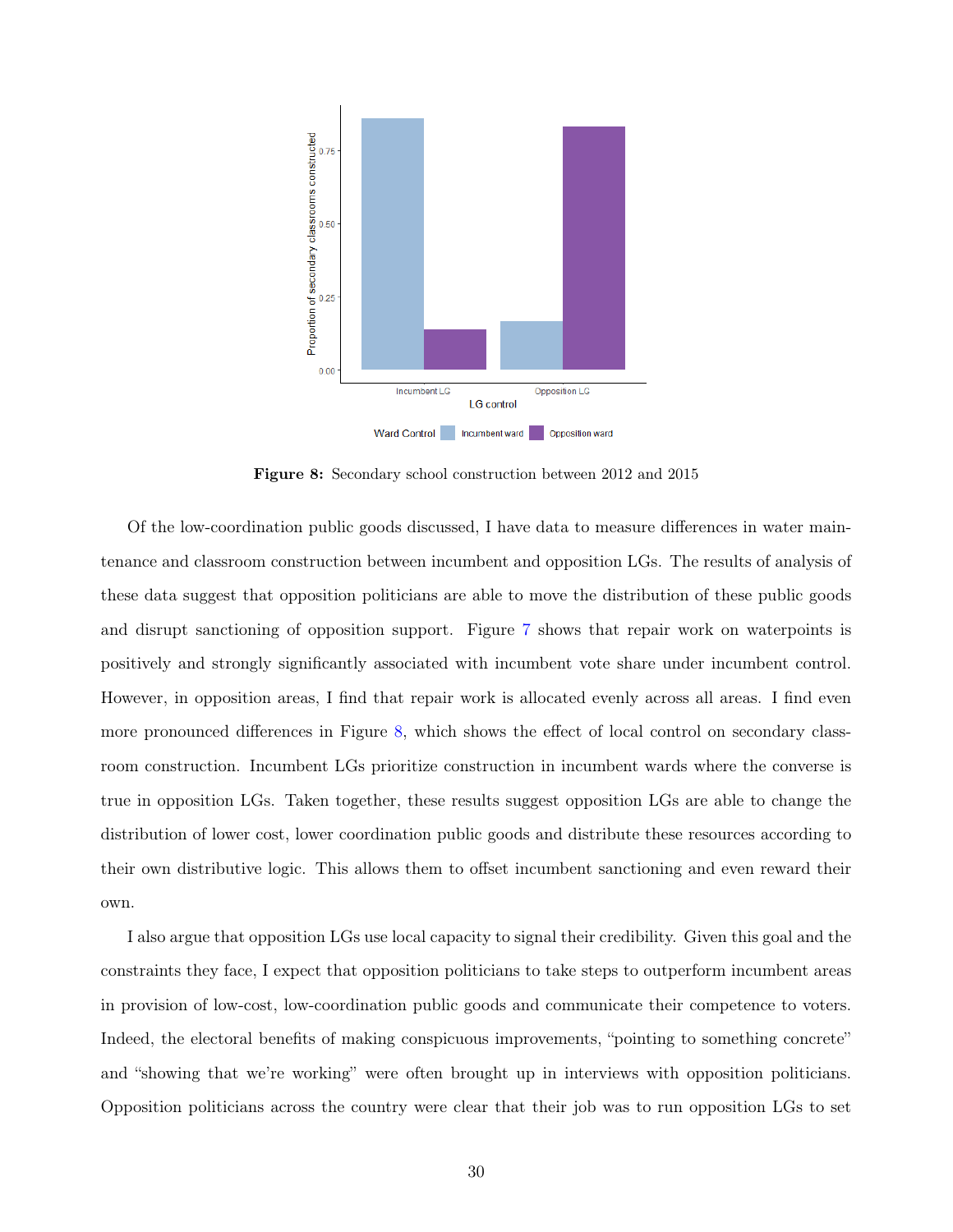an example of good governance and convince voters that they are a credible alternative to the ruling party. An opposition councilor said his role was to: "find out what the people need ... then we provide that. Our ideology is development. We want to differentiate from CCM by moving into space where the CCM has not." Around eighty five per cent of opposition LG politicians interviewed said their goal in local government was to demonstrate difference from the ruling party.

An opposition councilor in another area explained that this was why support for his party had grown: "Chadema did better here because people have noticed that they are delivering on promises. We need to show that we are different from the ruling party, that we believe people are first, people are power. It's about showing we are there for them then society believing it" A mayor from a rural area in northern Tanzania explained that local government was " an opportunity to show difference through development projects." Opposition politicians spoke in great detail about pushing through various development projects. Bureaucrats in these areas describe how opposition politicians push them to improve performance and maintenance, often to their annoyance.

In contrast, bureaucrats in incumbent areas claim they seldom see incumbent politicians outside of election time. This reflects incumbent politicians' view of local government as little more than an extension of the central government. Incumbent politicians in incumbent LGs characterized their job at the local level as a conduit for information and requests between citizens and the central government. One incumbent politician described the role of local government as follows: "Local government is not the priority. Magufuli's reforms are most important. The president is at the top of the hierarchy, then MP then us. I'm only important in gathering information". Another agreed that "the local government is just an agent of the national government". Incumbent politicians focused more on petitioning the central government for big capital projects and much less on day-to-day running and improvement of the local government services.

Instead, opposition politicians talk about local government as an opportunity, as a way of gaining support and proving themselves to voters. A councilor in a newly opposition LG made this clear: "if we fulfil our promises, we can show the citizens that we are good and we are ready to perform in other areas." Another said: "If we do well here – environment, schools, roads – people see that and people from outside of this area see it too. People will see what they can do if they work well at the council level. Chadema councils have done well and people coming from another part of the country will be impressed by the environment, by the water availability, by the electricity provision. We only have a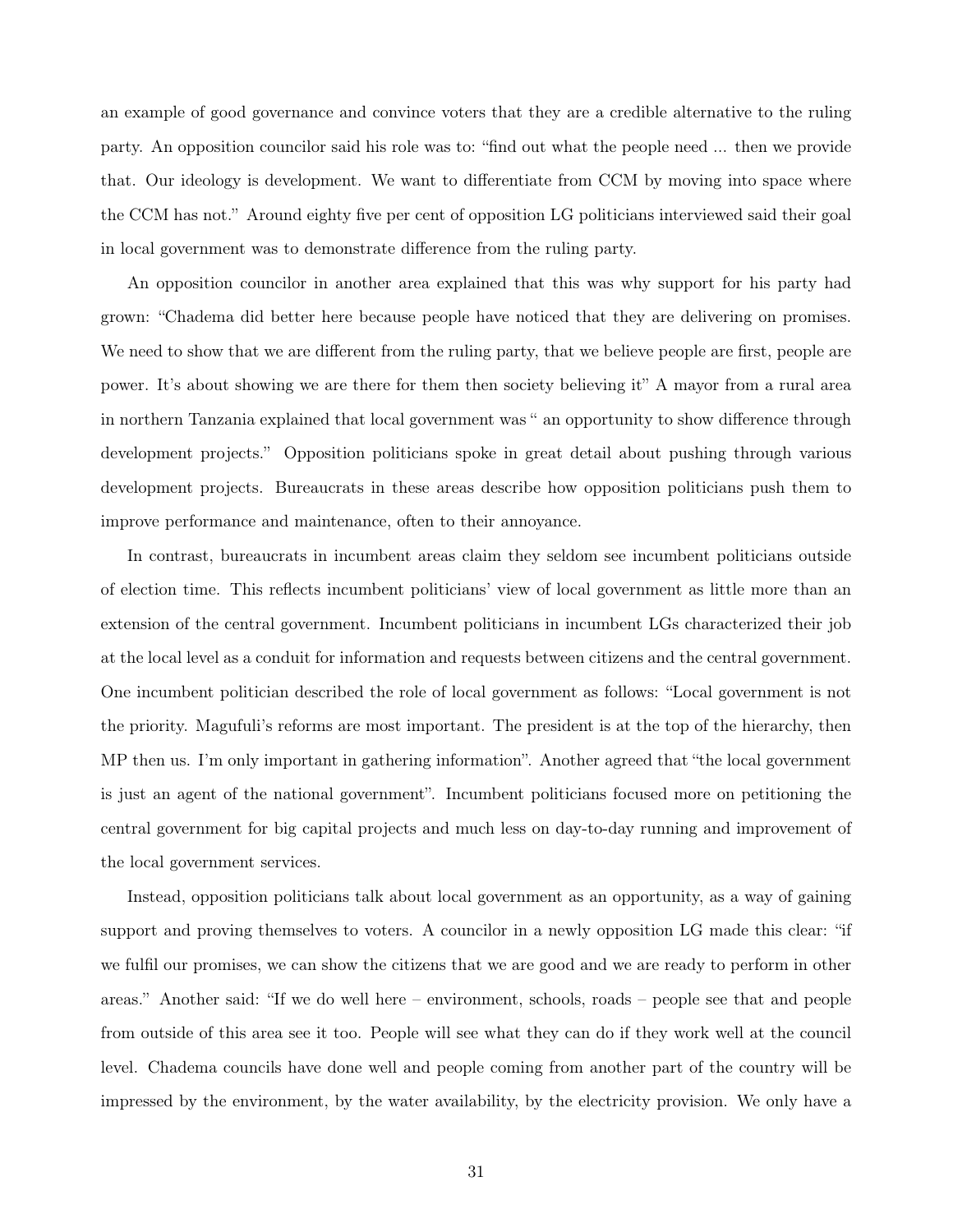small amount of influence and we are doing a lot."

The idea that local performance was gateway to national credibility was brought up often in interviews. An opposition mayor in an urban area in southern Tanzania, an area without a substantial history of opposition control, when asked if opposition control may influence nearby voters in the next election, said "Yes, we are like an icon, an image of what it can be like if you have a Chadema government. A lot of people in the rural areas don't have education, they don't have schools and people are easy to mislead so people don't see the importance of multiparty system. We will use this victory to go to the outskirts and make them less scared" An opposition politician in an urban area in the North echoed this: "Our target is to show the citizens that we are able to grow. Chadema has grown with every council cycle, we want to show that we are bringing development and can do that in the whole country. Service delivery is key. Our target is to bring what we promise." I test whether opposition control leads to the diffusion of support they are hoping for in the final subsection.

To quantitatively test whether the efforts opposition politicians describe lead to better quality services and local public goods in opposition LGs, I first look at the functionality and quality of over 73 000 waterpoints in 2017 as shown in Table [5.](#page-32-0) [41](#page-31-0) I find that waterpoints in areas of opposition control are significantly more likely to be functional and have drinkable water. This result is robust to controls and region fixed effects. Furthermore, the results are robust to a subsample of LGs where opposition control was determined by only a few council seats. This provides even stronger evidence that it is difference in control which is driving these results. However, this test has limitations because it is a snapshot of quality and functionality at a given time. It is plausible that characteristics of the type of areas that switch to opposition parties are actually responsible for the results I find in Table [5.](#page-32-0)

I therefore also look at primary school quality to test whether opposition control leads to improved public good provision. Local governments are responsible for the oversight of all schools and teachers in their jurisdictions, the allocation of resources like textbooks and the construction of new classrooms and facilities like labs. Local governments are therefore able to influence the quality of schools in their areas. Indeed, this is a priority mentioned by many opposition politicians in opposition LGs. I use panel data on student pass rates from 2012 to 2017 released by the Tanzanian government. This time period covers two electoral cycles which allows me to exploit variation in local control over time. Table [6](#page-32-1) summarizes the results of fixed effects and difference-in-difference regressions of the effect of local

<span id="page-31-0"></span> $^{41}$ I plot the predicted probabilities of these results in Figure [15](#page-54-1)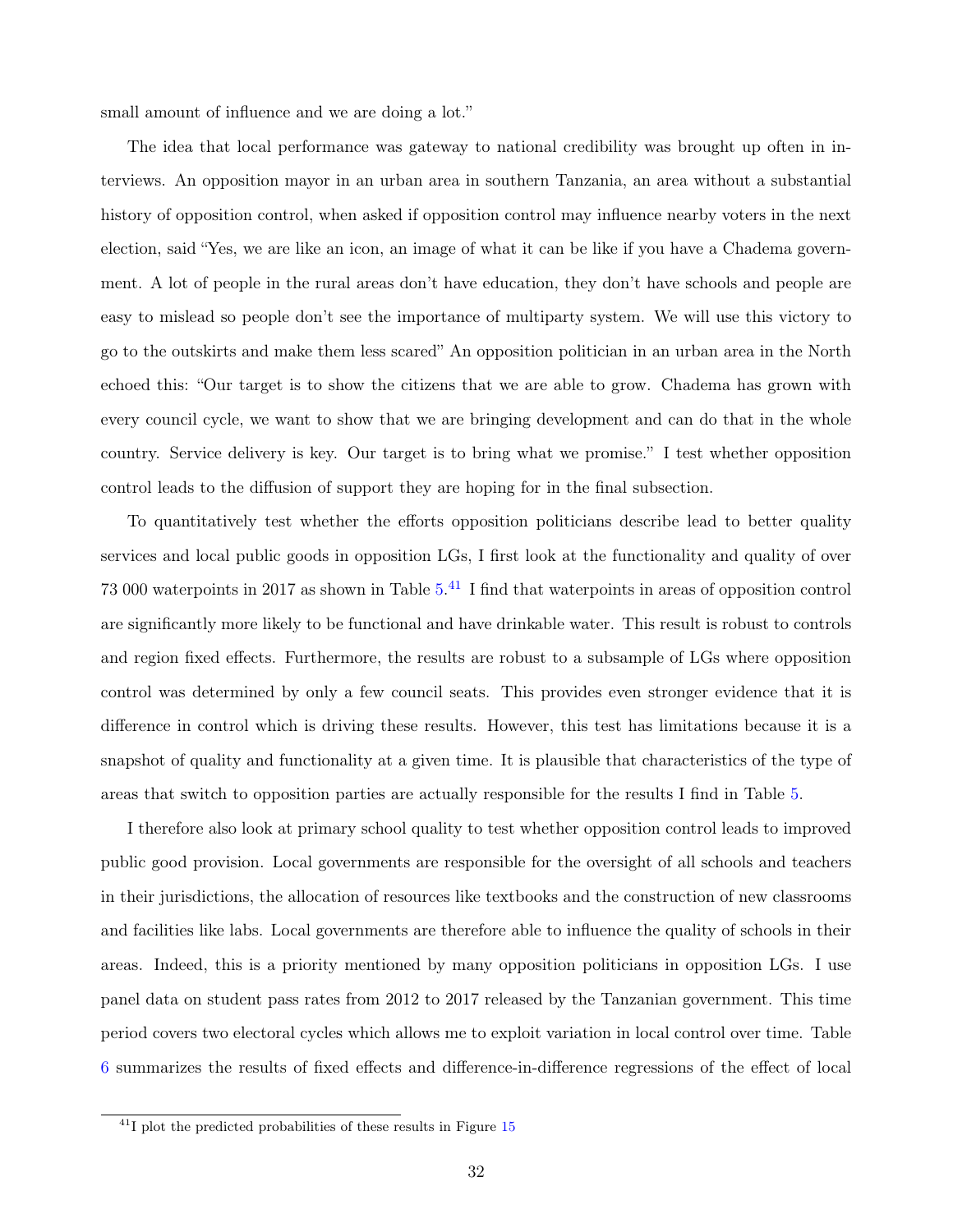|                        |                       | Dependent variable:   |                       |                      |
|------------------------|-----------------------|-----------------------|-----------------------|----------------------|
|                        | Whole sample          |                       | Close LG control      |                      |
|                        | Functional            | Quality               | Functional            | Quality              |
|                        | (1)                   | (2)                   | (3)                   | $\left( 4\right)$    |
| Opposition LG          | $0.161***$<br>(0.033) | $0.630***$<br>(0.048) | $0.293***$<br>(0.110) | $0.460**$<br>(0.233) |
| Observations           | 75,269                | 75,540                | 9,902                 | 9,974                |
| $\rm{Controls}$        | Y                     | Y                     | Y                     | Υ                    |
| Region fixed effects   | Y                     | Y                     | Y                     | Y                    |
| Constituency/ward vote | Y                     |                       | Y                     | Y                    |
|                        |                       |                       |                       |                      |

<span id="page-32-0"></span>Table 5: Relationship between local control and waterpoint quality in 2017

 $*p<0.1$ ;  $*p<0.05$ ;  $**p<0.01$ 

Note: Logistic regression with robust standard errors on cross-sectional data on waterpoint functonality and quality in 2017. Waterpoints are included in the 'close election' sample if they are situated in a LG in which the incumbent holds between 40 and 60 per cent of all seats on the local government council. The results are robust to varying this bandwidth. Demographic, geographic and political controls as well as region fixed effects are included as indicated. Results are robust to use of OLS.

<span id="page-32-1"></span>control on school quality. Full tables can be found in Tables [A15](#page-53-0) and [A16.](#page-53-1)

| Table 6: Effect of local control on school quality between 2012 and 2017 |  |
|--------------------------------------------------------------------------|--|
|--------------------------------------------------------------------------|--|

|                                    | Dependent variable:<br>Pass Rate<br>FE<br>DiD<br>(1)<br>(2)<br>1.848***<br>(0.537)<br>$2.066***$<br>(0.661)<br>46,712<br>46,867<br>Y<br>N<br>Y<br>N<br>Y<br>N<br>Y<br>Y |                             |
|------------------------------------|-------------------------------------------------------------------------------------------------------------------------------------------------------------------------|-----------------------------|
|                                    |                                                                                                                                                                         |                             |
|                                    |                                                                                                                                                                         |                             |
| Opposition LG                      |                                                                                                                                                                         |                             |
| Handover to Opp <sup>*</sup> After |                                                                                                                                                                         |                             |
| Observations                       |                                                                                                                                                                         |                             |
| Demographic controls               |                                                                                                                                                                         |                             |
| Region fixed effects               |                                                                                                                                                                         |                             |
| School fixed effects               |                                                                                                                                                                         |                             |
| Year fixed effects                 |                                                                                                                                                                         |                             |
| Constituency/ward vote             | Υ                                                                                                                                                                       | Y                           |
|                                    |                                                                                                                                                                         | *p<0.1; **p<0.05; ***p<0.01 |

Note: Main results from difference-in-differences and fixed effects regressions on data from  $\approx 50000$  school-years on school rank and pass rate. Full tables can be found in SI. All models include robust standard errors. Differences in number of observations due to missingness.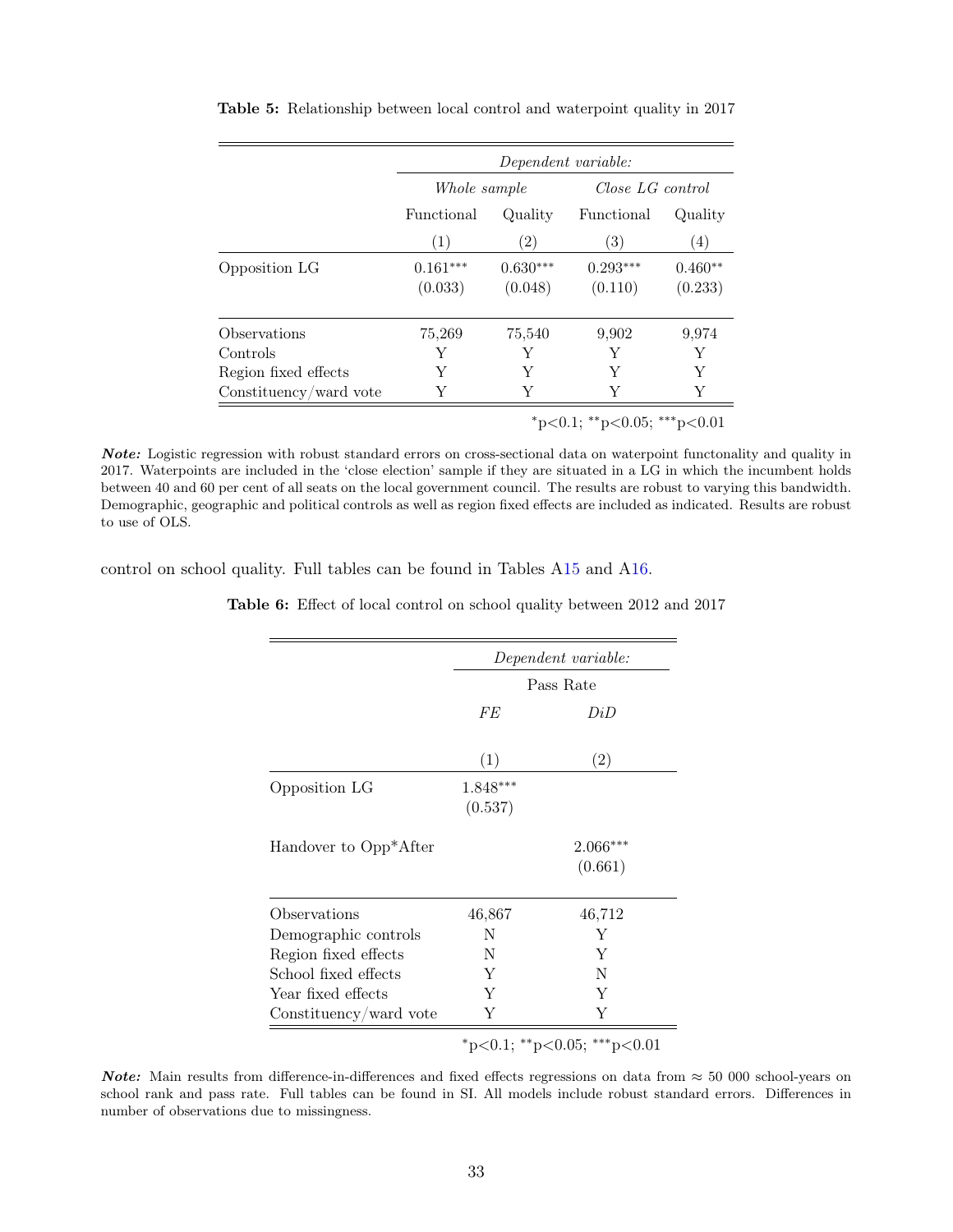I find that opposition control increases pass rates by around 2%. Given mean pass rate is 47 per cent, this is a substantively meaningful improvement in quality. The fixed effect results are robust to inclusion of year and school fixed effects and controls for constituency and ward level opposition support over time. The difference in differences results are robust to various controls, constituency and ward level opposition support as well as region and year fixed effects. These results are also robust to samples of close elections. These results suggest that opposition parties are able to use their constrained powers at the local level to improve the quality of schools and waterpoints. These performance differences matter because it translates to credibility in the eyes of voters.

Lastly, I argue that opposition LGs are able to make these improvements, despite the disadvantages they face, because they can invest in local capacity. Local control gives opposition parties some say over the quantity and quality of local capacity. If they invest in local capacity, they can increase their autonomy. This means that opposition parties do not necessarily exist in the exact form that the incumbent defines. Furthermore, it gives them greater ability to pursue projects distinct from the incumbent. Interviews suggest a range of strategies by which they do this - bureaucratic oversight, municipal works, investment in revenue-raising capacity. All of these strategies allow opposition parties to make the most of the powers they have, either by raising revenue or increasing efficiency. This increases the chances that opposition parties will be able to perform well and win over voters. As such, I expect that opposition LGs invest in more local capacity in than incumbent LGs.

Facing these kinds of cuts in transfers shown in Table [4,](#page-27-0) how do opposition local governments survive let alone thrive and win over of voters? Councilors in opposition areas interviewed describe strategy meetings where they would come up with new strategies to make the most of their powers and keep their support high. These strategies often centered on investments in local capacity. In opposition councils, local tax collection became a priority. Local taxes are 'the only money that does not need a signature from the ruling party', according to the deputy mayor of one such council. Opposition councilors there recognized that their ability to raise this revenue would ameliorate some of the restrictions imposed on them.

This council then took the 'conscious decision to be strict' on revenue collection because 'Chadema councils obviously have to collect more taxes' given the budget constraints they face.<sup>[42](#page-33-0)</sup> When Chadema

<span id="page-33-0"></span> $^{42}$ This and other Chadema politicians' decisions to increase tax collection does not reflect any kind of ideological platform. Chadema is a center-right party. In the past, it has campaigned against the fiscal/tax burden placed on low-income citizens for public school fees (which have since been abolished by the government) and high marginal tax rates on the formally employed. The expansion of state influence that this policy represents is in tension with their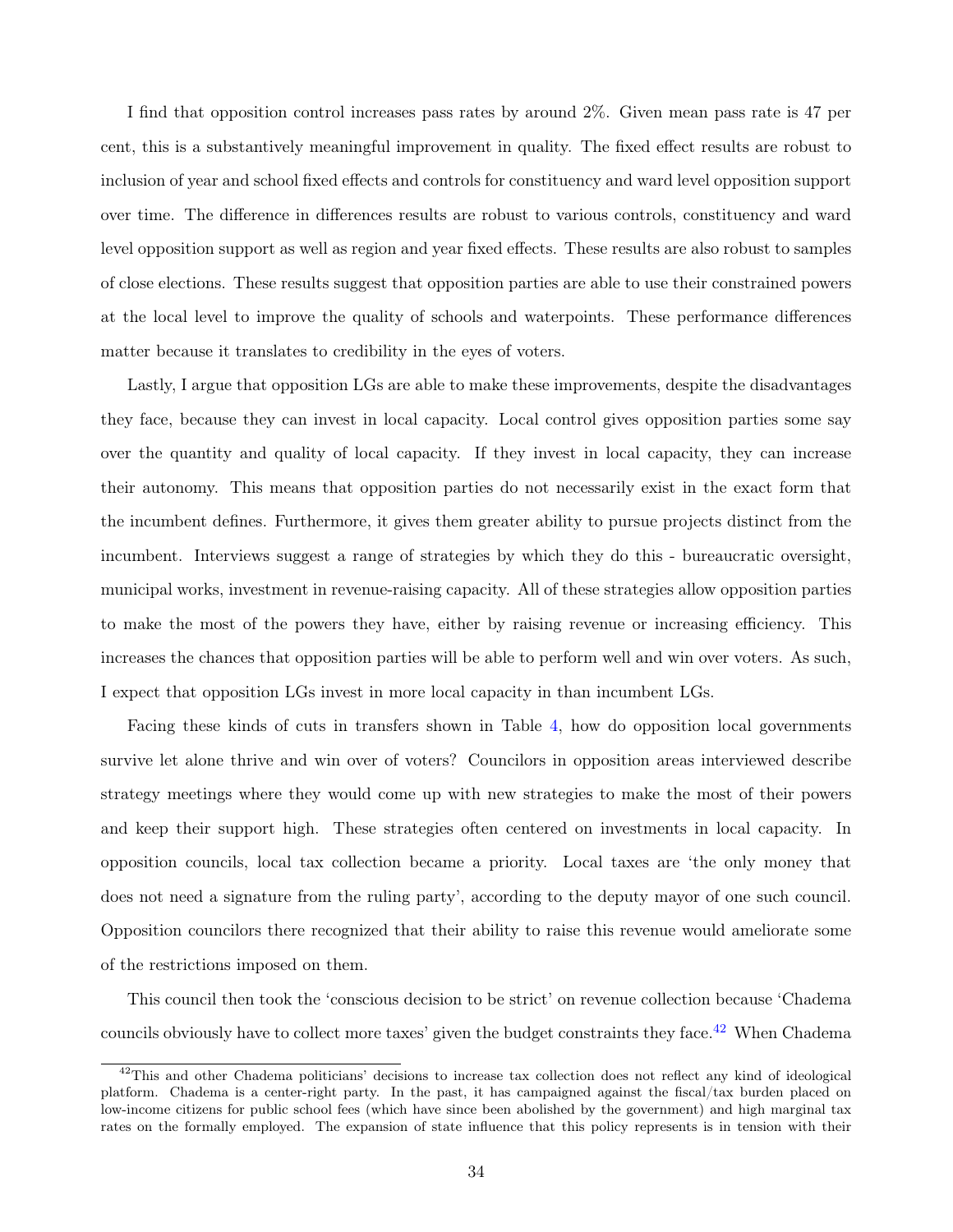took over in 2010, the tax base they inherited was low. Revenue collection was disorganised and sporadic. Ward bureaucrats were sent out as and when money was required with little supervision or oversight (Fjeldstad & Semboja, 2000). Business licenses were not required uniformly. In response to the cut in transfers, opposition politicians directed civil servants to regularize collection. They directed them to create databases to register businesses, to assess what is owed in property taxes and other taxes they had power over. Ward bureaucrats were sent to survey their wards and register houses, hotels, bars and so on. This was then aggregated to produce a new tax baseline. Opposition politicians constructed new administrative systems and procedures to improve the ability of the local government to collect revenues. These new procedures bolster the LG's autonomy by increasing the capacity of the local state. Importantly, these practices became persistent. According to the current mayor of that council, who took over in 2015, 'our music everyday is to keep the databases up to date', making sure to increase collection without increasing rates. This LG resisted incumbent restrictions and thrived despite them, showing the importance of local autonomy and making clear the agency that opposition parties act with. This all contrasts with how the last incumbent mayor of that town discussed local taxation. Because the "money was coming in", the council relied on existing property tax revenues and transfers. Indeed, this echoed the lax attitude to local taxation expressed by incumbent leaders in incumbent LGs.

In many of the opposition LGs I visited, tax collection was a priority because they viewed it as the only way they could deliver on their promises. Politicians and bureaucrats have been proactive in formalizing collection and innovating new approaches to local taxation. For example, one city passed a bylaw to lower service levies from three to one per cent to increase compliance. This was successful in increasing overall revenue from this previously under-collected service levy, which then supplemented lost revenues.<sup>[43](#page-34-0)</sup> As one deputy mayor said: "Without own source, we can't do anything. Without own source, we can't run the council at all". As councilors in another city pointed out, finding own source revenues is "necessary for survival."

Administrative data on local revenue raising supports these qualitative findings. I use internal tax data obtained from the Tanzanian government to measure the effect of local control on tax collection during 5 of the 7 fiscal years between 2010/11 to 2016/17. Table 5 shows the results of a fixed effect

political principles. As I will show, they raise taxes despite their ideology as a matter of political survival.

<span id="page-34-0"></span><sup>&</sup>lt;sup>43</sup>Collecting taxes is generally not a popular policy. I asked voters whether they noticed local governments were collecting more taxes since opposition took over. The overwhelming majority did not notice the increase in taxes or found them insignificant. This is likely to be because these local taxes are often fees rather than income taxes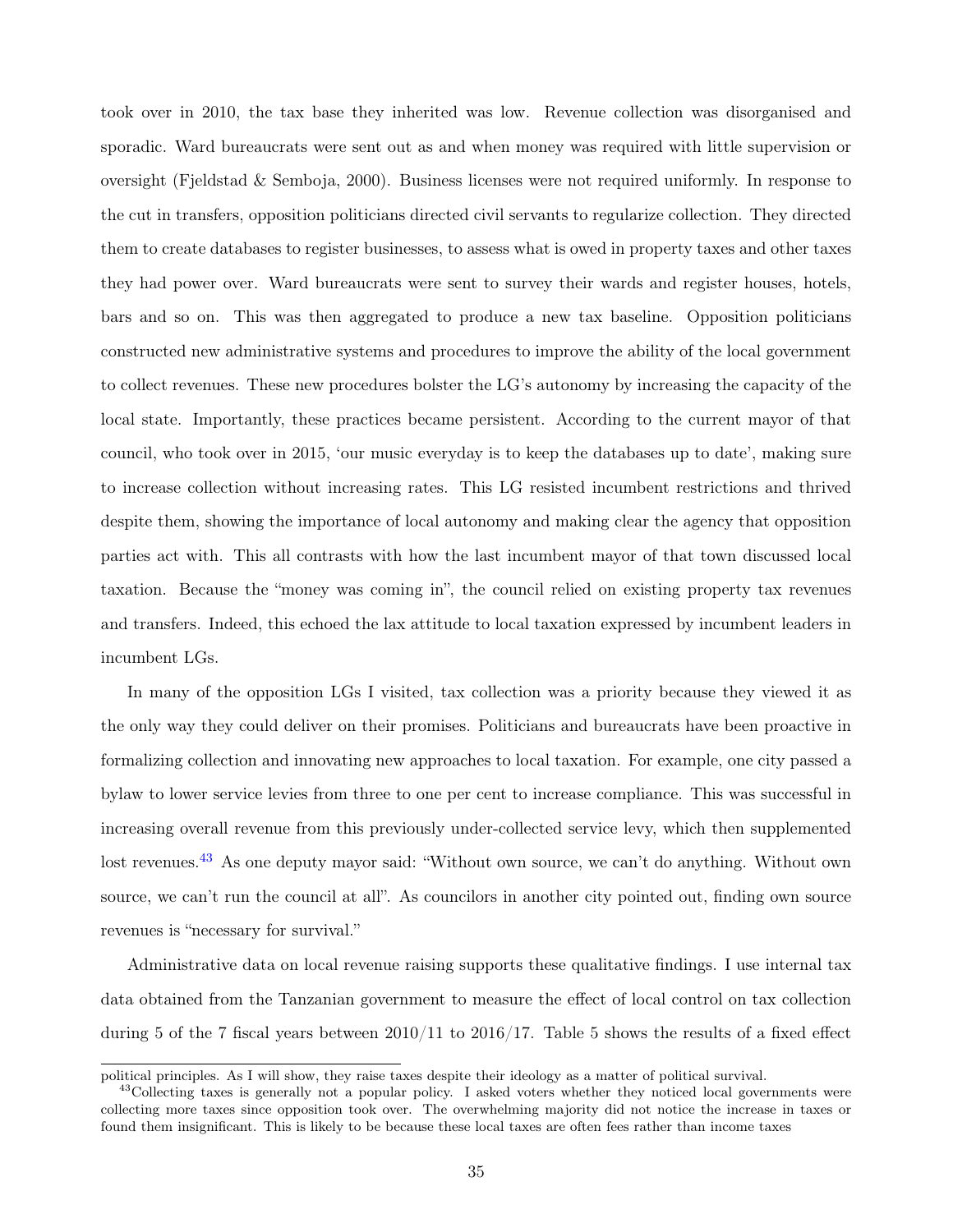regression of the effect of local control on own source revenue collection. The most conservative estimate suggests that opposition control increases local tax takings by between 13 %. This result is also robust to only considering a subsample of close elections. By investing in local capacity, opposition LGs were able to deliver on the electoral promises I discuss above.

|                           | Dependent variable:   |                          |                      |  |  |
|---------------------------|-----------------------|--------------------------|----------------------|--|--|
|                           |                       | Log( Own Source Revenue) |                      |  |  |
|                           | (1)                   | (2)                      | (3)                  |  |  |
| <b>Opposition Control</b> | $0.485***$<br>(0.097) | $0.517***$<br>(0.169)    | $0.125**$<br>(0.061) |  |  |
| Year Fixed Effects        | $\rm No$              | Yes                      | Yes                  |  |  |
| LG Fixed Effects          | Yes                   | No                       | Yes                  |  |  |
| N                         | 769                   | 769                      | 769                  |  |  |

Table 7: Effect of local control on local revenue raising

<sup>∗</sup>p<0.1; ∗∗p<0.05; ∗∗∗p<0.01

All models use robust standard errors

**Note:** Fixed effect regression with robust standard errors on data on local revenue raising from 769 LG-years in  $2010/11$ , 2011/12, 2015/16, 2016/2017 financial years. Missing years due to data limitations. Panel is not balanced due to missing data.

National incumbents control the rules of the game and they can try and frustrate use this power to frustrate opposition parties. During the period I conducted fieldwork, incumbents 'moved the goalposts' for opposition LGs on several occasions. Key urban taxes were recentralized after opposition parties began excelling in tax collection. Opposition politicians are subject to unprecedented harassment and violence. Bureaucrats are under instructions to be as obstructive as possible in opposition LGs. Despite these restrictions to opposition autonomy, I find evidence that opposition LGs are outperforming incumbent LGs as late as 2017. I contend they have been able to do so because they can invest in local capacity to supplement for lost revenues and powers. I find evidence in my interviews and from analysis of administrative data not shown here that opposition LGs also invest in administrative oversight, novel fiscal strategies, fixed capacity like bridges and roads and public buildings like local community offices at a higher rate than incumbent  $LGs$ .<sup>[44](#page-35-0)</sup> These investments in capacity ameliorate losses in transfers, improve the efficiency and performance of municipal workers and make opposition LGs better able to meet their policy goals. The ability to invest in local capacity has allowed opposition LGs to weather

<span id="page-35-0"></span><sup>44</sup>I cover this in Chapter 6 of my dissertation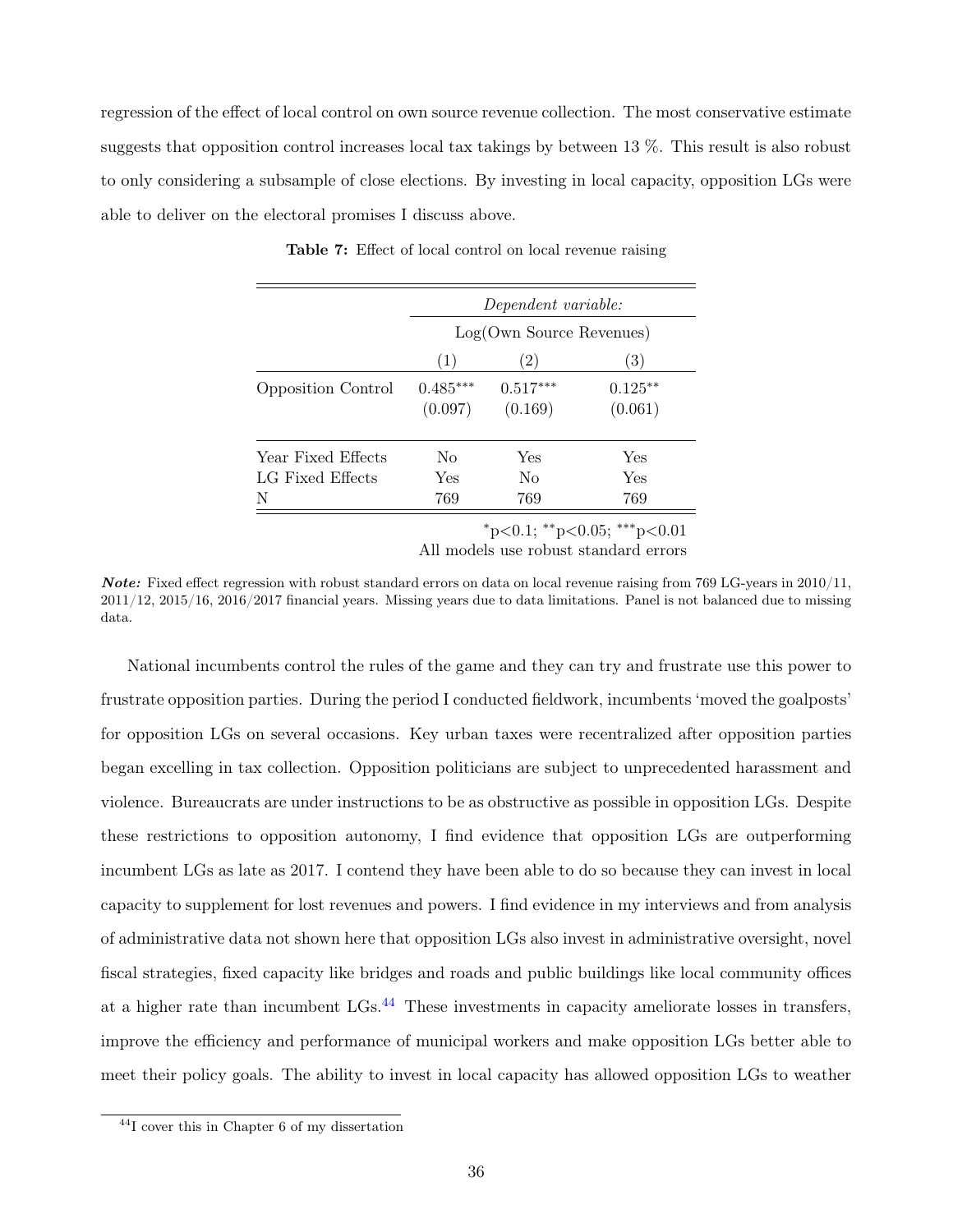attempts to undermine their support. Incumbent and opposition strategically respond to each other's efforts to move to their preferred level of local autonomy. I argue they do so because this is pivotal in their efforts to win popular support.

Thus, I have shown that LGs under opposition control operate very differently than incumbent LGs. Where possible, they do not sanction opposition support, they perform better and they invest more in local capacity. I argue that these differences are driven by opposition parties' strategy to use local government as a platform to build credibility and win support. The autonomy and resources that this capacity gives these parties unprecedented opportunities to go against incumbent policy and so build a distinct record with voters.

#### Evolution of Competition Given Local Control

I have shown that voters living under opposition control face very different conditions than those living under incumbent control. Opposition supporter in incumbent LGs are subject to more severe sanctioning and incumbent supporters see little benefits to opposition support as the opposition remains largely untested in those areas. In contrast, opposition voters are shielded to some extent from sanction under opposition control. Incumbent and opposition voters alike view opposition parties as more credible challengers to the incumbent. In another paper, I find that opposition control of LG and community institutions reduce voters' fear of group and individual sanctioning respectively (McLellan, 2019). By these channels, I argue the evolution of support for opposition parties depends on local control. I expect that opposition control makes it more likely that opposition support in local elections will survive from one electoral cycle to the next and that this will then diffuse into nearby areas. Furthermore, I contend that opposition control makes it more likely that opposition support for legislative candidates will increase from one electoral cycle to the next.

I tests these claims by measuring the effect of opposition control of wards and local governments on later opposition support in those units and nearby units in both local and national elections. If living under opposition control is consequential to voting behavior, subnational units with a history of opposition control should be more likely to back opposition parties at subsequent elections all else equal. Indeed, the results of logistic regression on election results shown in Table [8](#page-37-0) indicate that those wards which were under ward or LG opposition control in the previous election are significantly more likely to remain under ward control, and to vote for opposition parties more generally. Wards in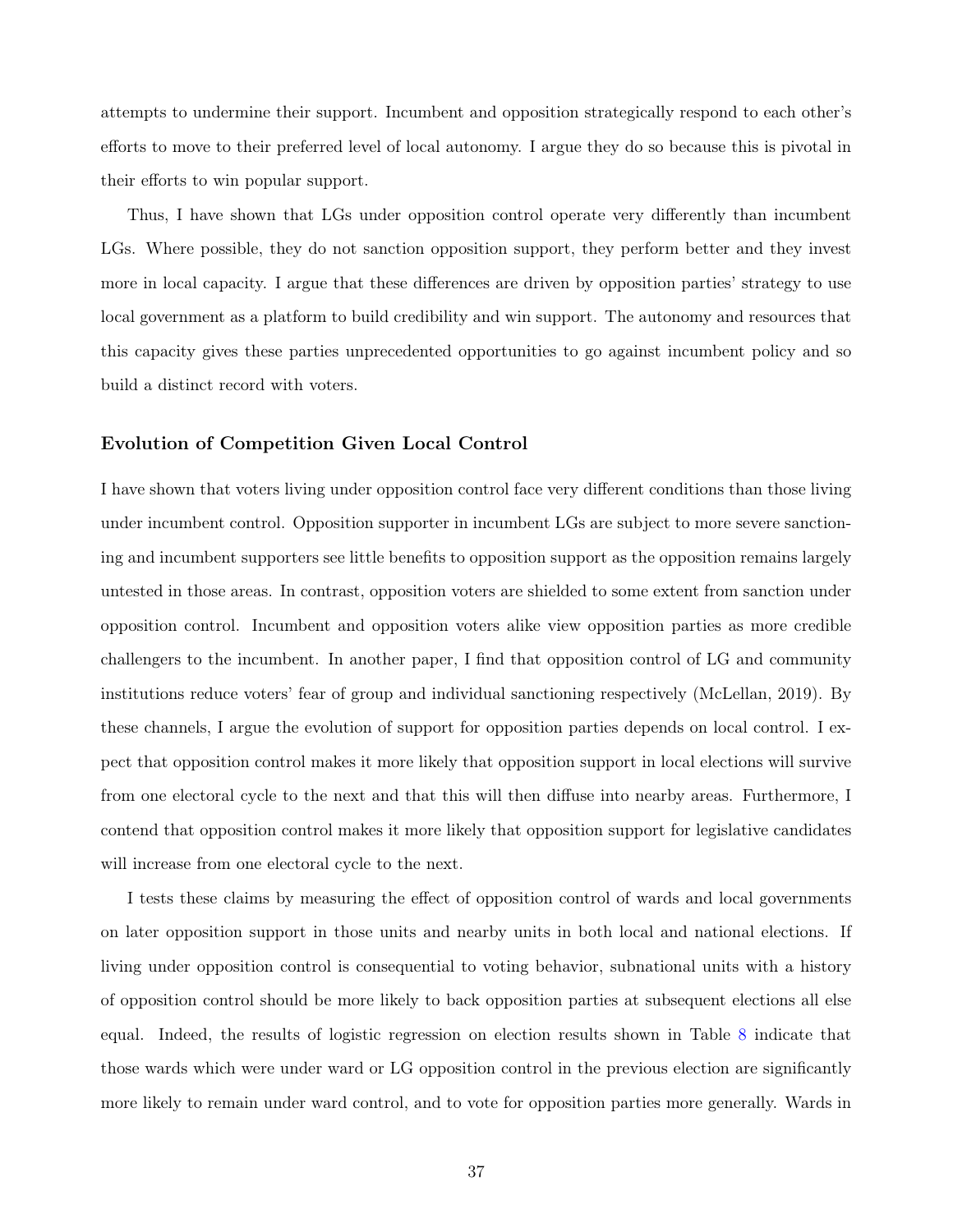<span id="page-37-0"></span>

|                         | Dependent variable:   |                       |                       |                       |                       |                       |
|-------------------------|-----------------------|-----------------------|-----------------------|-----------------------|-----------------------|-----------------------|
|                         | Opp ward control      |                       |                       |                       | Opp share             |                       |
|                         |                       | logistic              |                       |                       | <b>OLS</b>            |                       |
|                         | (1)                   | $\left( 2\right)$     | (3)                   | $\left( 4\right)$     | (5)                   | (6)                   |
| Lagged opp LG control   | $0.359*$<br>(0.185)   |                       | $0.749***$<br>(0.172) | $0.025***$<br>(0.010) |                       | $0.061***$<br>(0.010) |
| Lagged opp ward control | $1.101***$<br>(0.090) | $0.713***$<br>(0.096) |                       | $0.091***$<br>(0.005) | $0.049***$<br>(0.005) |                       |
| Observations            | 6,287                 | 6,287                 | 6,287                 | 6,287                 | 6,287                 | 6,287                 |
| Region Fixed Effects    | Y                     | N                     | Y                     | Y                     | N                     | Y                     |
| LG Fixed Effects        | N                     | Y                     | N                     | N                     | Y                     | N                     |
| Election Fixed Effects  | Y                     | Y                     | Y                     | Y                     | Y                     | Y                     |
| Controls                | Y                     | Y                     | Y                     | Y                     | Y                     | Y                     |

Table 8: Relationship between opposition support and lagged opposition support

 $*p<0.1$ ;  $*p<0.05$ ;  $**p<0.01$ 

Note: Results of regression analysis of ward results in the 2010 and 2015 elections. Models 1 and 2 employ logistic regression with robust standard errors of effect of lagged ward and LG control (which party wins ward election for councilor, which party wins control of LG council) on subsequent ward control. Models 3 and 4 employ ordinary least squares regression to predict the effect of lagged control on opposition vote share. When looking only at effect of ward control, I include LG fixed effects to isolate the effect of ward control itself and otherwise I include region fixed effects. All models include election fixed effects. Results are robust to use of OLS.

opposition LGs are between 9 and 18 per cent more likely to elect an opposition councilor at the next election. Wards which elected an opposition councilor at the previous election are between 14 and 26 per cent more likely to elect one at the next election.

To get additional causal leverage, I take advantage of close elections at the ward level. I estimate the causal effect of ward control using a regression discontinuity design.<sup>[45](#page-37-1)</sup> This technique focuses on the difference between those observations on either side of the cut-off for electoral victory to identify the causal effect of opposition ward control as a 'treatment'. Table [9](#page-38-0) shows the results of this analysis. I find that ward control increases opposition support at the later election by 3.2 per cent in the baseline estimate. This effect increases to 5 per cent when focusing only on those observations very close to the threshold. Figure [A16](#page-55-0) plots the main result.

In Figure [9,](#page-38-1) I show that the extent lagged opposition vote share predicts subsequent opposition

<span id="page-37-1"></span><sup>45</sup>I am unable to do the same at the LG level because the forcing variable is clustered across units and so does not vary smoothly. However, replicating the analysis in Table [8](#page-37-0) on only those LGs in which control was closely contested (i.e. whether the LG was opposition or incumbent controlled was determined by the results of a small number of ward elections) shows that opposition LG control has a significant and positive effect on later opposition support and control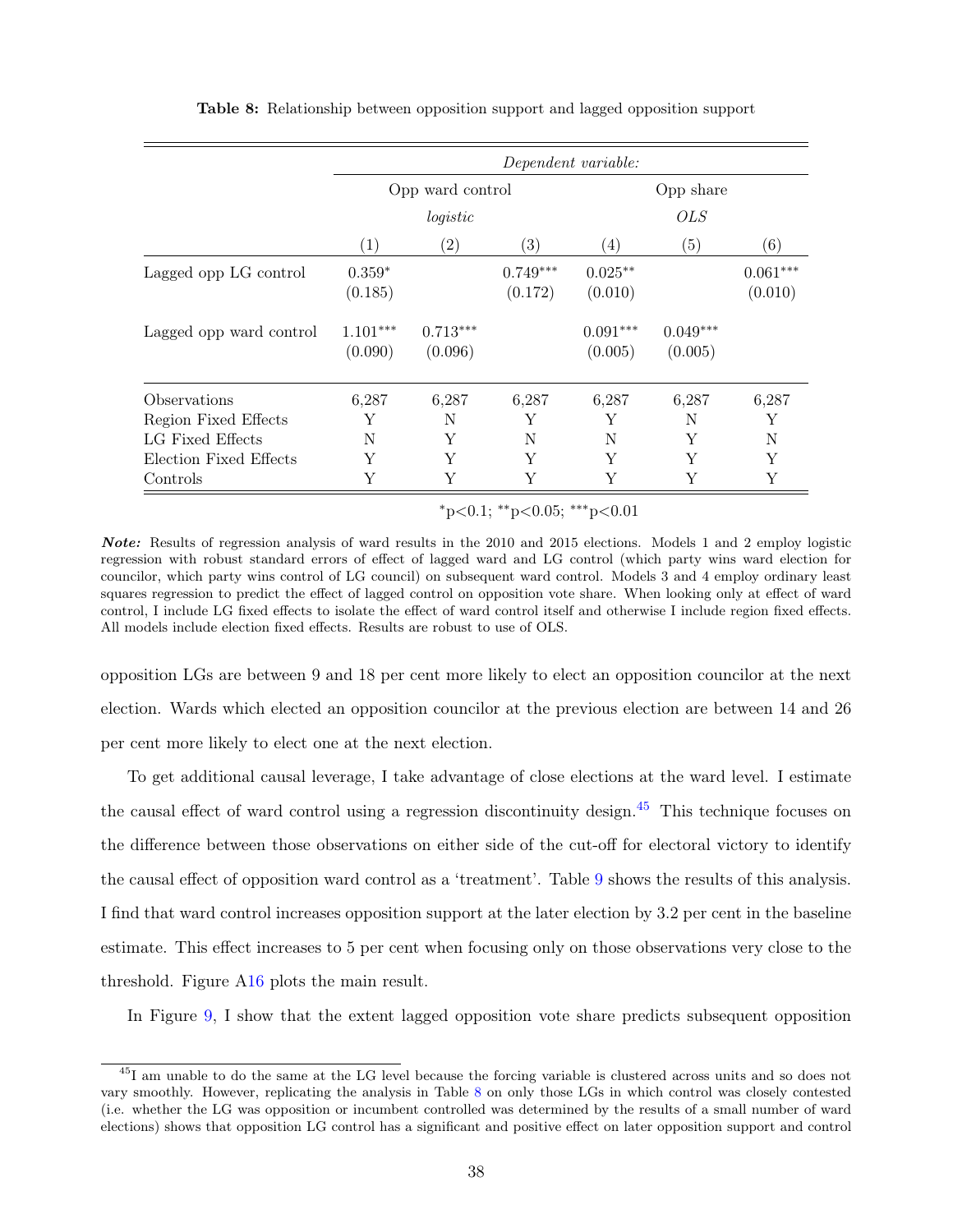|           | Bandwidth | Observations | Estimate | Std. Error | Z Value   | Pr(> z ) |   |
|-----------|-----------|--------------|----------|------------|-----------|----------|---|
| LATE.     | 0.0670    | 768          | 0.03223  | 0.01472    | 2.190     | 0.02853  | ∗ |
| Half-BW   | 0.0335    | 397          | 0.05053  | 0.02246    | 2.249     | 0.02449  | ∗ |
| Double-BW | 0.1340    | 1313         | 0.01143  | 0.01064    | $1.075\,$ | 0.28246  |   |

<span id="page-38-0"></span>Table 9: Regression discontinuity estimates of effect of opposition ward control on later opposition support

Signif. codes:  $0$ <sup>'\*\*\*</sup>'  $0.001$ '<sup>\*\*</sup>'  $0.01$ '<sup>\*</sup>'  $0.05$ '.'  $0.1$ '' 1

Note: Table shows the results of regression discontinuity regression which leverages close elections to estimate the effect of opposition ward control on later opposition support. These models control for covariates. The bandwidth used was selected using the data-driven techniques described in Calonico, Cattaneo and Farrell (2019). The Local Average Treatment Effect (LATE) is the baseline estimate calculated using the optimal bandwidth.

<span id="page-38-1"></span>

Figure 9: Relationship between LG control and evolution of opposition support in subsequent elections

Details: Predicted probabilities are calculated from logistic regression model which interacts ward control, LG control and opposition vote share at the ward level using ward election results from the 2010 and 2015 elections with lagged share/control from the 2005 and 2010 elections. The panel on the left plots the effect of ward share and ward control on the predicted probability of later opposition control at the ward level, which the right shows the same relationship in incumbent LGs. The rug plots visualizes the support of opposition vote share in each of opposition and incumbent LGs by ward control. Model includes controls and region fixed effects. Results are robust to use of OLS.

ward control is conditional on local control. In opposition LGs, the predicted probability of subsequent opposition control is higher for all levels of lagged support in opposition LGs regardless of which party controls the ward. Lagged opposition support is a significant and positive predictor of later support in both incumbent and opposition wards. In contrast, opposition support in opposition wards in incumbent LGs is negatively associated with later opposition support while it is positive in incumbent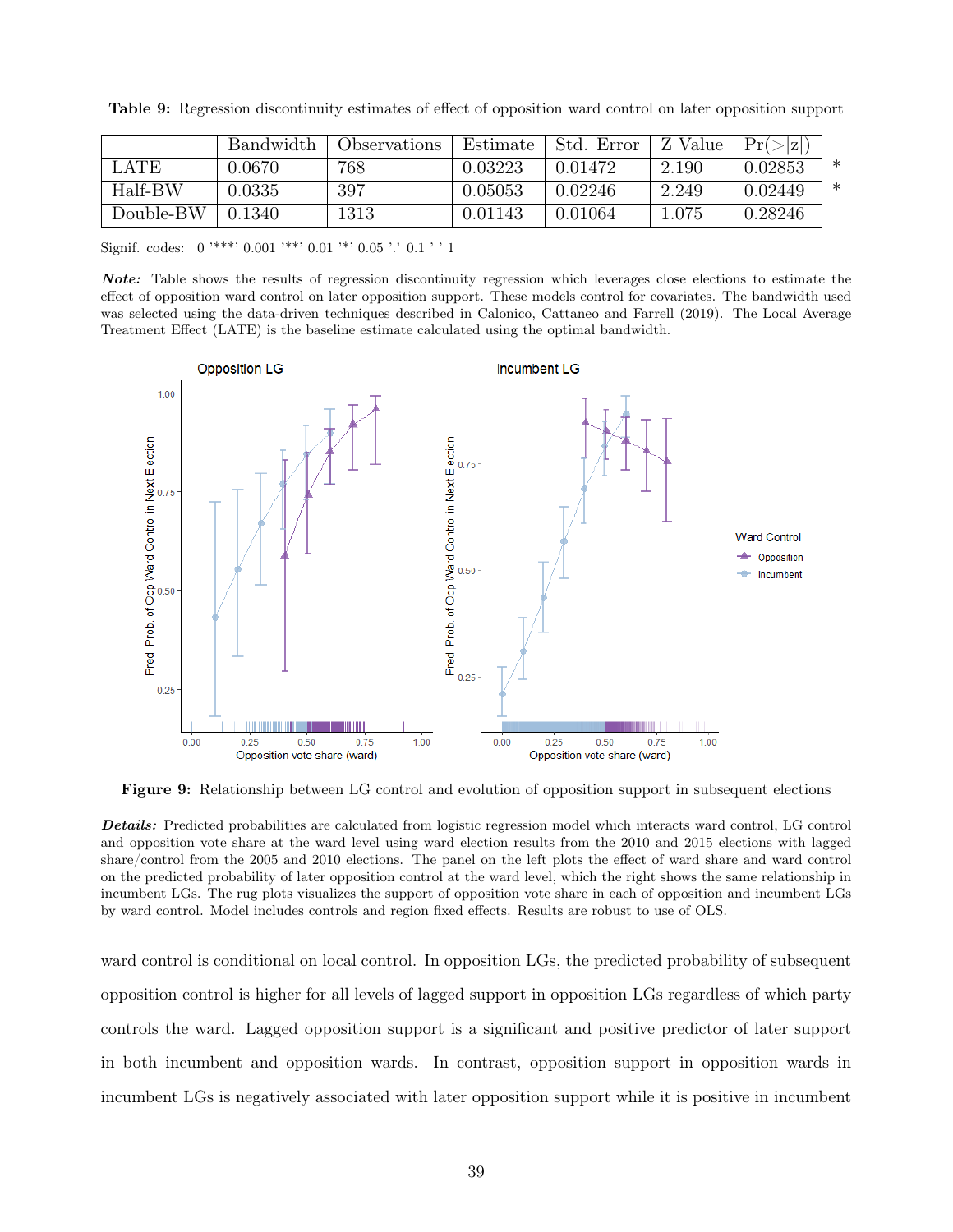wards.

These results are consistent with my theory. Where opposition support can grow without local resources being used to sanction it, opposition support survives from one cycle to the next regardless of ward control. Where the incumbent controls the LG, opposition wards are sanctioned using local resources. Opposition wards in incumbent LGs are prime target for sanctioning as shown in the first subsection of this study. Voters in those areas are then discouraged from supporting the opposition at later elections while opposition support is not directly suppressed by sanctioning in incumbent wards. These results are robust to a subsample of only those wards in which there was a close election. This provides additional evidence that it really is ward control and the heterogeneous treatment of like wards in opposition and incumbent LGs driving this effect.

<span id="page-39-0"></span>

Figure 10: Relationship between timing of decentralization and persistence of early opposition support

Details: Predicted probabilities are calculated from logistic regression model which interacts opposition support in legislative elections in the founding elections in 1995 with the phasing of decentralization to predict opposition ward control in 2010 and 2015 elections controlling for lagged control from the 2005 and 2010 elections. Model includes controls and region fixed effects. Results are robust to use of OLS.

These results suggest that opposition control makes it more likely that opposition support will survive and grow in subsequent electoral cycles. My theory suggests that this persistence is explained by the ability of opposition parties to use local capacity to buffer their voters from sanction and offer competing benefits. I test this directly by again leveraging the phasing of decentralization. Areas in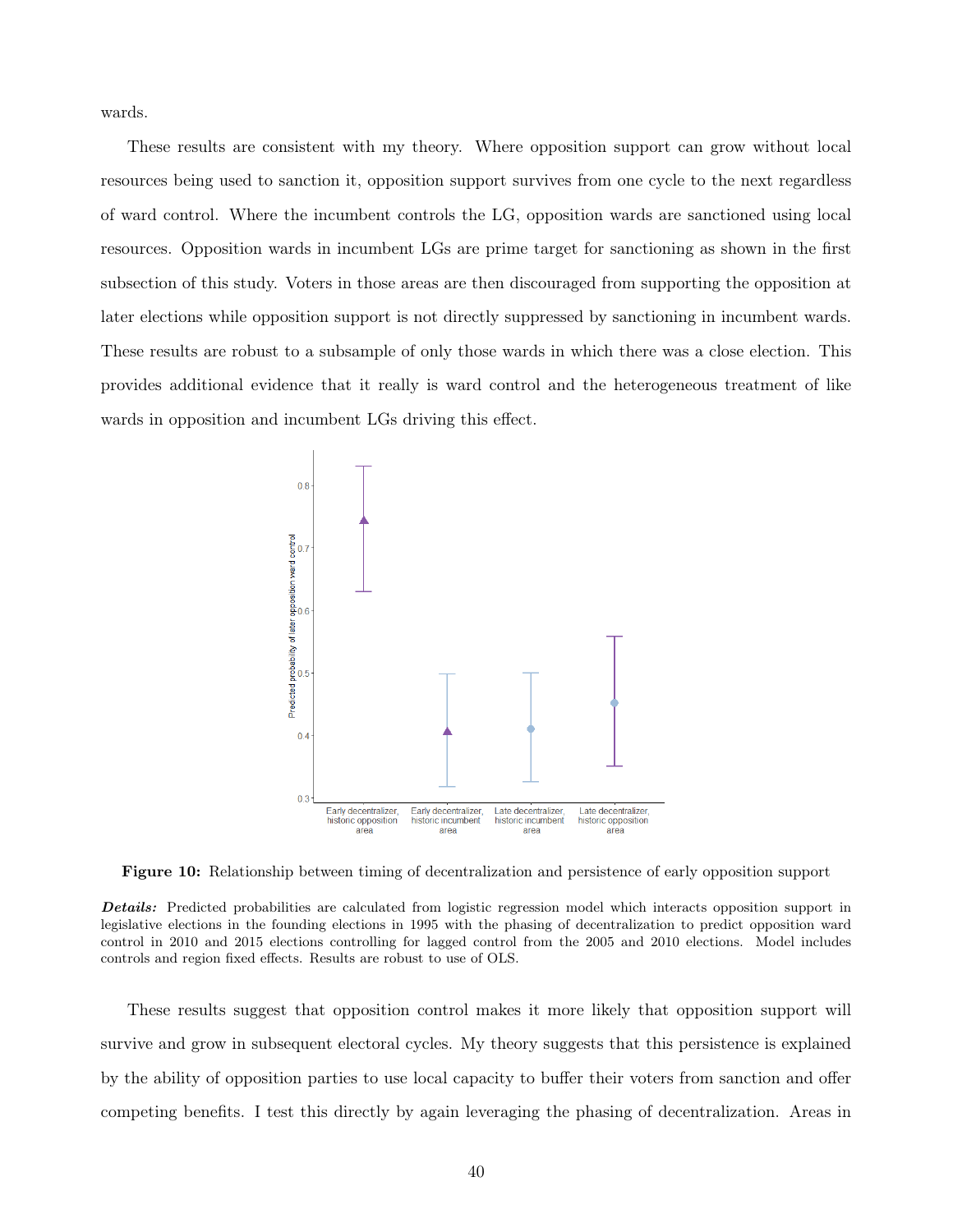Phase 1 of decentralization reforms had local capacity which could be won by opposition parties a whole electoral cycle earlier than those in Phase 2 areas. There were areas which elected opposition MPs in both phases. If local capacity is important to opposition survival, early opposition support should be more likely to survive in Phase 1 areas because opposition parties can win local control sooner, be it at the community, ward or LG level. In later decentralizing areas, opposition support would be more likely to peter out before it could translate to local control. I therefore would expect that historic opposition areas – those areas which backed opposition candidates in early legislative elections after liberalization and before decentralization – in early decentralizing LGs would be more likely to survive than those opposition areas in late decentralizing LGs. In Figure [10,](#page-39-0) I show that wards which were in historic opposition areas and which were also early decentralizers were significantly more likely to under opposition control in 2010 or 2015.<sup>[46](#page-40-0)</sup> Taken together, these results all suggest that local control does indeed make it more likely that opposition support will survive.

However, this opposition support will only threaten the incumbent in the long-term if this support diffuses, both spatially and to national elections. In Figure [11,](#page-41-0) I plot the results of logistic regression showing the effect of distance from opposition LGs and wards respectively on later likelihood of opposition control. If opposition control does lead to an increase in opposition credibility, I would expect that to convince those living nearby to vote opposition at a higher rates than those living further from opposition control, all else equal. I find that proximity to opposition LGs and wards has a large and significant effect on the likelihood of opposition control at the ward level. I include various demographic, political and geographic controls as well as region fixed effects to try and isolate the effect of distance itself.<sup>[47](#page-40-1)</sup> The results in Figure [11](#page-41-0) indicate that opposition support has geographically diffused over time. The maps in Figure [4](#page-17-0) show clear clusters spreading from one electoral cycle to the next.

Finally, I look at evidence that local support diffuses to other levels of elections. Unfortunately, I do not have access to ward level results for either parliamentary or presidential elections. Because they are reported in a consistent form, I focus on constituency level results of parliamentary elections in Table [A17.](#page-55-1) I find that there is surprisingly a far greater association between lagged average opposition share in local elections and later legislative support for opposition parties than lagged average legislative support. While this evidence is only correlational, it does suggest that local opposition support may

<span id="page-40-0"></span> $^{46}$ These results are robust to looking at each election individually which provides additional evidence for this 'transmission' effect

<span id="page-40-1"></span><sup>&</sup>lt;sup>47</sup>The results are similar if I instead directly control for increasing bandwidths of distance from opposition control.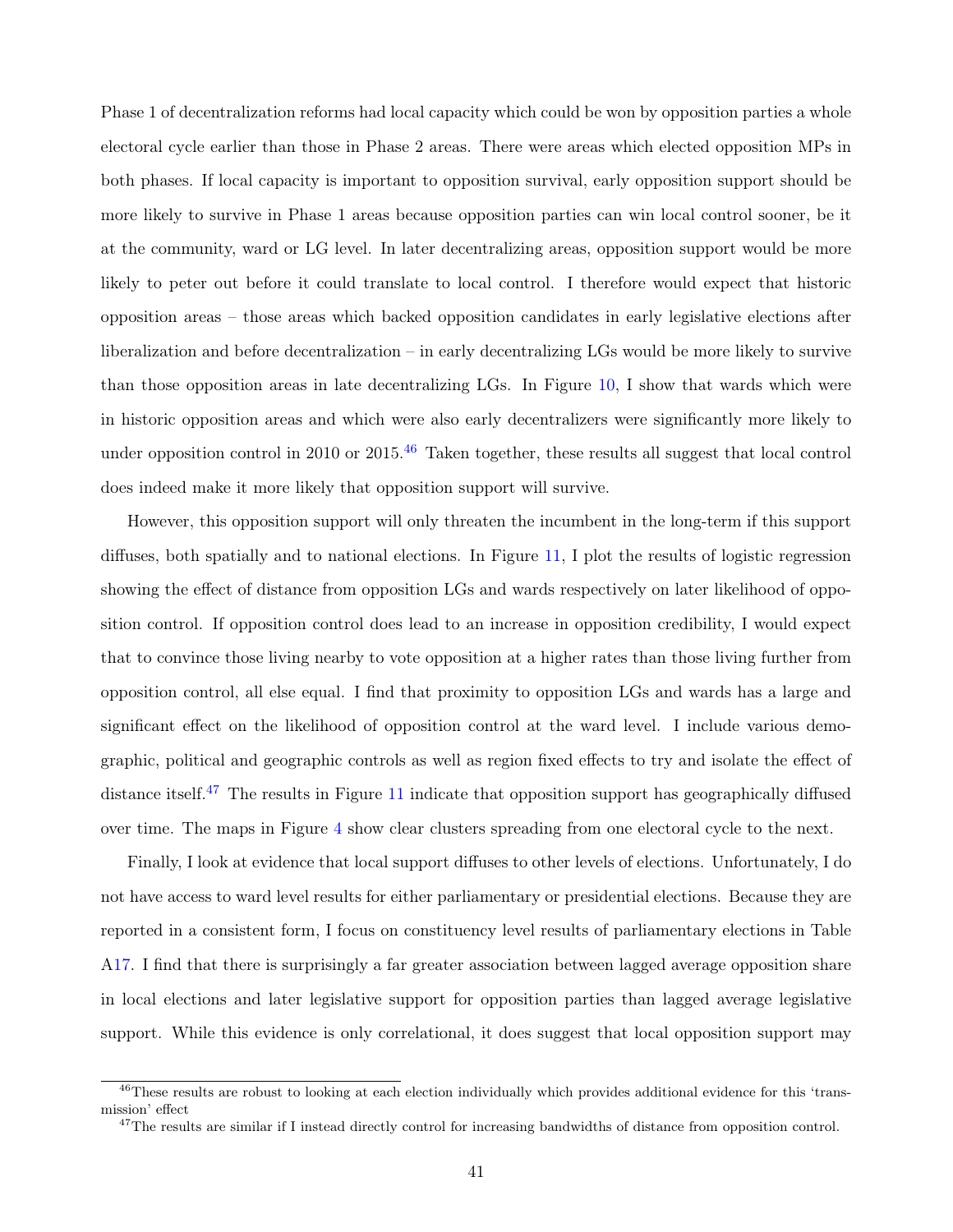<span id="page-41-0"></span>

Figure 11: Relationship between proximity to opposition and subsequent opposition control

Details: Figure plots effect of distance from nearest opposition LGs and wards on the predicted probability of that ward electing an opposition councilor at the next election as estimated using logistic regression with robust standard errors. These specifications include a squared term, controls and region fixed effects. Rug plot shows support in data of distance from nearest opposition LG or ward. Plots do not show the full support. Results are robust to use of OLS and various specifications/controls.

precede a later switch to opposition support in national elections.

In this final subsection, I show that opposition support is indeed more likely to survive under opposition control, both in the immediate and the long-term. Furthermore, I provide evidence that suggests that opposition support diffuses around areas under opposition control and influences other levels of elections. Taken together, these results make clear that opposition control is an electoral threat to incumbents and may indeed threaten incumbent durability and provide a springboard for credbile opposition parties to challenge incumbents.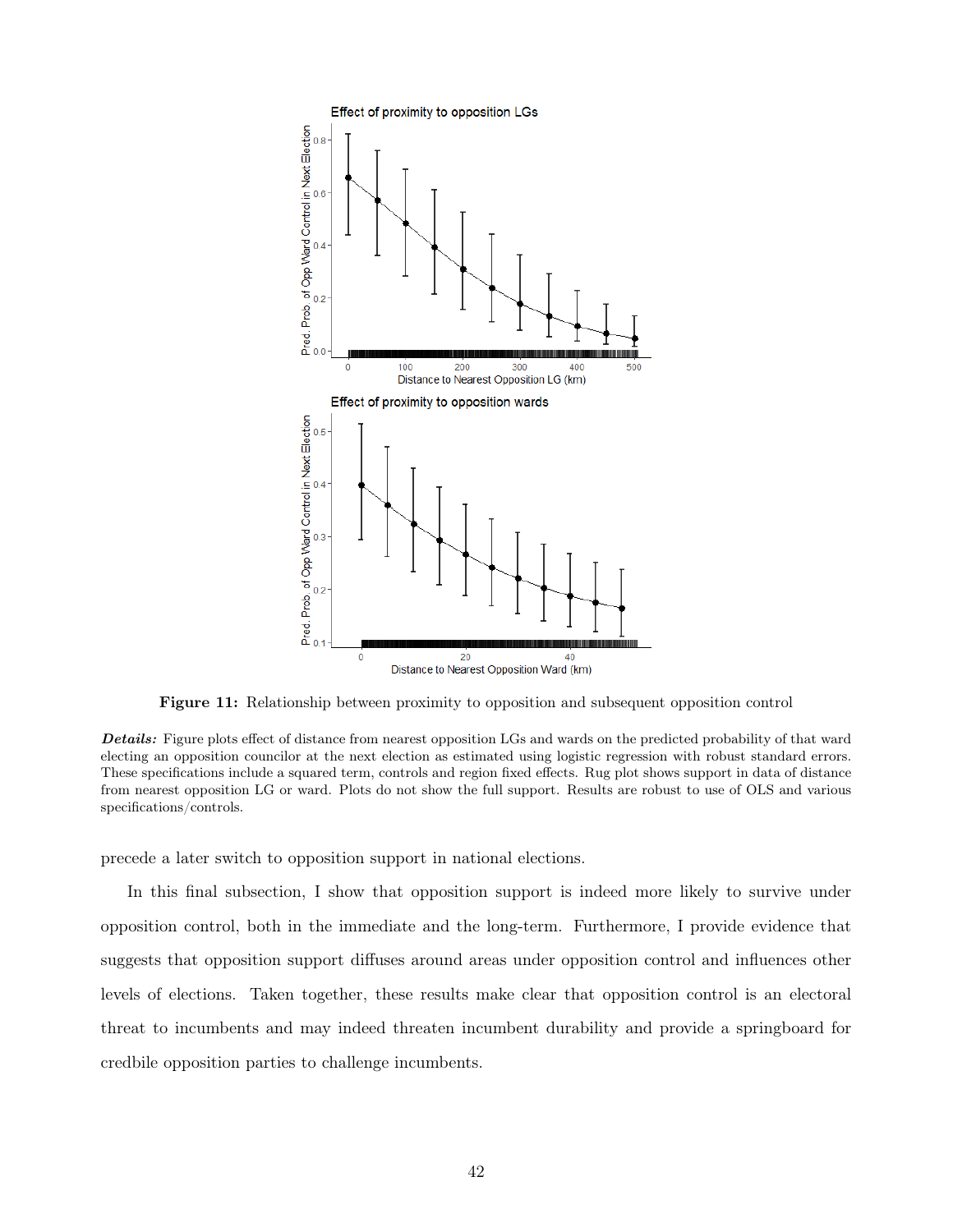# Conclusion

In this study, I show that local control – which party wins local elections and so control of local state capacity – is highly consequential to politics in electoral autocracies. Using extensive qualitative and quantitative data from Tanzania, I show that local capacity is indeed consequential to the implementation of autocrats' distributive strategies. I exploit the phasing of decentralization to show that the introduction of local capacity makes sanctioning of opposition support more fine-grained. I then demonstrate that local control determines what strategies are available to both the incumbent and opposition. I compare public good provision in areas under incumbent and opposition control. I find evidence of sanctioning of opposition support across all state resources in incumbent LGs. In contrast, I find that only high-coordination public goods, those which rely on central government cofunding, are used to sanction opposition support in opposition LGs. Opposition parties are able to shift the distribution of low-coordination public goods to even access to state resources or even favor their own supporters. Indeed, opposition LGs outperform incumbent LGs across these provisions. I show that opposition LGs finance this performance through a very different compact with the center and with voters. Opposition LGs receive significantly lower transfers and so invest more in local capacity, notably revenue-raising capacity, in order to maximize their performance.

These differences in strategies have downstream effects on voting behavior. I show that opposition support is more likely to survive in areas under opposition control. With more limited sanctioning and more benefits of opposition support, voters who choose to turn to opposition parties are more likely to remain loyal to them going forward. In contrast, my analysis of three cycles of local elections suggest that opposition support is less likely to survive in incumbent LGs, especially in oppositioncontrolled wards. This finding suggests the importance of the incumbent's ability to sanction for their own survival. Furthermore, I provide evidence that the credibility generated in areas under opposition control is not contained to these areas or to local elections. I find evidence that opposition support diffuses around areas of opposition control and influences vote choice at subsequent national elections.

In Tanzania, Chadema emerged as the main opposition party by exploiting the opportunities of local politics. They use local state capacity to win support outside of their strongholds. Chadema is now a credible challenger to the ruling party with local control of most urban areas in the country. The politics of local control therefore have clear implications for regime durability. Local control is a springboard for opposition parties to build credibility from below and become a threat to electoral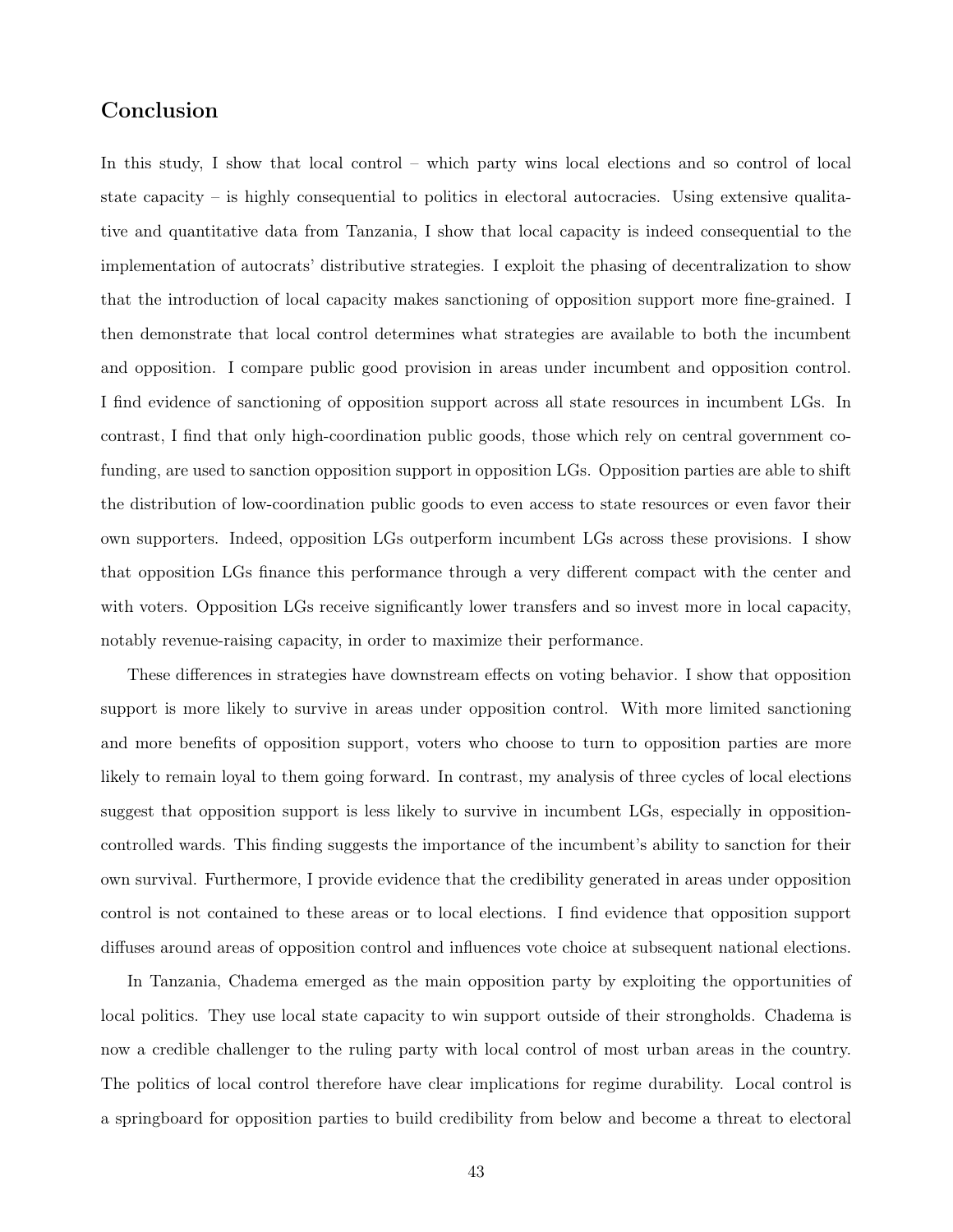autocrats' rule.[48](#page-43-0)

These results challenge several prevailing consensuses in comparative politics. First, incumbents are not as hegemonic as we may think. My results make clear that the incumbent CCM in Tanzania is not. I show that their ability to enforce a punishment regime is contingent on local capacity and control thereof. In opposition areas, the CCM is more limited in how and to what extent they can win votes, which threatens their long-term durability. How popular opposition parties are in an electoral autocracy is therefore not the unilateral decision of the incumbent. Opposition parties are able to strategically outmanoeuvre incumbents and survive despite attempts to contain them. Indeed, elsewhere in the dissertation project, I argue that loss of local control and the resulting rise in opposition party support may account for the recent drastic uptick in violence in Tanzania as the CCM looks for new ways to contain opposition parties.

Second, I challenge the dominant characterization of opposition parties as co-opted. The opposition party whose strategies I documented is sincerely office-seeking. Importantly, their strategies have been successful in winning over voters in a country with no history of meaningful opposition. By moving away from this characterization I am able to theorize how opposition parties can win votes in electoral autocracies and go beyond most likely cases of incumbent failure and opposition success. Opposition parties can win support by entrenching their credibility in the eyes of voters, despite only having limited capacity.

Third, I challenge the notion that decentralization and indeed state capacity more broadly is necessarily a boon for incumbent autocrats. I show that local capacity does strengthen the accuracy of existing distributive strategies. However, I introduce an important caveat: these benefits are contingent on local capacity remaining in incumbent hands. I trace how opposition control of local capacity can have a destabilizing effect on incumbents and strengthen opposition parties, a pathway as such unexplored in the authoritarian decentralization and state capacity literatures. This suggests that local capacity and decentralization are double-edged swords for incumbents, a logic thus far not explored in the literature.

Fourth, I show that it is important for scholars to look beyond the center to understand regime

<span id="page-43-0"></span><sup>48</sup>Elsewhere in the dissertation, I explore how Chadema may have become a 'victim of its own success' with the ruling CCM increasingly relying on violence to contain the threat they now pose. I argue that, by substituting lost distributive strategies for more violent ones, incumbents destabilize their regime in the long-run. While violence may be effective in suppressing opposition turnout in the short-run, it erodes popular support for the ruling party, especially among moderate voters, and leads to increase polarization and conflict in affected areas.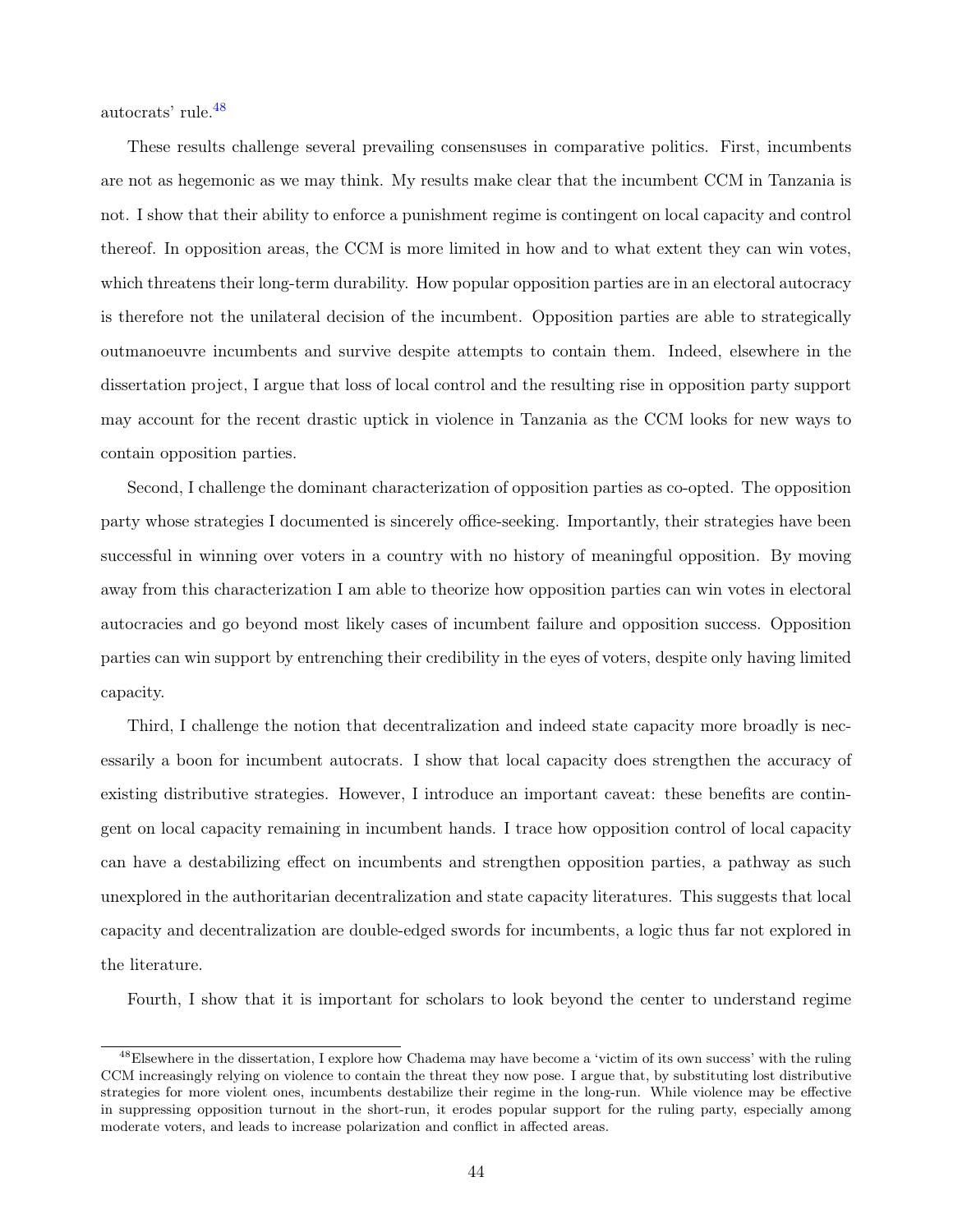durability and indeed national politics more broadly. Threats to incumbent power can start from small pockets of opposition support at the local level. I show how opposition parties can build from below to become a credible threat to the regime. Indeed, local capacity gives parties at the local level the ability to contest with national parties over their own survival and their preferred policies. Examples of these struggles exist across the world and show how local politics can influence the national in democracies and non-democracies alike: between Trump Administration and sanctuary cities on immigration, between the UK and Scottish governments on austerity offsetting, between the Turkish and Ugandan governments and the city governments of Istanbul and Kampala over opposition politics.

Tanzania is just one example of an electoral autocracy. However, the dynamics I characterize there can be found across many cases. Distributive strategies and the ability to enforce them are key to stability across the world's electoral autocracies (see Albertus et al, 2018). Opposition strongholds create national problems for incumbents in non-democratic cases as diverse as Turkey, Cameroon and Nicaragua. Local government, in particular opposition local government, has been a point of political struggle and manipulation in several cases including Russia, Uganda and Venezuela. Opposition parties are subject to restrictions and backsliding reforms from Hungary to Zambia, from Singapore to Bangladesh. Furthermore, a number of successful democratic transitions – notably Mexico and Malaysia – came after opposition parties with local roots won presidential elections. Understanding where and when opposition parties can thrive and survive is important because opposition parties are key to responsive government and hopes of democratization. In this study, I generate insights into the operation of opposition parties and how they strategically interact with the incumbent, which may illuminate the politics of these diverse and understudied oppositions.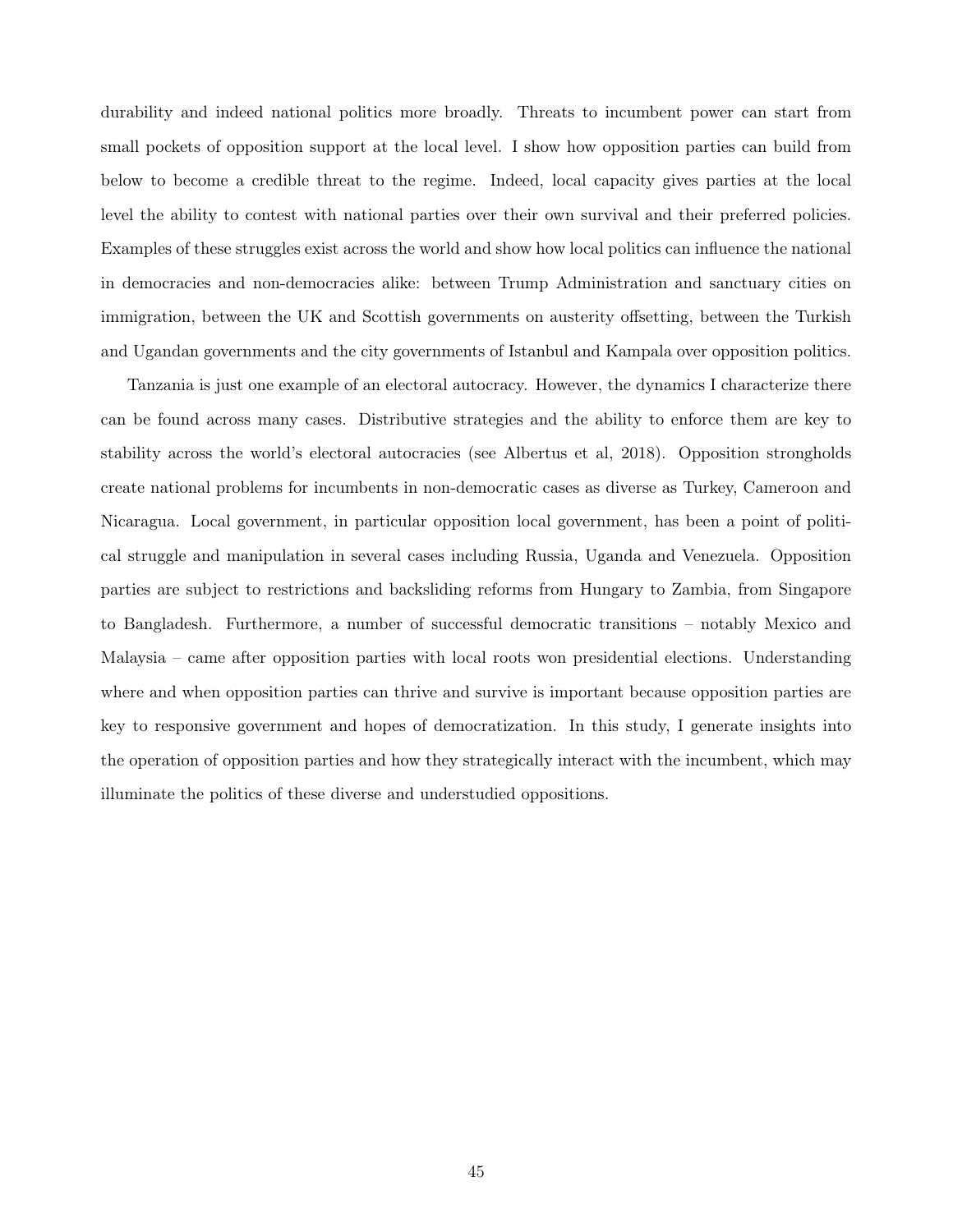# References

L. R. Arriola and L. R. Arriola. Multi-ethnic coalitions in Africa: Business financing of opposition election campaigns. Cambridge University Press, 2013.

L. Blaydes. Elections and distributive politics in Mubarak's Egypt. Cambridge University Press, 2010.

A. T. Bohlken. Democratization from above: The logic of local democracy in the developing world. Cambridge University Press, 2016.

V. J. Bunce and S. L. Wolchik. Defeating dictators: Electoral change and stability in competitive authoritarian regimes. World politics, 62(1):43–86, 2010.

S. Calonico, M. D. Cattaneo, M. H. Farrell, and R. Titiunik. Regression discontinuity designs using covariates. Review of Economics and Statistics, 101(3):442–451, 2019.

R. D. Carlitz. Money Flows, Water Trickles: Understanding Patterns of Decentralized Water Provision in Tanzania. World Development, 2017.

J. A. Clark. Local politics in Jordan and Morocco: Strategies of centralization and decentralization. Columbia University Press, 2018.

J. Gandhi. Political institutions under dictatorship. Cambridge University Press Cambridge, 2008.

J. Gandhi and A. Przeworski. Authoritarian Institutions and the Survival of Autocrats. Comparative Political Studies, 40(11):1279–1301, Nov. 2007.

K. F. Greene. Opposition party strategy and spatial competition in dominant party regimes: A theory and the case of Mexico. Comparative Political Studies, 35(7):755–783, 2002.

M. Ivanyna and A. Shah. *How close is your government to its people?* The World Bank, 2012.

P. Keefer and R. Vlaicu. Democracy, credibility, and clientelism. The Journal of Law, Economics,  $\mathcal{B}$ Organization, 24(2):371–406, 2007.

A. T. Kessy and W. McCourt. Is decentralization still recentralization? The local government reform programme in Tanzania. International Journal of Public Administration, 33(12-13):689–697, 2010.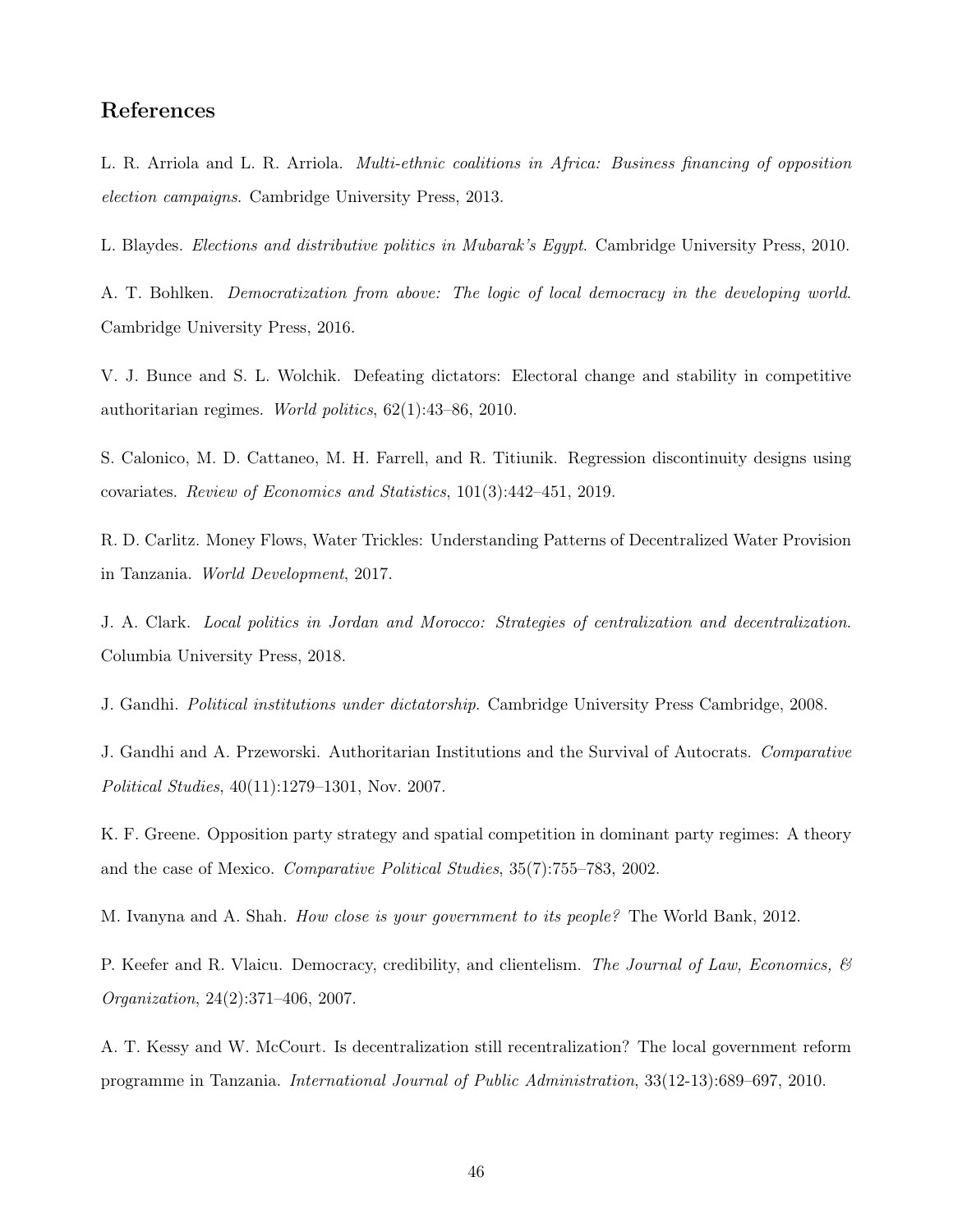P. F. Landry. Decentralized Authoritarianism in China: the Communist Party's control of local elites in the post-Mao era, volume 1. Cambridge University Press New York, 2008.

N. W. Letsa. The Political Geography of Electoral Autocracies: The Influence of Party Strongholds on Political Beliefs in Africa. 2018.

S. Levitsky and L. A. Way. Competitive authoritarianism: Hybrid regimes after the Cold War. Cambridge University Press, 2010.

B. Magaloni. Voting for autocracy: Hegemonic party survival and its demise in Mexico. Cambridge University Press Cambridge, 2006.

M. Mann. The autonomous power of the state: its origins, mechanisms and results. *European Journal* of Sociology/Archives européennes de sociologie, 25(2):185–213, 1984.

J. Manor and W. Bank. The political economy of democratic decentralization. 1999.

I. Mares and L. Young. Varieties of Clientelism in Hungarian Elections. Comparative Politics, 51(3):449–480, 2019.

V. Randall and L. Sv\a asand. Party institutionalization in new democracies. Party politics,  $8(1):5-29$ , 2002.

R. B. Riedl and J. T. Dickovick. Party systems and decentralization in Africa. Studies in Comparative International Development, 49(3):321–342, 2014.

G. Sartori. Parties and party systems, Vol. 1. Cambridge: Cambridge University Press. Sartori, G.(1987) The Theory of Democracy Revisited I-II. Chatham, NJ: Chatham House. Schmitter, PC (1983)"Democratic theory and neo-corporatist practice", Social Research, 50:885–928, 1976.

A. Schedler. Electoral authoritarianism. The SAGE handbook of comparative politics, pages 381–94, 2009.

H. Soifer. State infrastructural power: Approaches to conceptualization and measurement. Studies in Comparative International Development, 43(3-4):231, 2008.

S. C. Stokes, T. Dunning, M. Nazareno, and V. Brusco. Brokers, voters, and clientelism: The puzzle of distributive politics. Cambridge University Press, 2013.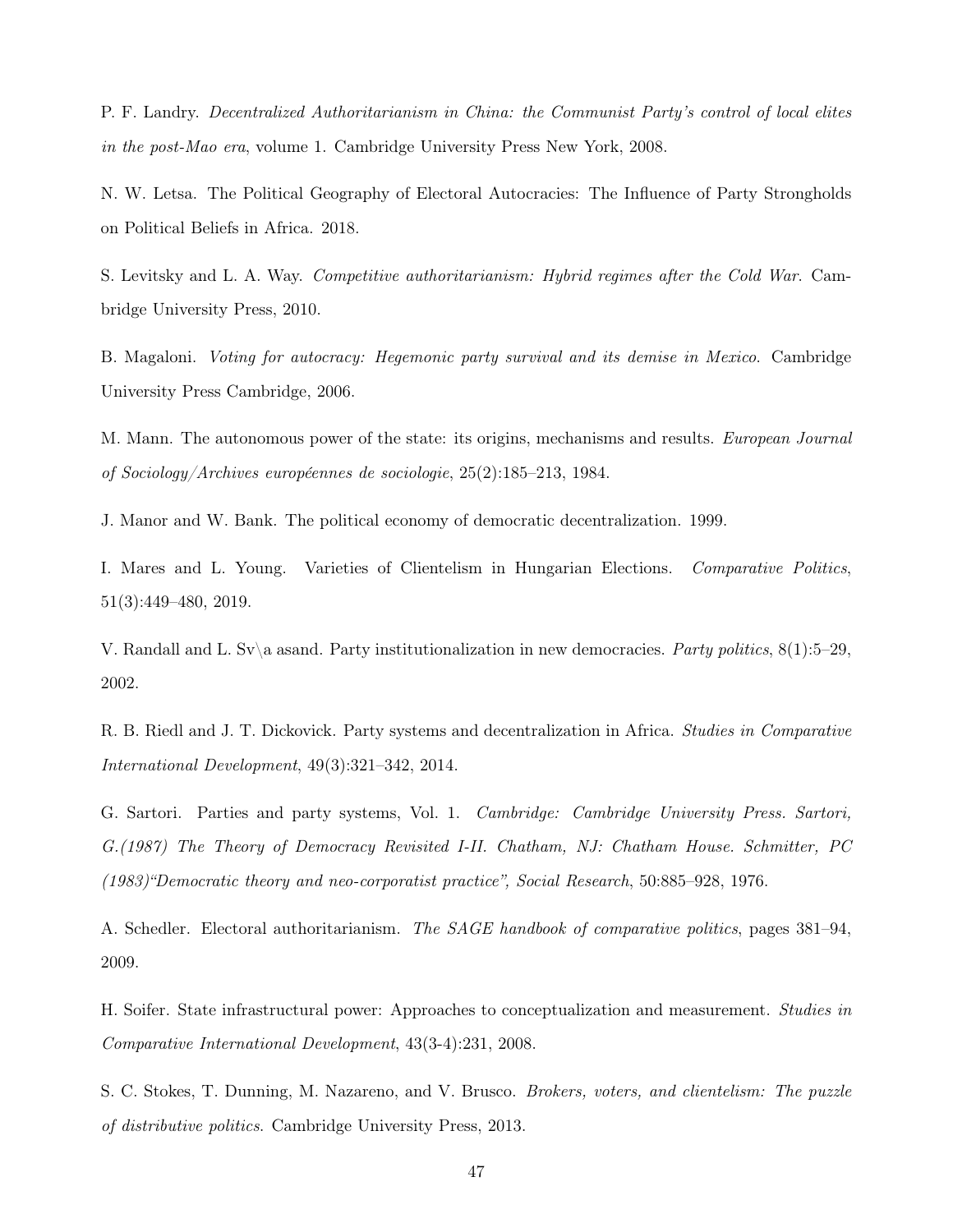M. W. Svolik. The Politics of Authoritarian Rule. Cambridge University Press, Sept. 2012. Google-Books-ID: 6fUgAwAAQBAJ.

D. Treisman. The architecture of government: Rethinking political decentralization. Cambridge University Press, 2007.

D. Ziblatt. Why some cities provide more public goods than others: A subnational comparison of the provision of public goods in German cities in 1912. Studies in Comparative International Development, 43(3-4):273–289, 2008.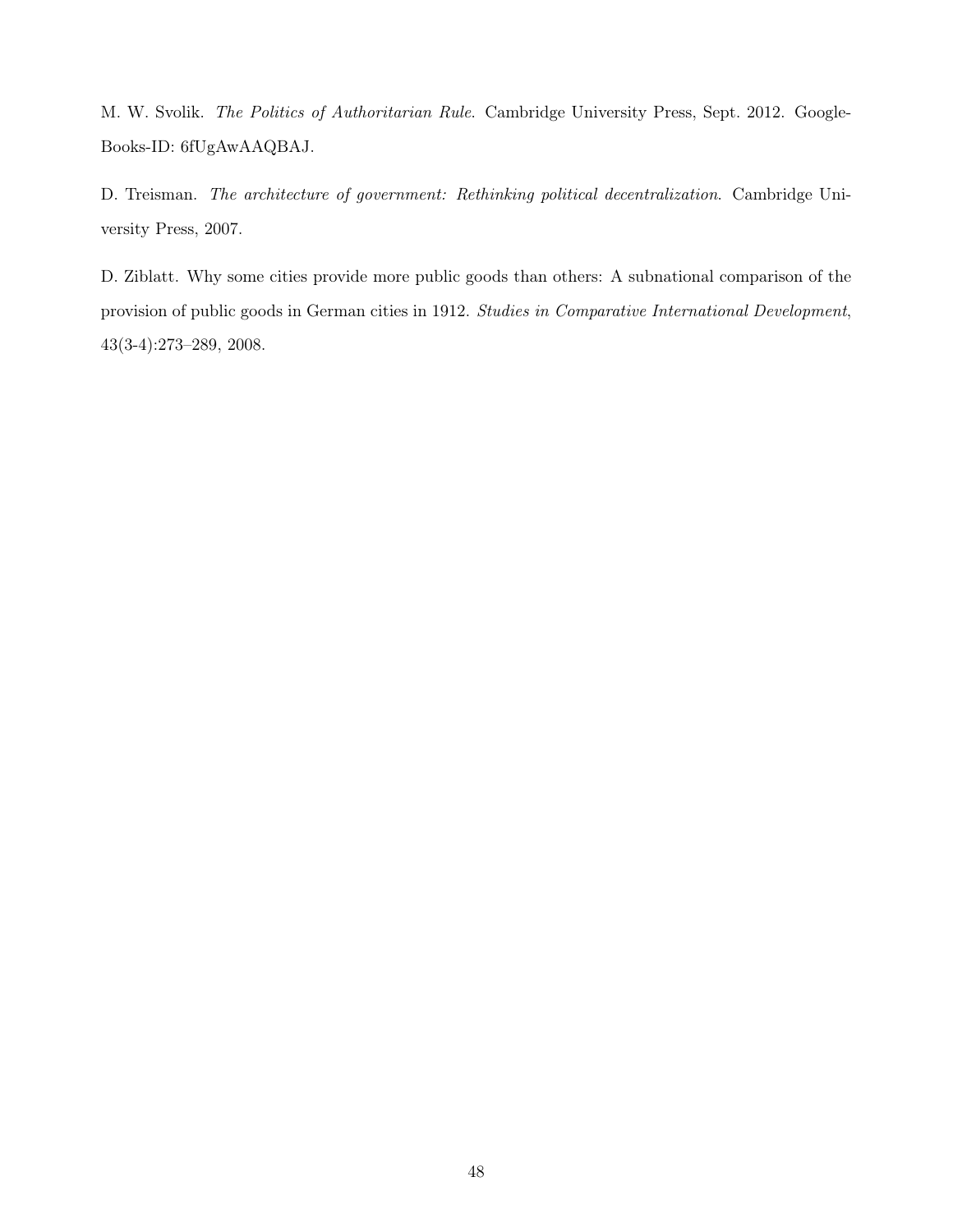# Supplemental Information

|                        |                     | Dependent variable:    |                     |                     |                     |                     |                     |  |
|------------------------|---------------------|------------------------|---------------------|---------------------|---------------------|---------------------|---------------------|--|
|                        |                     | Sec school constructed |                     |                     |                     |                     |                     |  |
|                        | $\left(1\right)$    | $\left( 2\right)$      | (3)                 | (4)                 | (5)                 | (6)                 | $\left( 7\right)$   |  |
| Opp Ward               | 0.068<br>(0.116)    | 0.103<br>(0.117)       | 0.053<br>(0.137)    | 0.061<br>(0.144)    | 0.033<br>(0.129)    | 0.021<br>(0.146)    | 0.024<br>(0.154)    |  |
| Phase 1                | $0.096*$<br>(0.056) | $0.186***$<br>(0.059)  | 0.309<br>(0.562)    | 0.350<br>(0.593)    | $0.131*$<br>(0.068) | 0.546<br>(0.445)    | 0.608<br>(0.463)    |  |
| Opp Ward*Phase 1       | $-0.260$<br>(0.227) | $-0.292$<br>(0.228)    | $-0.236$<br>(0.244) | $-0.264$<br>(0.256) | $-0.212$<br>(0.256) | $-0.153$<br>(0.273) | $-0.172$<br>(0.288) |  |
| Observations           | 12,640              | 12,620                 | 12,620              | 12,620              | 9,720               | 9,720               | 9,720               |  |
| Controls               | N                   | Υ                      | Y                   | Y                   | Y                   | Y                   | Y                   |  |
| District fixed effects | N                   | N                      | Y                   | Y                   | Y                   | N                   | Y                   |  |
| Year fixed effects     | N                   | N                      | N                   | Y                   | Y                   | N                   | N                   |  |
| Constituency vote      | N                   | N                      | N                   | N                   | Υ                   | Υ                   | Υ                   |  |

<span id="page-48-0"></span>Table 10: Relationship between decentralization and secondary school construction from 2000-2005

<sup>∗</sup>p<0.1; ∗∗p<0.05; ∗∗∗p<0.01

Note: Logistic regression with robust standard errors on wards-years from 2000-2005. Models control for demographic, geographic and political variables at the ward level and include local government and year fixed effects where indicated. Differences in observations numbers due to missingness. Results are robust to use of OLS.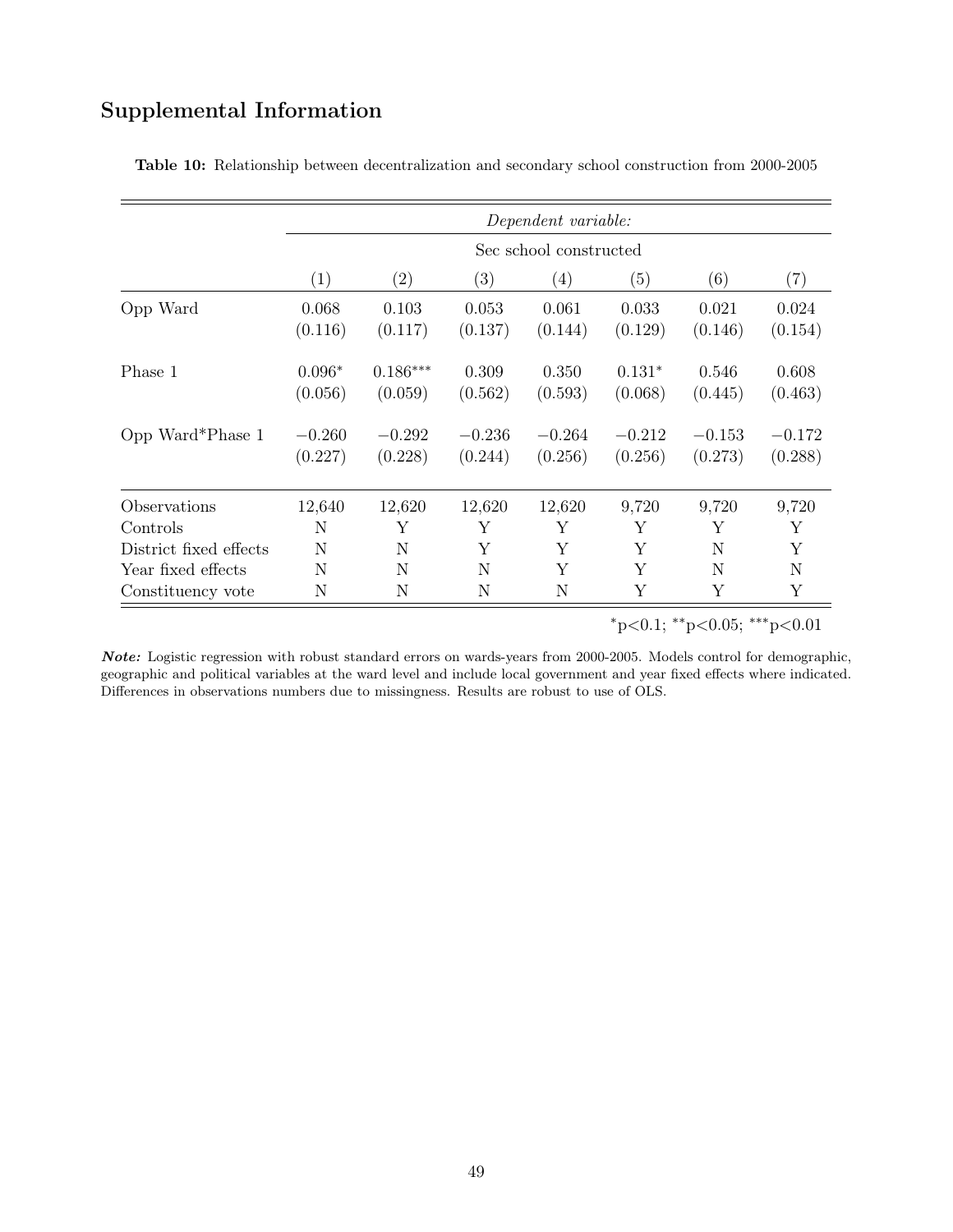<span id="page-49-0"></span>

Figure 12: Countries by levels of political, fiscal and administrative decentralization

Data: Ivanyna & Shah (2012). The authors construct these indices by measuring the relative importance of local government, security of existence of local governments and the powers of local governments.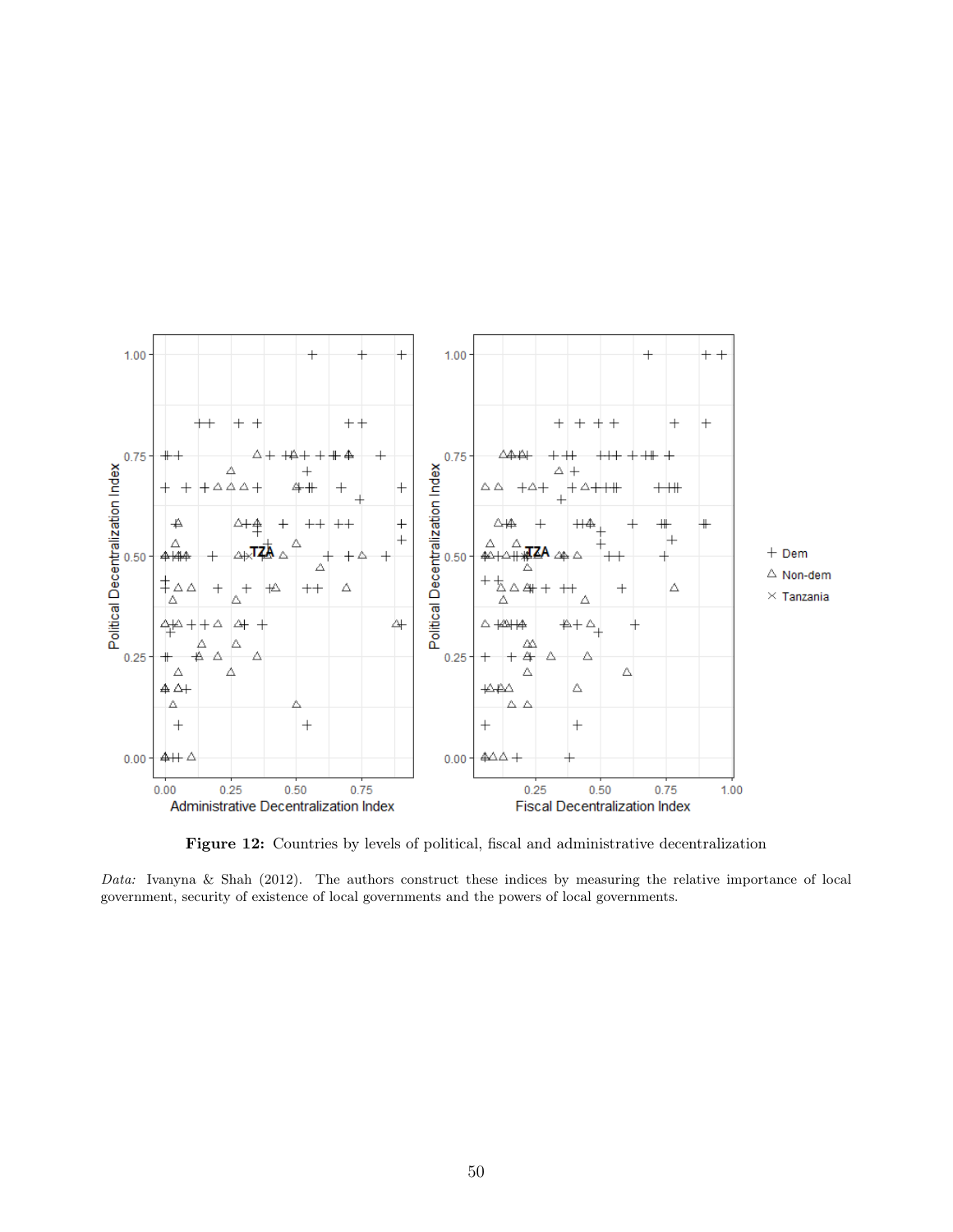<span id="page-50-0"></span>

Figure 13: Applicable cases in 1997, 2007 & 2017

Details: These maps show electoral autocracies which were low/middle income with elected local governments in the relevant year. I drop countries below minimum thresholds of administrative and fiscal decentralization as measured by Ivanyna & Shah (2014). This data is correct as of 2005. Panels a) and c) should be treated with caution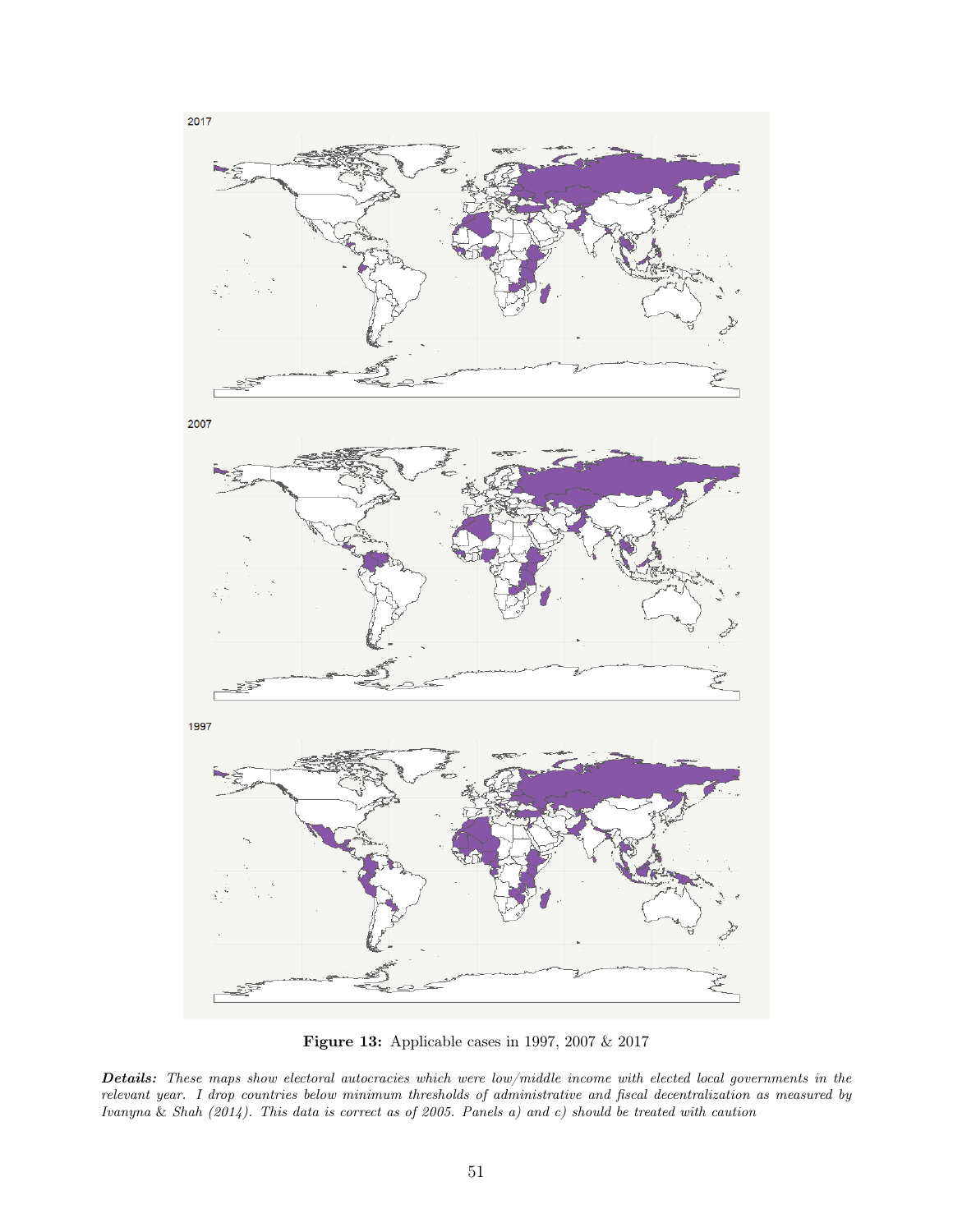<span id="page-51-0"></span>Table 11: Effect of decentralization and localized opposition on waterpoint construction from 2006-07 (when Phase 2 councils were decentralizing) and 2008-10 (when the process was complete in all councils)

|                                     |                        |           |           | Dependent variable: |             |             |
|-------------------------------------|------------------------|-----------|-----------|---------------------|-------------|-------------|
|                                     | Waterpoint constructed |           |           |                     |             |             |
|                                     | 2006-07                |           |           | 2008-2010           |             |             |
|                                     | (1)                    | (2)       | (3)       | (4)                 | (5)         | (6)         |
| Opp Ward                            | 0.147                  | 0.147     | 0.141     | $-0.068$            | $-0.068$    | $-0.060$    |
|                                     | (0.191)                | (0.191)   | (0.198)   | (0.148)             | (0.148)     | (0.154)     |
| Phase 1                             | $-0.656$               | $-0.656$  | $-0.654$  | $-1.172***$         | $-1.173***$ | $-1.198***$ |
|                                     | (0.425)                | (0.425)   | (0.425)   | (0.331)             | (0.331)     | (0.334)     |
| Opp Ward*Phase 1                    | $-0.649*$              | $-0.649*$ | $-0.659*$ | 0.297               | 0.297       | 0.236       |
|                                     | (0.390)                | (0.390)   | (0.393)   | (0.253)             | (0.253)     | (0.258)     |
| Observations                        | 5,002                  | 5,002     | 4,804     | 7,503               | 7,503       | 7,206       |
| Demographic and geographic controls | Υ                      | Υ         | Y         | Y                   | Y           | Υ           |
| District fixed effects              | Υ                      | Υ         | Υ         | Υ                   | Υ           | Υ           |
| Year fixed effects                  | N                      | Υ         | Υ         | N                   | Y           | Υ           |
| Constituency vote                   | N                      | Ν         | Y         | N                   | N           | Y           |

<sup>∗</sup>p<0.1; ∗∗p<0.05; ∗∗∗p<0.01

Note: Logistic regression with robust standard errors on wards-years from 2000-2005. Models control for demographic, geographic and political variables at the ward level and include local government and year fixed effects where indicated. Differences in observations numbers due to missingness. Results are robust to use of OLS.

Table 12: Relationship between local control and primary school exam performance

<span id="page-51-1"></span>

|                                   |                         |                                     | Dependent variable:    |                        |                        |                        |  |
|-----------------------------------|-------------------------|-------------------------------------|------------------------|------------------------|------------------------|------------------------|--|
|                                   |                         |                                     | Pass Rate              |                        |                        |                        |  |
|                                   | <b>OLS</b>              |                                     |                        |                        | <b>FE</b>              |                        |  |
|                                   | (1)                     | (2)                                 | (3)                    | (4)                    | (5)                    | (6)                    |  |
| Incumbent LG control              | $-13.534***$<br>(0.716) | $-12.584^{\ast\ast\ast}$<br>(0.763) | $-7.274***$<br>(0.780) | $-4.960***$<br>(0.797) | $-2.661***$<br>(0.652) | $-2.711***$<br>(0.639) |  |
| Incumbent ward control            | $-6.589***$<br>(1.041)  | $-6.559^{\ast\ast\ast}$<br>(1.053)  | $-4.685***$<br>(1.049) | $-3.351***$<br>(1.075) | $-0.927$<br>(0.853)    | $-0.818$<br>(0.846)    |  |
| Incumbent LG control*ward control | $4.281***$<br>(1.137)   | $3.345^{\ast\ast\ast}$<br>(1.149)   | $4.346***$<br>(1.143)  | $3.929***$<br>(1.162)  | $1.974**$<br>(0.952)   | $2.050**$<br>(0.944)   |  |
| Observations                      | 47,204                  | 46,802                              | 46,490                 | 46,008                 | 46,867                 | 47,204                 |  |
| Controls                          | N                       | N                                   | N                      | Y                      | N                      | N                      |  |
| Constituency vote                 | N                       | N                                   | Y                      | Υ                      | N                      | N                      |  |
| Region Fixed Effects              | N                       | Υ                                   | Y                      | Υ                      | N                      | N                      |  |
| School fixed effects              | N                       | N                                   | N                      | N                      | Υ                      | Υ                      |  |
| Year fixed effects                | N                       | N                                   | N                      | N                      | Y                      | Y                      |  |

 $Note:$   $*_{p<0.1; *_{p}<0.05; **p<0.01}$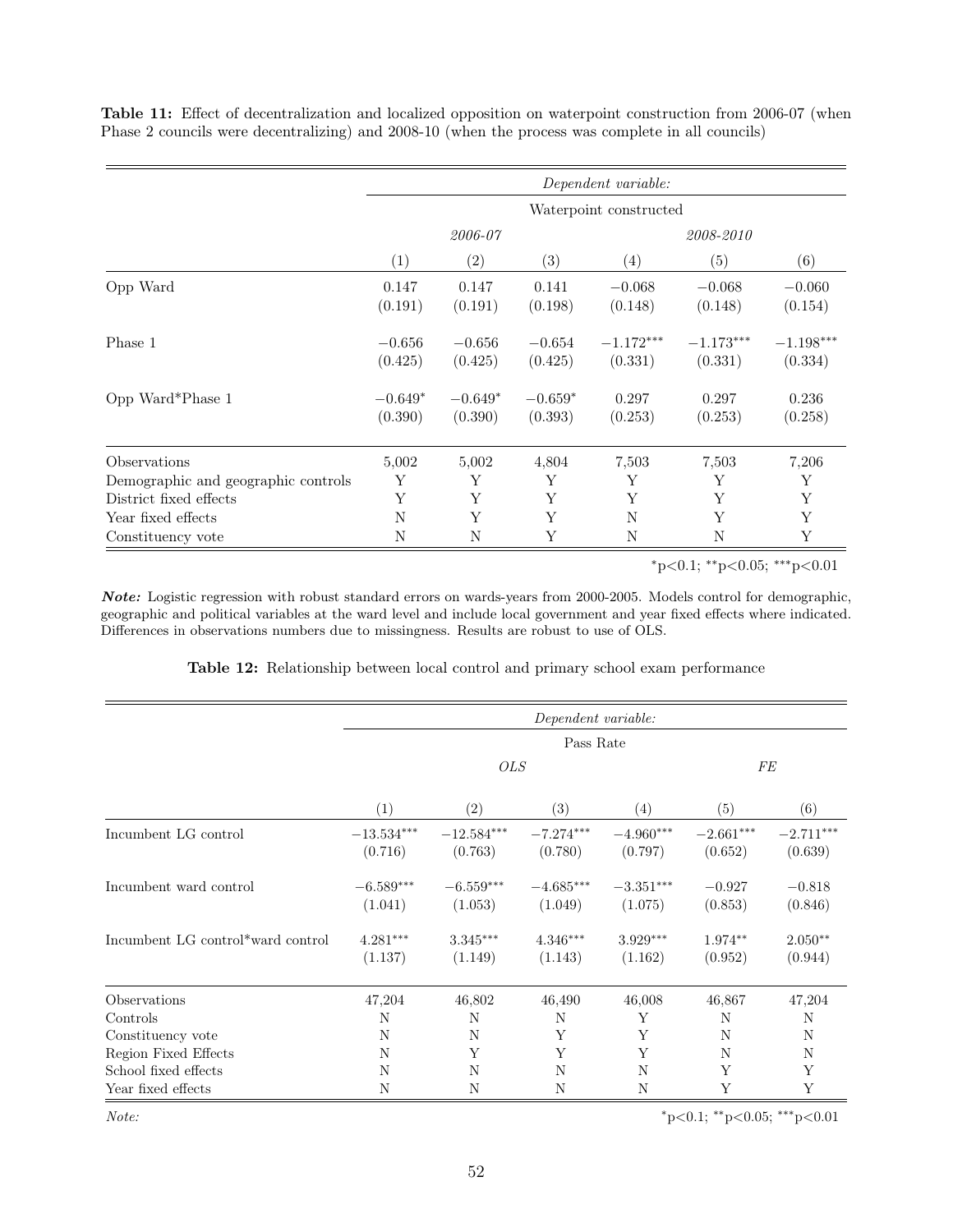|                      | Dependent variable: |                             |             |  |  |
|----------------------|---------------------|-----------------------------|-------------|--|--|
|                      | Waterpoint repaired |                             |             |  |  |
|                      | (1)                 | (2)                         | (3)         |  |  |
| Opp Ward             | $-0.055**$          | $-0.167***$                 | $-0.121***$ |  |  |
|                      | (0.027)             | (0.028)                     | (0.030)     |  |  |
| Opp LG               | $-0.175***$         | $-0.493***$                 | $-0.287***$ |  |  |
|                      | (0.044)             | (0.049)                     | (0.056)     |  |  |
| Opp Ward*Opp LG      | $0.192***$          | $0.173***$                  | $0.153**$   |  |  |
|                      | (0.057)             | (0.059)                     | (0.063)     |  |  |
| Observations         | 81,130              | 81,130                      | 73,270      |  |  |
| Controls             | N                   | N                           | Y           |  |  |
| Region fixed effects | N                   | Y                           | Y           |  |  |
| Note:                |                     | *p<0.1; **p<0.05; ***p<0.01 |             |  |  |

<span id="page-52-0"></span>Table 13: Relationship between local control and LG waterpoint repairs

<span id="page-52-1"></span>Note: Results of logistic regressions with robust standard errors on waterpoints mapped by the Ministry of Water. Repaired is a binary measure calculated by comparing waterpoint status in 2015 and 2017. Results are robust to use of OLS.

Table 14: Relationship between local control and secondary classroom construction

|                             | Dependent variable:       |                      |                      |                      |  |  |
|-----------------------------|---------------------------|----------------------|----------------------|----------------------|--|--|
|                             | New classroom constructed |                      |                      |                      |  |  |
|                             | (1)                       | (2)                  | (3)                  | (4)                  |  |  |
| Opp Ward                    | 0.082<br>(0.205)          | 0.081<br>(0.211)     | 0.069<br>(0.211)     | 0.124<br>(0.220)     |  |  |
| Opp LG                      | $-1.901*$<br>(1.014)      | $-1.904*$<br>(1.018) | $-1.909*$<br>(1.019) | $-1.986*$<br>(1.018) |  |  |
| Opp Ward*Opp LG             | $2.148**$<br>(1.069)      | $2.149**$<br>(1.069) | $2.166**$<br>(1.071) | $2.150**$<br>(1.065) |  |  |
| Observations                | 3,313                     | 3,313                | 3,313                | 3,313                |  |  |
| Constituency vote           | N                         | Y                    | Y                    | Y                    |  |  |
| Demographic controls        | N                         | N                    | Y                    | Y                    |  |  |
| Region fixed effects        | Ν                         | Ν                    | N                    | Y                    |  |  |
| *p<0.1; **p<0.05; ***p<0.01 |                           |                      |                      |                      |  |  |

Note: Logistic regression with robust standard errors. Classroom construction measured by comparing school's provision of post-Form 4 education over time. Results are robust to use of OLS.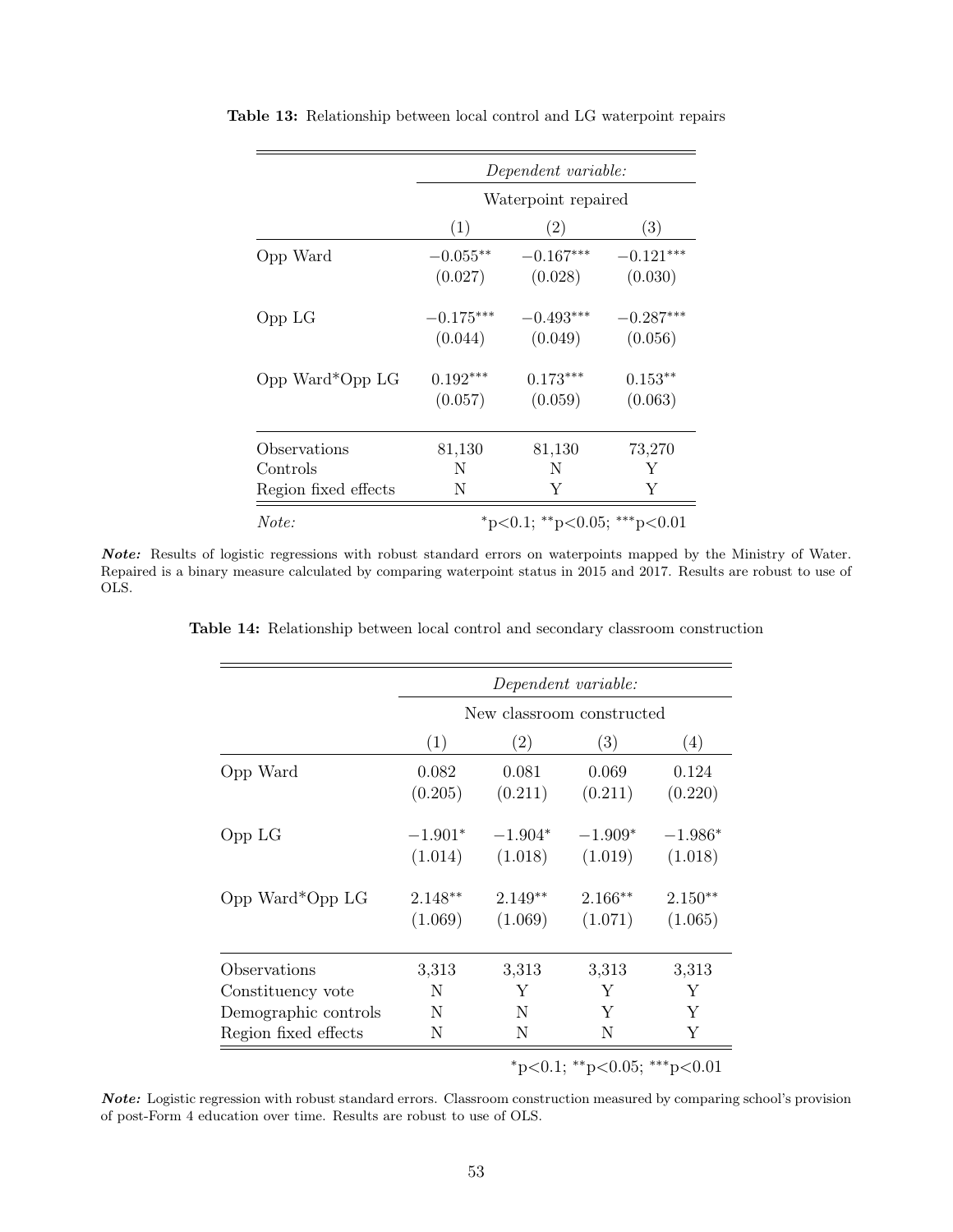|                                     |                        |                        | Dependent variable:   |                       |                        |
|-------------------------------------|------------------------|------------------------|-----------------------|-----------------------|------------------------|
|                                     | Pass Rate (out of 100) |                        |                       |                       |                        |
|                                     | (1)                    | (2)                    | (3)                   | $\left( 4\right)$     | (5)                    |
| Handover to Opp LG in 2015          | $-0.092$<br>(0.535)    | $-0.092$<br>(0.371)    | 0.248<br>(0.388)      | $1.658***$<br>(0.398) | $2.321***$<br>(0.383)  |
| After                               | 29.967***<br>(0.293)   | $58.224***$<br>(0.319) | 58.521***<br>(0.326)  | 58.460***<br>(0.313)  | $58.783***$<br>(0.301) |
| Handover*After                      | $2.817***$<br>(0.792)  | $2.817***$<br>(0.685)  | $2.328***$<br>(0.692) | $1.636**$<br>(0.666)  | $2.066***$<br>(0.661)  |
| Observations                        | 47,010                 | 47,010                 | 46,677                | 46,400                | 46,712                 |
| Demographic and geographic controls | Υ                      | Y                      | Υ                     | Υ                     | Y                      |
| Region fixed effects                | N                      | N                      | N                     | Υ                     | Y                      |
| Year fixed effects                  | N                      | Υ                      | Y                     | Υ                     | Y                      |
| Constituency vote                   | N                      | N                      | Υ                     | Υ                     | N                      |

<span id="page-53-0"></span>Table 15: Difference-in-differences analysis of effect of opposition control on primary school pass rate

 $*p<0.1; **p<0.05; **p<0.01$ 

Note: Ordinary least squared regression with robust standard errors and controls and fixed effects as indicated. Differences in observations due to missingness

|                      | Dependent variable:    |                     |                       |  |  |  |
|----------------------|------------------------|---------------------|-----------------------|--|--|--|
|                      | Pass Rate (out of 100) |                     |                       |  |  |  |
|                      | (1)<br>(2)             |                     | (3)                   |  |  |  |
| Opposition LG        | $1.511***$<br>(0.487)  | 1.879***<br>(0.530) | $1.848***$<br>(0.537) |  |  |  |
| Observations         | 47,204                 | 47,204              | 46,867                |  |  |  |
| Ward vote            | N                      | Y                   | Y                     |  |  |  |
| Constituency vote    | N                      | N                   | Y                     |  |  |  |
| School fixed effects | Y                      | Y                   | Y                     |  |  |  |
| Year fixed effects   | Y                      | Y                   | Y                     |  |  |  |

<span id="page-53-1"></span>Table 16: Fixed effects regression of effect of opposition control on primary school pass rates

Note: Fixed effects regression with robust standard errors and time-varying political controls indicated. Differences in observations due to missingness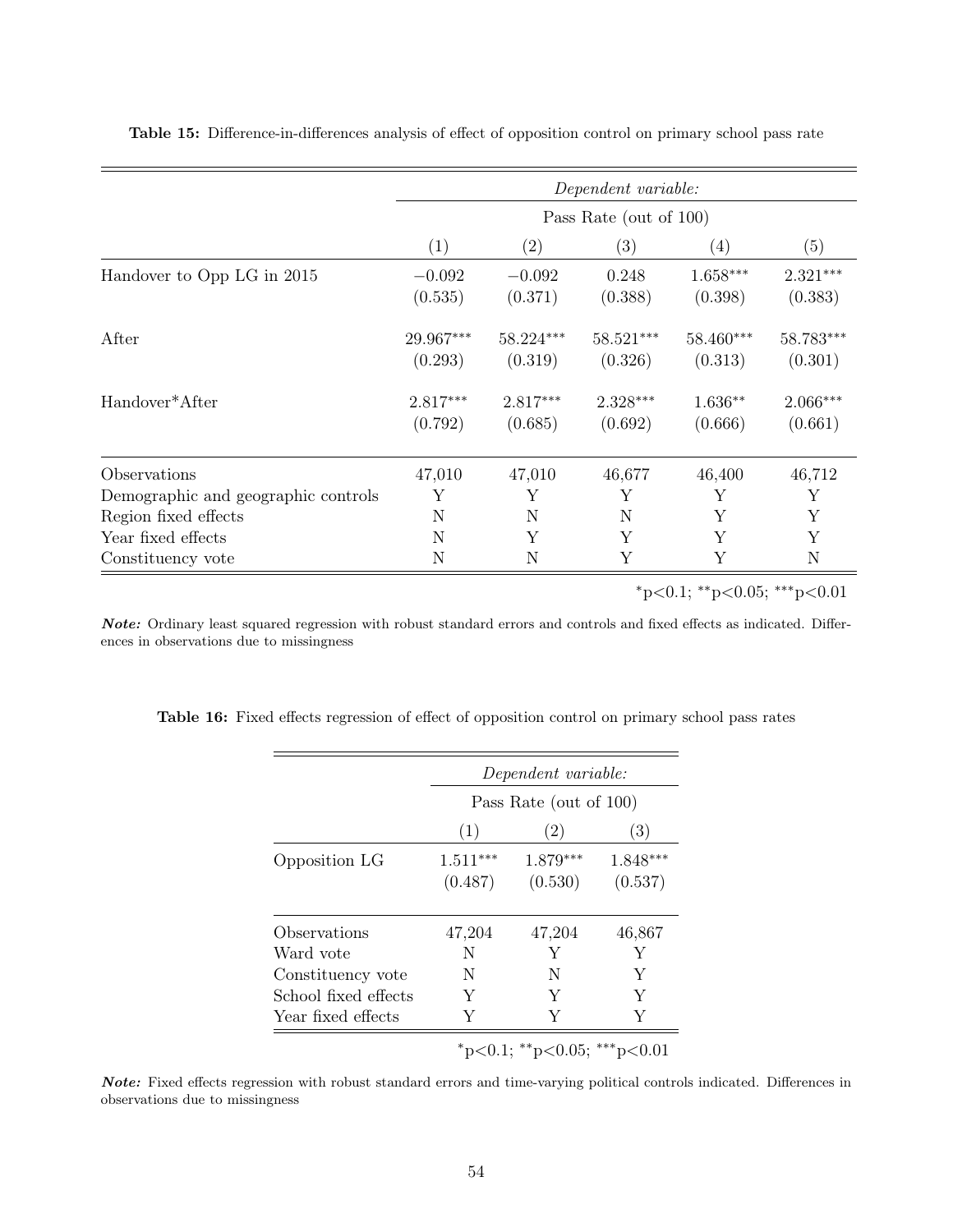<span id="page-54-0"></span>

(a) Probability of high-coordination public good provision by local control

(b) Probability of lumpy public good provision by opposition vote share in incumbent and opposition LGs

Figure 14: Use of high-coordination public goods in punishment regime by local control

Details: Predicted probabilities calculated from logistic regression models (including region fixed effects) on 50936 ward-years from 2000-2016. Public goods included are waterpoints, primary schools, secondary schools (only after 2010). The rug plot in plot b) indicates the support in the data by LG control. Results are robust to use of OLS. This result is highly robust to a range of controls and specifications.

<span id="page-54-1"></span>

Figure 15: Predicted probabilities of waterpoint quality by local control